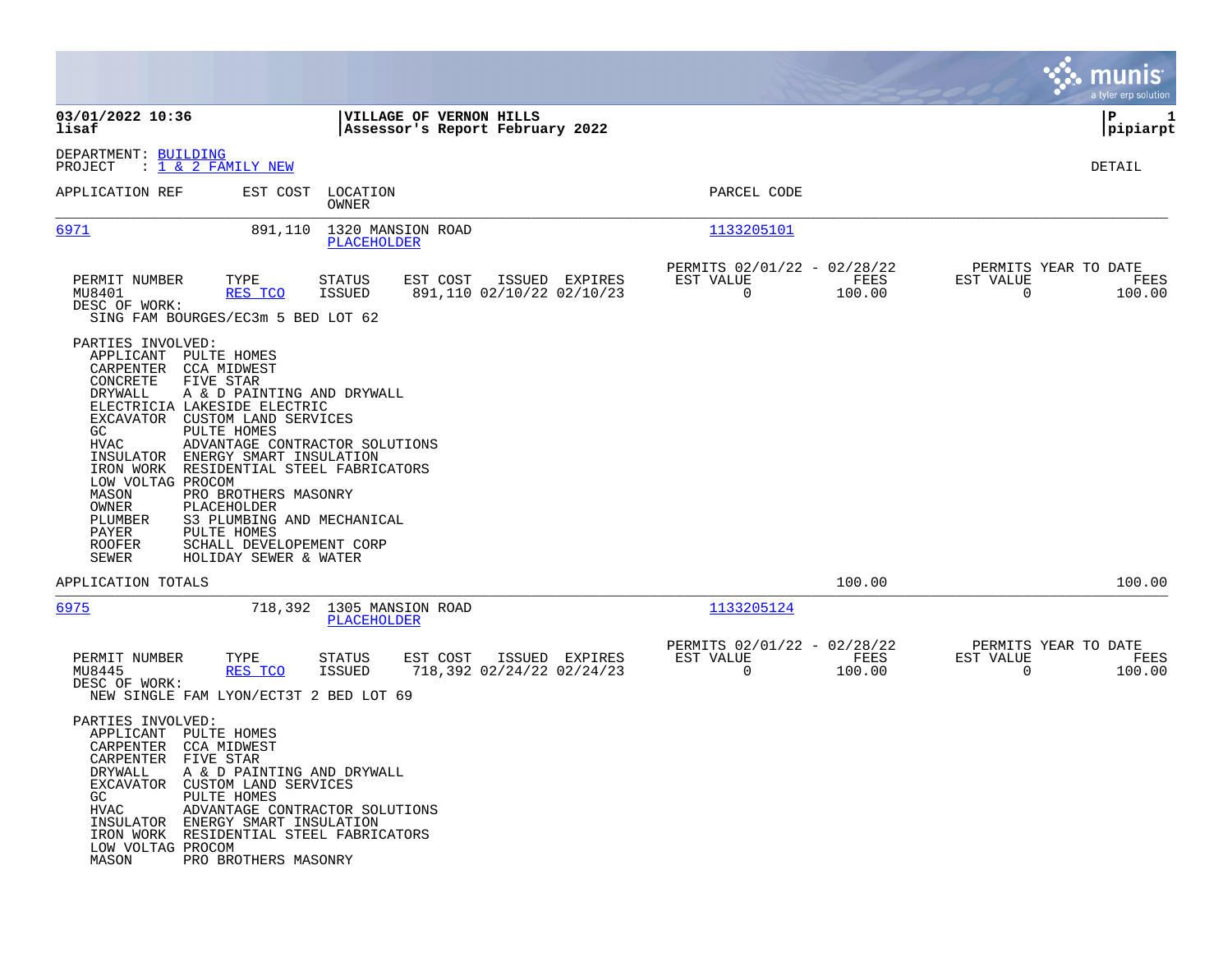|                                                                                                                                                                                                                                                                                                                                                                                                                                                                                                                                                                                                                               |                                                                                    |                                                                              | munis<br>a tyler erp solution                                      |
|-------------------------------------------------------------------------------------------------------------------------------------------------------------------------------------------------------------------------------------------------------------------------------------------------------------------------------------------------------------------------------------------------------------------------------------------------------------------------------------------------------------------------------------------------------------------------------------------------------------------------------|------------------------------------------------------------------------------------|------------------------------------------------------------------------------|--------------------------------------------------------------------|
| 03/01/2022 10:36<br>lisaf                                                                                                                                                                                                                                                                                                                                                                                                                                                                                                                                                                                                     | VILLAGE OF VERNON HILLS<br>Assessor's Report February 2022                         |                                                                              | l P<br>2<br> pipiarpt                                              |
| DEPARTMENT: BUILDING<br>: 1 & 2 FAMILY NEW<br>PROJECT                                                                                                                                                                                                                                                                                                                                                                                                                                                                                                                                                                         |                                                                                    |                                                                              | <b>DETAIL</b>                                                      |
| APPLICATION REF<br>EST COST                                                                                                                                                                                                                                                                                                                                                                                                                                                                                                                                                                                                   | LOCATION<br>OWNER                                                                  | PARCEL CODE                                                                  |                                                                    |
| PLACEHOLDER<br>OWNER<br>PLUMBER<br>S3 PLUMBING AND MECHANICAL<br>PAYER<br><b>PULTE HOMES</b><br><b>ROOFER</b><br>HOLIDAY SEWER & WATER                                                                                                                                                                                                                                                                                                                                                                                                                                                                                        |                                                                                    |                                                                              |                                                                    |
| APPLICATION TOTALS                                                                                                                                                                                                                                                                                                                                                                                                                                                                                                                                                                                                            |                                                                                    | 100.00                                                                       | 100.00                                                             |
| 6977<br>839,460                                                                                                                                                                                                                                                                                                                                                                                                                                                                                                                                                                                                               | 680 MARSHALL STREET<br><b>PLACEHOLDER</b>                                          | 1133205051                                                                   |                                                                    |
| PERMIT NUMBER<br>TYPE<br>MU8379<br>RES TCO<br>DESC OF WORK:<br>NEW SINGLE FAM WILLWOOD/NC3G 5 BED LOT 1                                                                                                                                                                                                                                                                                                                                                                                                                                                                                                                       | EST COST<br>ISSUED EXPIRES<br>STATUS<br><b>ISSUED</b><br>839,460 02/02/22 02/02/23 | PERMITS 02/01/22 - 02/28/22<br>FEES<br>EST VALUE<br>$\overline{0}$<br>100.00 | PERMITS YEAR TO DATE<br>EST VALUE<br>FEES<br>$\Omega$<br>100.00    |
| PARTIES INVOLVED:<br>APPLICANT PULTE HOMES<br>CARPENTER<br>CCA MIDWEST<br>CONCRETE<br>FIVE STAR<br>DRYWALL<br>A & D PAINTING AND DRYWALL<br>ELECTRICIA SUPERIOR ELECTRICAL TECHNOLOGIES, LLC<br>EXCAVATOR CUSTOM LAND SERVICES<br>GC.<br>PULTE HOMES<br><b>HVAC</b><br>ADVANTAGE CONTRACTOR SOLUTIONS<br>INSULATOR<br>ENERGY SMART INSULATION<br>IRON WORK RESIDENTIAL STEEL FABRICATORS<br>LOW VOLTAG PROCOM<br>MASON<br>PRO BROTHERS MASONRY<br>OWNER<br>PLACEHOLDER<br>S3 PLUMBING AND MECHANICAL<br>PLUMBER<br>PULTE HOMES<br>PAYER<br><b>ROOFER</b><br>SCHALL DEVELOPEMENT CORP<br><b>SEWER</b><br>HOLIDAY SEWER & WATER |                                                                                    |                                                                              |                                                                    |
| APPLICATION TOTALS                                                                                                                                                                                                                                                                                                                                                                                                                                                                                                                                                                                                            |                                                                                    | 100.00                                                                       | 100.00                                                             |
| 7116                                                                                                                                                                                                                                                                                                                                                                                                                                                                                                                                                                                                                          | 682,726 650 CUNEO BOULEVARD<br>PLACEHOLDER                                         | 1133215011                                                                   |                                                                    |
| PERMIT NUMBER<br>TYPE<br>MU8453<br>RES TCO<br>DESC OF WORK:<br>NEW SINGLE FAM MAPLE VALLEY/CT3G 4 BED LOT 120                                                                                                                                                                                                                                                                                                                                                                                                                                                                                                                 | EST COST<br>ISSUED EXPIRES<br>STATUS<br>682,726 02/25/22 02/25/23<br><b>ISSUED</b> | PERMITS 02/01/22 - 02/28/22<br>EST VALUE<br>FEES<br>0<br>100.00              | PERMITS YEAR TO DATE<br>EST VALUE<br>FEES<br>$\mathbf 0$<br>100.00 |
| PARTIES INVOLVED:<br>APPLICANT PULTE HOMES<br>CARPENTER<br>CCA MIDWEST<br>CONCRETE<br>FIVE STAR<br>DRYWALL<br>A&D HOME IMPROVEMENT LLC<br>ELECTRICIA LAKESIDE ELECTRIC                                                                                                                                                                                                                                                                                                                                                                                                                                                        |                                                                                    |                                                                              |                                                                    |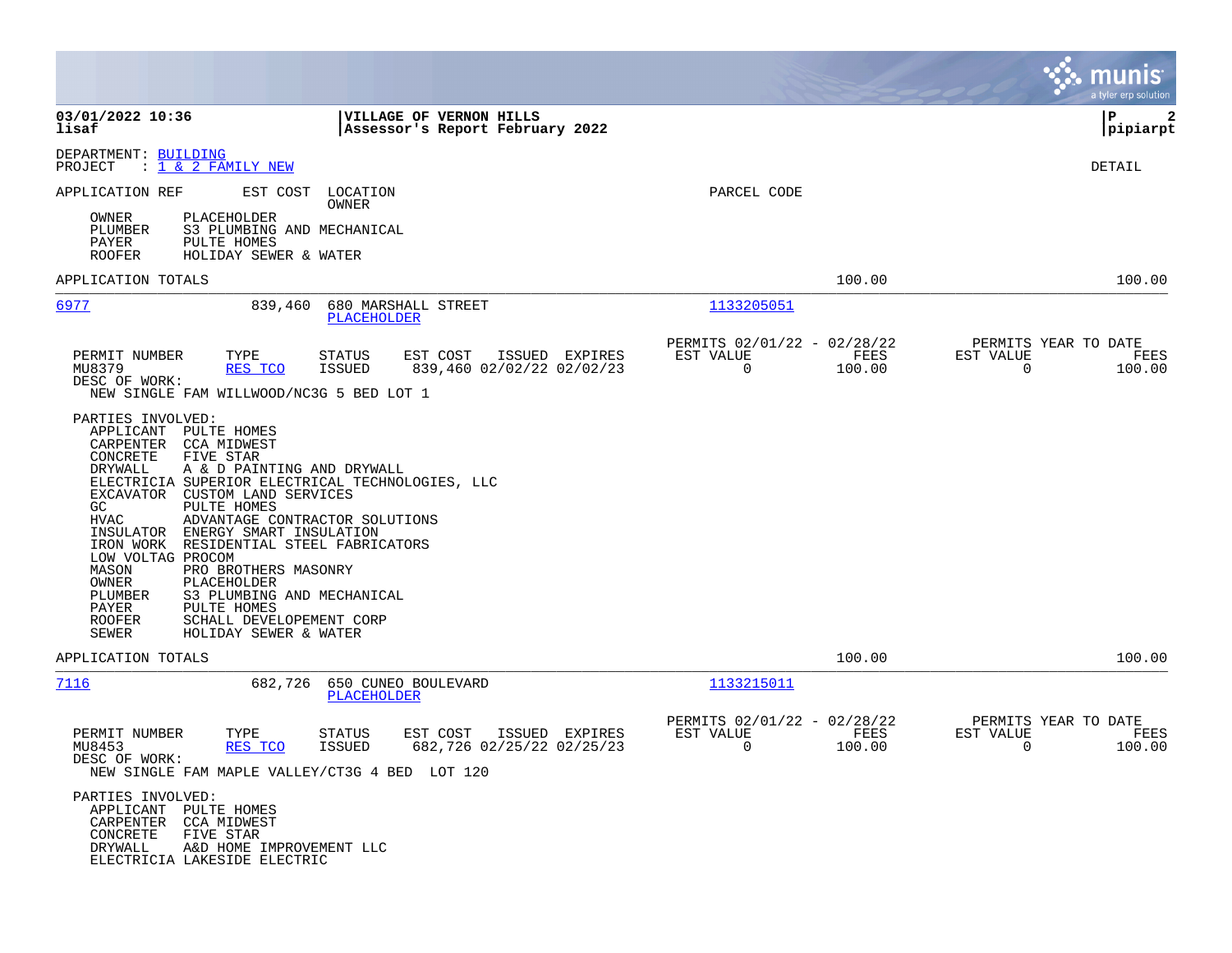|                                                                                                                                                                                                                                                                                                                                                                                                                                                                                                                                                                                                         |                                                                            | munis<br>a tyler erp solution                                       |
|---------------------------------------------------------------------------------------------------------------------------------------------------------------------------------------------------------------------------------------------------------------------------------------------------------------------------------------------------------------------------------------------------------------------------------------------------------------------------------------------------------------------------------------------------------------------------------------------------------|----------------------------------------------------------------------------|---------------------------------------------------------------------|
| 03/01/2022 10:36<br><b>VILLAGE OF VERNON HILLS</b><br>lisaf<br>Assessor's Report February 2022                                                                                                                                                                                                                                                                                                                                                                                                                                                                                                          |                                                                            | ΙP<br>3<br> pipiarpt                                                |
| DEPARTMENT: BUILDING<br>: <u>1 &amp; 2 FAMILY NEW</u><br>PROJECT                                                                                                                                                                                                                                                                                                                                                                                                                                                                                                                                        |                                                                            | DETAIL                                                              |
| APPLICATION REF<br>EST COST LOCATION<br><b>OWNER</b><br>EXCAVATOR CUSTOM LAND SERVICES<br>GC<br>PULTE HOMES<br><b>HVAC</b><br>ADVANTAGE CONTRACTOR SOLUTIONS<br>INSULATOR<br>ENERGY SMART INSULATION<br>IRON WORK RESIDENTIAL STEEL FABRICATORS<br>LOW VOLTAG PROCOM<br>MASON<br>PRO BROTHERS MASONRY<br>OWNER<br>PLACEHOLDER<br>PLUMBER<br>S3 PLUMBING AND MECHANICAL<br>ROOFER<br>RABY ROOFING<br>HOLIDAY SEWER & WATER<br>SEWER                                                                                                                                                                      | PARCEL CODE                                                                |                                                                     |
| APPLICATION TOTALS                                                                                                                                                                                                                                                                                                                                                                                                                                                                                                                                                                                      | 100.00                                                                     | 100.00                                                              |
| 7315<br>724,600<br>405 WOODLAND CHASE LANE<br>PLACEHOLDER                                                                                                                                                                                                                                                                                                                                                                                                                                                                                                                                               | 1516106001                                                                 |                                                                     |
| PERMIT NUMBER<br>TYPE<br>STATUS<br>EST COST ISSUED EXPIRES<br>MU8456<br>RES TCO<br><b>ISSUED</b><br>724,600 02/28/22 02/28/23<br>DESC OF WORK:<br>NEW SINGLE FAMILY LOT 37 4 BEDROOMS<br>PARTIES INVOLVED:                                                                                                                                                                                                                                                                                                                                                                                              | PERMITS 02/01/22 - 02/28/22<br>EST VALUE<br>FEES<br>$\mathbf 0$<br>100.00  | PERMITS YEAR TO DATE<br>EST VALUE<br>FEES<br>$\mathbf 0$<br>100.00  |
| APPLICANT<br>ICON BUILDING GROUP<br>DELTA CARPENTRY CONTRACTORS INC<br>CARPENTER<br>CONCRETE<br>UPLAND CONCRETE<br>DRYWALL<br>DECICCO PAINTING & DRYWALL<br>ELECTRICIA INDEPENDENT ELECTRIC<br>EXCAVATOR KEVIN WALSH EXCAVATING INC<br>UNITED RENT A FENCE<br>FENCE<br>GC<br>ICON BUILDING GROUP<br>HVAC<br>TEMPCO HEATING & AIR CONDTIONING COMPANY<br>INSULATOR ENERGY SMART INSULATION<br>LOW VOLTAG INDEPENDENT ELECTRIC<br>NORTHERN ILLINOIS CONSTRUCTION<br>MASON<br>PLACEHOLDER<br>OWNER<br>BASSWOOD MECHANICAL LLC<br>PLUMBER<br>TIM COTE, INC<br>ROOFER<br>KEVIN WALSH EXCAVATING INC<br>SEWER |                                                                            |                                                                     |
| APPLICATION TOTALS                                                                                                                                                                                                                                                                                                                                                                                                                                                                                                                                                                                      | 100.00                                                                     | 100.00                                                              |
| 8244<br>768,641 1313 MANSION ROAD<br>PLACEHOLDER                                                                                                                                                                                                                                                                                                                                                                                                                                                                                                                                                        | 1133205122                                                                 |                                                                     |
| PERMIT NUMBER<br>TYPE<br>ISSUED EXPIRES<br>STATUS<br>EST COST<br>$1&2$ FAM<br><b>ISSUED</b><br>768,641 02/10/22 02/21/23<br>MU8402<br>DESC OF WORK:                                                                                                                                                                                                                                                                                                                                                                                                                                                     | PERMITS 02/01/22 - 02/28/22<br>FEES<br>EST VALUE<br>768,641<br>15, 156. 48 | PERMITS YEAR TO DATE<br>EST VALUE<br>FEES<br>768,641<br>15, 156. 48 |

NEW SINGLE FAM BOURGES/ EC3M LOT 71 4 BEDS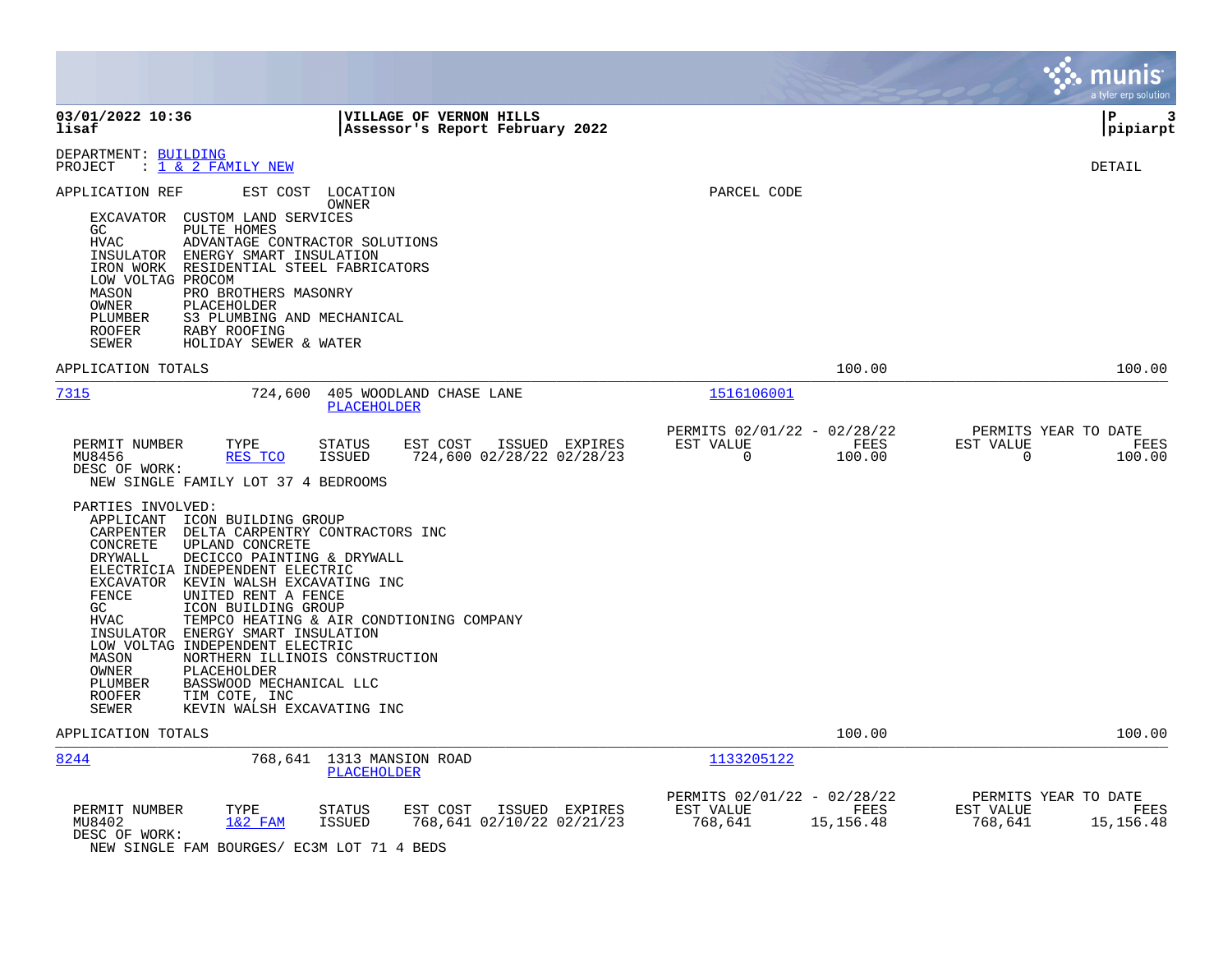|                                                                                                                                                                                                                                                                                                                                                                                                                                                                                                                                                                                                                                              |                                                            |             |                        | <b>munis</b><br>a tyler erp solution |  |
|----------------------------------------------------------------------------------------------------------------------------------------------------------------------------------------------------------------------------------------------------------------------------------------------------------------------------------------------------------------------------------------------------------------------------------------------------------------------------------------------------------------------------------------------------------------------------------------------------------------------------------------------|------------------------------------------------------------|-------------|------------------------|--------------------------------------|--|
| 03/01/2022 10:36<br>lisaf                                                                                                                                                                                                                                                                                                                                                                                                                                                                                                                                                                                                                    | VILLAGE OF VERNON HILLS<br>Assessor's Report February 2022 |             |                        | P<br> pipiarpt                       |  |
| DEPARTMENT: BUILDING<br>PROJECT<br>: 1 & 2 FAMILY NEW                                                                                                                                                                                                                                                                                                                                                                                                                                                                                                                                                                                        |                                                            |             |                        | DETAIL                               |  |
| APPLICATION REF<br>EST COST<br>PARTIES INVOLVED:<br>APPLICANT<br>PULTE HOMES<br>CARPENTER<br>CCA MIDWEST<br>CONCRETE<br>FIVE STAR<br><b>DRYWALL</b><br>A & D PAINTING AND DRYWALL<br>ELECTRICIA LAKESIDE ELECTRIC<br><b>EXCAVATOR</b><br>CUSTOM LAND SERVICES<br>GC<br>PULTE HOMES<br>HVAC<br>ADVANTAGE CONTRACTOR SOLUTIONS<br>INSULATOR<br>ENERGY SMART INSULATION<br>IRON WORK<br>RESIDENTIAL STEEL FABRICATORS<br>LOW VOLTAG PROCOM<br>MASON<br>PRO BROTHERS MASONRY<br>OWNER<br>PLACEHOLDER<br>PLUMBER<br>S3 PLUMBING AND MECHANICAL<br>PAYER<br>PULTE HOMES<br><b>ROOFER</b><br>RABY ROOFING COMPANY<br>SEWER<br>HOLIDAY SEWER & WATER | LOCATION<br>OWNER                                          | PARCEL CODE |                        |                                      |  |
| APPLICATION TOTALS<br>PROJECT TOTALS                                                                                                                                                                                                                                                                                                                                                                                                                                                                                                                                                                                                         |                                                            | 768,641     | 15,156.48<br>15,656.48 | 15,156.48<br>15,656.48<br>768,641    |  |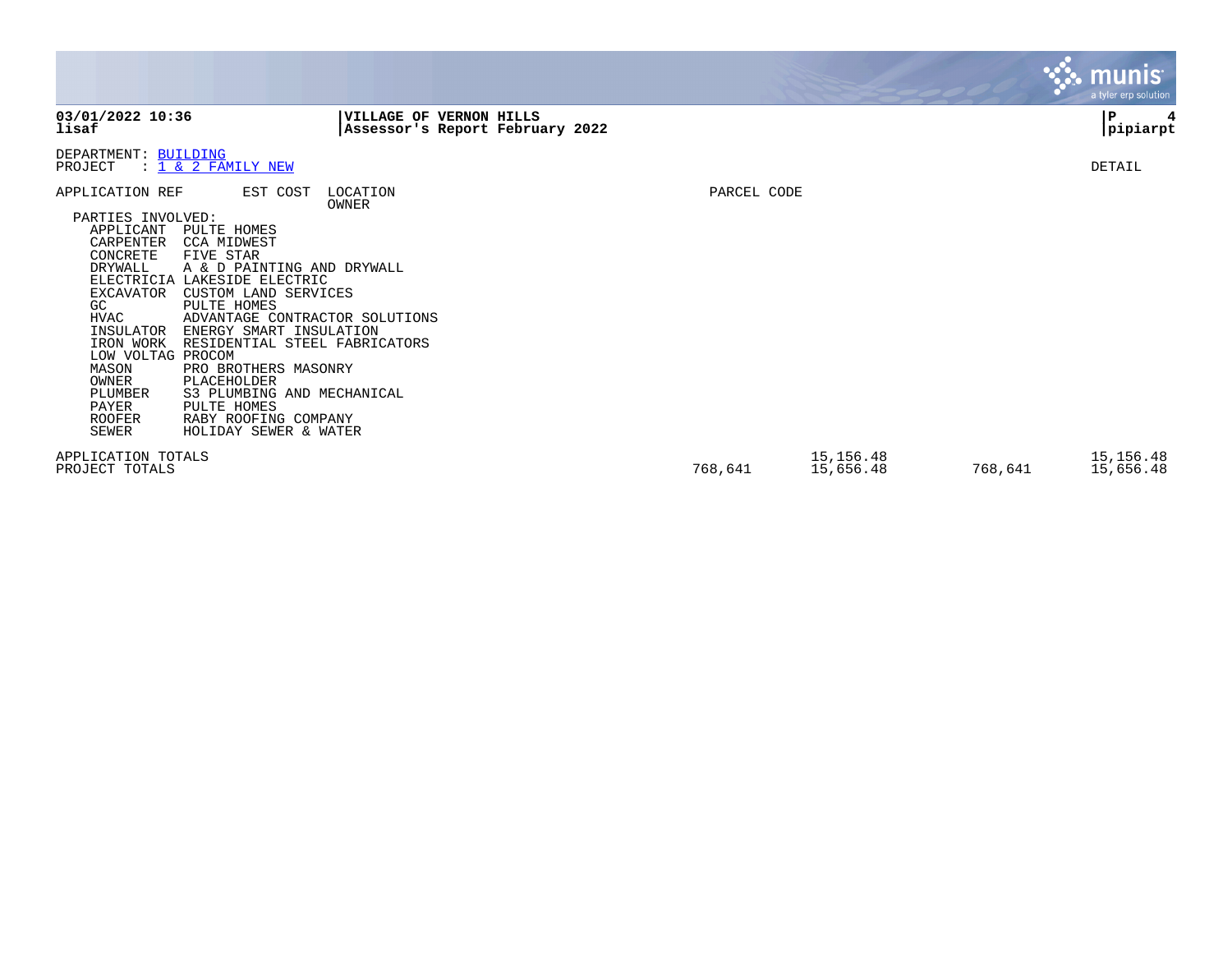|                                                                                                                                                                                                                                                                                                                                                                                                                  |                                                                             |                                                         | munis<br>a tyler erp solution                                                  |
|------------------------------------------------------------------------------------------------------------------------------------------------------------------------------------------------------------------------------------------------------------------------------------------------------------------------------------------------------------------------------------------------------------------|-----------------------------------------------------------------------------|---------------------------------------------------------|--------------------------------------------------------------------------------|
| 03/01/2022 10:36<br>lisaf                                                                                                                                                                                                                                                                                                                                                                                        | VILLAGE OF VERNON HILLS<br>Assessor's Report February 2022                  |                                                         | lР<br>5<br> pipiarpt                                                           |
| DEPARTMENT: BUILDING<br>: COMMERCIAL ALTERATION<br>PROJECT                                                                                                                                                                                                                                                                                                                                                       |                                                                             |                                                         | <b>DETAIL</b>                                                                  |
| APPLICATION REF<br>EST COST                                                                                                                                                                                                                                                                                                                                                                                      | LOCATION<br>OWNER                                                           | PARCEL CODE                                             |                                                                                |
| 7342<br>488,000                                                                                                                                                                                                                                                                                                                                                                                                  | 313 EAST TOWNLINE RD<br>TARGET CORPORATION T-0833                           | 1504110008                                              |                                                                                |
| TYPE<br>PERMIT NUMBER<br>MU8446<br>CO NO FEE<br>DESC OF WORK:<br>INTERIOR ALTERATION                                                                                                                                                                                                                                                                                                                             | EST COST<br>STATUS<br>ISSUED EXPIRES<br>COMPLT<br>488,000 02/24/22 02/24/23 | PERMITS 02/01/22 - 02/28/22<br>EST VALUE<br>$\mathbf 0$ | PERMITS YEAR TO DATE<br>FEES<br>EST VALUE<br>FEES<br>.00<br>$\mathbf 0$<br>.00 |
| PARTIES INVOLVED:<br>APPLICANT MAP STRATEGIES<br>CARPENTER PRIME BUILDERS<br>CONCRETE<br>FORGARTY<br><b>DRYWALL</b><br>PRIME BUILDERS<br>ELECTRICIA PEAK<br>GC<br>TAYLOR BROS CONSTRUCTION<br><b>HVAC</b><br>SUN RAY HEATING<br>IRON WORK<br>TARGET CORPORATION T-0833<br>OCCUPANT<br>TARGET CORPORATION T-0833<br>OWNER<br>MARTIN PETERSEN COMPANY<br>PLUMBER<br>SARGENTI CORPORATION<br>PAYER<br><b>ROOFER</b> | MECHANICAL AND INDUSTRIAL STEEL SERVICES<br>SOLARIS ROOFING SOLUTIONS, INC  |                                                         |                                                                                |
| APPLICATION TOTALS                                                                                                                                                                                                                                                                                                                                                                                               |                                                                             |                                                         | .00<br>.00                                                                     |
| 7474<br>100,000                                                                                                                                                                                                                                                                                                                                                                                                  | 555 EAST TOWNLINE RD 27<br>JDK & OVERLOOK TOWNLINE LLC                      | 1504201018                                              |                                                                                |
| PERMIT NUMBER<br>TYPE<br>CO NO FEE<br>MU8408<br>DESC OF WORK:<br>COMMERCIAL ALTERATION - BEAROLOGY                                                                                                                                                                                                                                                                                                               | STATUS<br>EST COST<br>ISSUED EXPIRES<br>COMPLT<br>100,000 02/11/22 02/11/23 | PERMITS 02/01/22 - 02/28/22<br>EST VALUE<br>$\mathbf 0$ | PERMITS YEAR TO DATE<br>FEES<br>EST VALUE<br>FEES<br>.00<br>$\mathbf 0$<br>.00 |
| PARTIES INVOLVED:<br>APPLICANT BEAROLOGY<br>CARPENTER KUO CONSTRUCTION<br><b>DRYWALL</b><br>KUO CONSTRUCTION<br>ELECTRICIA KUO CONSTRUCTION<br>GC<br>KUO CONSTRUCTION<br>HVAC<br>KUO CONSTRUCTION<br><b>OCCUPANT</b><br><b>BEAROLOGY</b><br>OWNER<br>JDK & OVERLOOK TOWNLINE LLC<br>PLUMBER<br>INTERSTATE PLUMBING<br>DEARBORN ARCHITECTS<br>PAYER                                                               |                                                                             |                                                         |                                                                                |
| APPLICATION TOTALS                                                                                                                                                                                                                                                                                                                                                                                               |                                                                             |                                                         | .00<br>.00                                                                     |
| 7479<br>15,000                                                                                                                                                                                                                                                                                                                                                                                                   | 200 NORTH FAIRWAY DR 174<br>ARTHUR J ROGERS & CO                            | 1504303178                                              |                                                                                |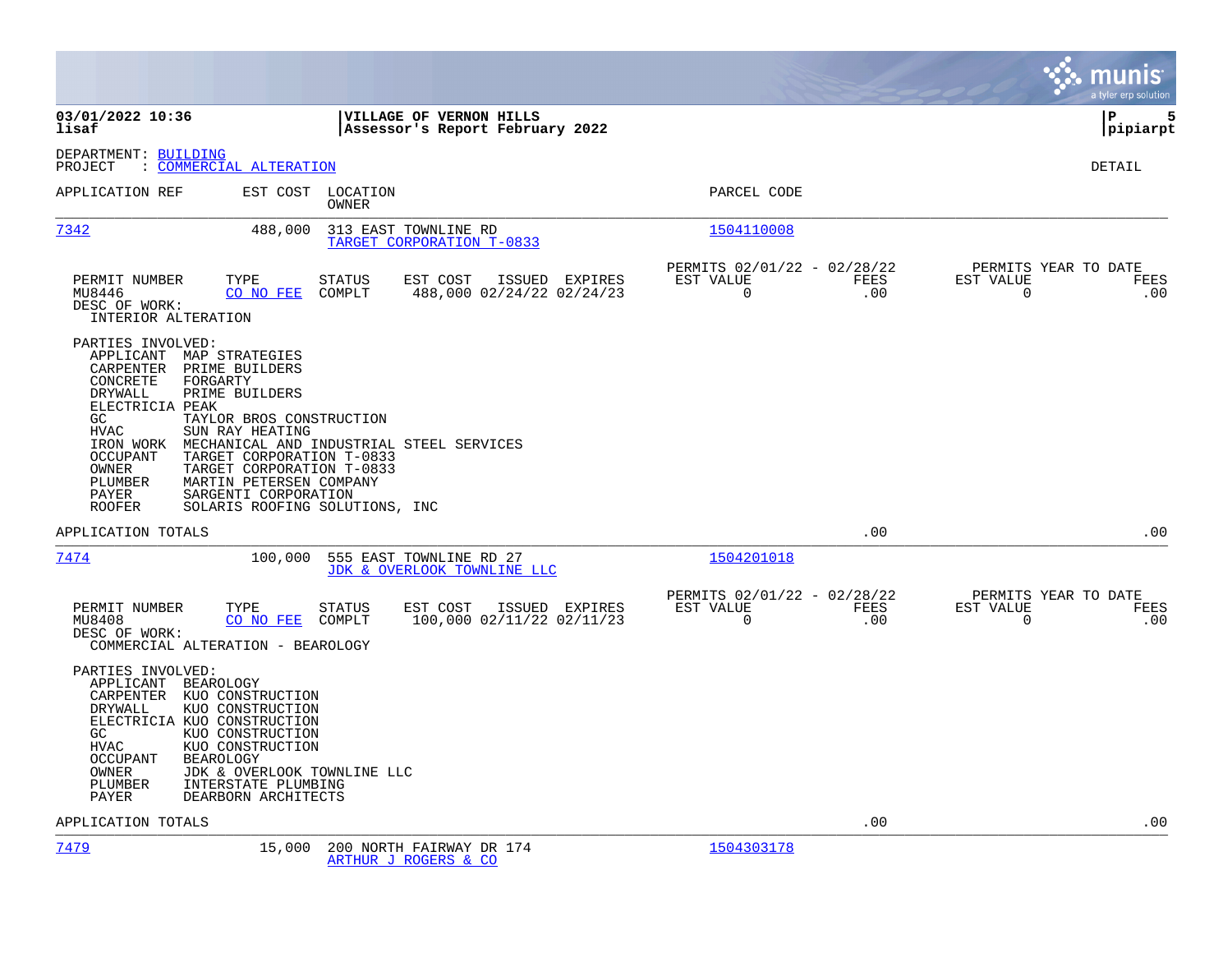|                                                                                                                                                                                                                                                       |                                                                                                                                                                                   |                                                            |                |                                                     |                  |                                              | munis<br>a tyler erp solution |
|-------------------------------------------------------------------------------------------------------------------------------------------------------------------------------------------------------------------------------------------------------|-----------------------------------------------------------------------------------------------------------------------------------------------------------------------------------|------------------------------------------------------------|----------------|-----------------------------------------------------|------------------|----------------------------------------------|-------------------------------|
| 03/01/2022 10:36<br>lisaf                                                                                                                                                                                                                             |                                                                                                                                                                                   | VILLAGE OF VERNON HILLS<br>Assessor's Report February 2022 |                |                                                     |                  |                                              | 6<br>∣P<br> pipiarpt          |
| TYPE<br>PERMIT NUMBER                                                                                                                                                                                                                                 | STATUS                                                                                                                                                                            | EST COST<br>ISSUED                                         | EXPIRES        | PERMITS 02/01/22 - 02/28/22<br>EST VALUE            | FEES             | PERMITS YEAR TO DATE<br>EST VALUE            | FEES                          |
| DEPARTMENT: BUILDING<br>: COMMERCIAL ALTERATION<br>PROJECT                                                                                                                                                                                            |                                                                                                                                                                                   |                                                            |                |                                                     |                  |                                              | <b>DETAIL</b>                 |
| APPLICATION REF                                                                                                                                                                                                                                       | EST COST LOCATION                                                                                                                                                                 |                                                            |                | PARCEL CODE                                         |                  |                                              |                               |
| MU8404<br>DESC OF WORK:<br>INTERIOR ALTERATION/STOREFRONT DOOR                                                                                                                                                                                        | OWNER<br>COMPLT<br>CO NO FEE                                                                                                                                                      | 15,000 02/10/22 02/10/23                                   |                | $\mathbf 0$                                         | .00              | $\mathbf 0$                                  | .00                           |
| PARTIES INVOLVED:<br>APPLICANT<br>CARPENTER<br>FAVOR CONSTRUCTION<br>DRYWALL<br>FAVOR CONSTRUCTION<br>ELECTRICIA PETER DURSKI<br>FAVOR CONSTRUCTION<br>GC<br>HVAC<br>GREEN AIR CARE<br>OWNER<br>PLUMBER<br>PRO ONE<br><b>PAYER</b><br>DESIGNHAUS, INC | WESTMOUNT REALTY CAPITAL<br>ARTHUR J ROGERS & CO                                                                                                                                  |                                                            |                |                                                     |                  |                                              |                               |
| APPLICATION TOTALS                                                                                                                                                                                                                                    |                                                                                                                                                                                   |                                                            |                |                                                     | .00              |                                              | .00                           |
| 8138                                                                                                                                                                                                                                                  | 80,000                                                                                                                                                                            | 375 NORTH MILWAUKEE AVE 200<br>BRADFORD VERNON IV LLC      |                | 1503301029                                          |                  |                                              |                               |
| PERMIT NUMBER<br>TYPE<br>MU8398<br>COM ALT<br>DESC OF WORK:<br>INTERIOR REMODEL                                                                                                                                                                       | <b>STATUS</b><br>ISSUED                                                                                                                                                           | EST COST<br>80,000 02/08/22 02/28/23                       | ISSUED EXPIRES | PERMITS 02/01/22 - 02/28/22<br>EST VALUE<br>80,000  | FEES<br>1,000.00 | PERMITS YEAR TO DATE<br>EST VALUE<br>80,000  | FEES<br>1,000.00              |
| PARTIES INVOLVED:<br>APPLICANT<br>KOLBROOK DESIGN<br>CARPENTER<br>CONCRETE<br>DRYWALL<br>ELECTRICIA RUDY 29 ELECTRICAL, INC<br>GC<br><b>HVAC</b><br>TROPICAL SMOOTHIE<br>OCCUPANT<br>OWNER<br>PLUMBER                                                 | RESA CONSTRUCTION INC<br>RESA CONSTRUCTION INC<br>RESA CONSTRUCTION INC<br>RESA CONSTRUCTION INC<br>RESA CONSTRUCTION INC<br>BRADFORD VERNON IV LLC<br>NATIONAL PIPING SYSTEM INC |                                                            |                |                                                     |                  |                                              |                               |
| APPLICATION TOTALS                                                                                                                                                                                                                                    |                                                                                                                                                                                   |                                                            |                |                                                     | 1,000.00         |                                              | 1,000.00                      |
| 8249                                                                                                                                                                                                                                                  | 379,000                                                                                                                                                                           | 863 NORTH MILWAUKEE AVENUE 400<br>PASSCO MELODY FARM DST   |                | 1134302008                                          |                  |                                              |                               |
| PERMIT NUMBER<br>TYPE<br>MU8406<br>COM ALT<br>DESC OF WORK:                                                                                                                                                                                           | STATUS<br><b>ISSUED</b>                                                                                                                                                           | EST COST<br>379,000 02/11/22 02/23/23                      | ISSUED EXPIRES | PERMITS 02/01/22 - 02/28/22<br>EST VALUE<br>379,000 | FEES<br>3,990.00 | PERMITS YEAR TO DATE<br>EST VALUE<br>379,000 | FEES<br>3,990.00              |

 $\mathcal{L}$ 

INTERIOR BUILD OUT FOR NEW TENANT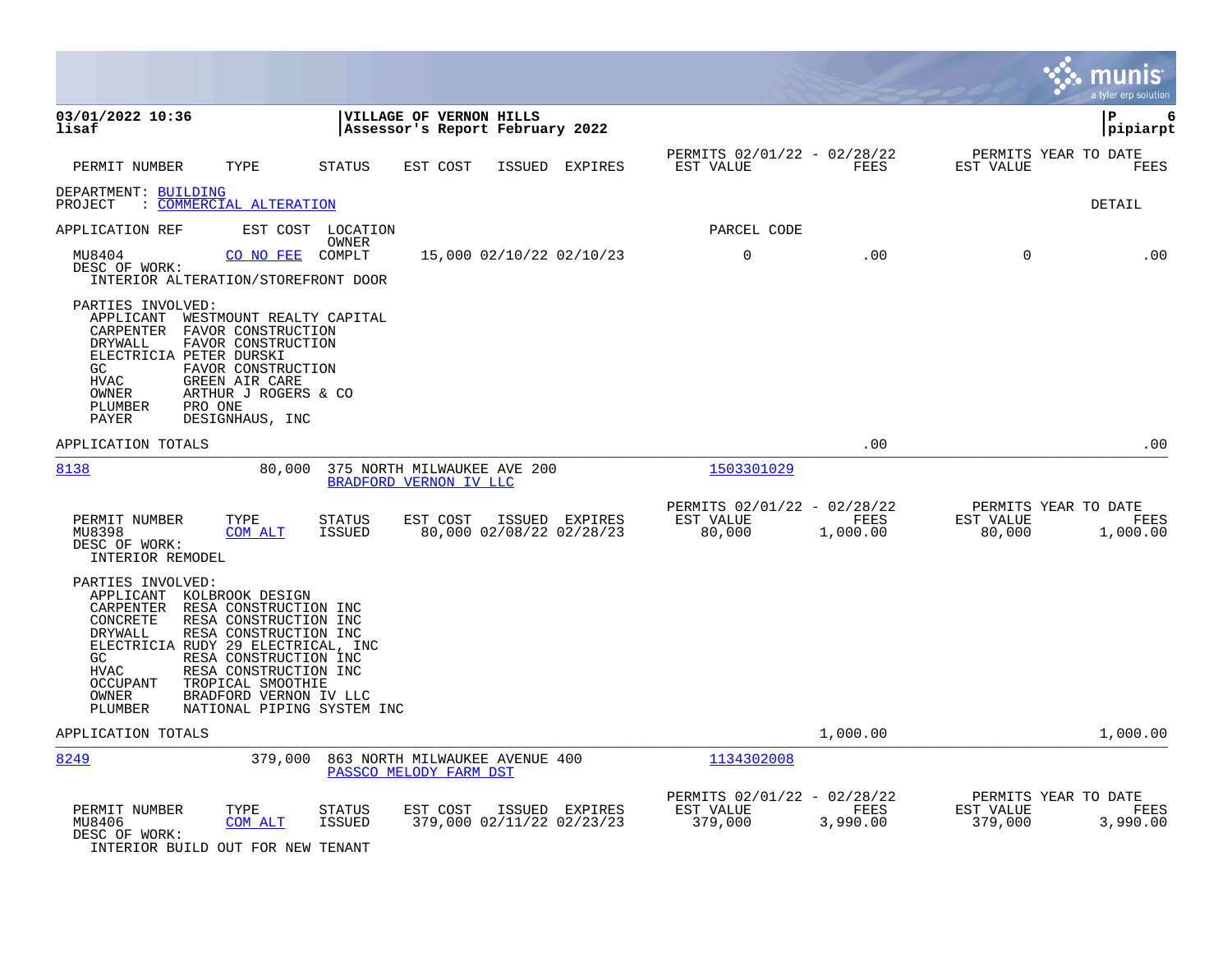|                                                                                                                                                                                                                                                                                                                                                                                                          |                                                                   |                                                   |                       | munis<br>a tyler erp solution                                |
|----------------------------------------------------------------------------------------------------------------------------------------------------------------------------------------------------------------------------------------------------------------------------------------------------------------------------------------------------------------------------------------------------------|-------------------------------------------------------------------|---------------------------------------------------|-----------------------|--------------------------------------------------------------|
| 03/01/2022 10:36<br>lisaf                                                                                                                                                                                                                                                                                                                                                                                | <b>VILLAGE OF VERNON HILLS</b><br>Assessor's Report February 2022 |                                                   |                       | ∣P<br>7<br> pipiarpt                                         |
| DEPARTMENT: BUILDING<br>PROJECT<br>: COMMERCIAL ALTERATION                                                                                                                                                                                                                                                                                                                                               |                                                                   |                                                   |                       | DETAIL                                                       |
| APPLICATION REF<br>EST COST<br>PARTIES INVOLVED:<br>APPLICANT<br>BURNHAM NATIONWIDE<br>CARPENTER<br>BLACKCOMB CONSTRUCTION<br><b>DRYWALL</b><br>BLACKCOMB CONSTRUCTION<br>ELECTRICIA NDP ELECTRIC, INC<br>GC<br>BLACKCOMB CONSTRUCTION<br><b>OVME</b><br><b>OCCUPANT</b><br><b>OWNER</b><br>PASSCO MELODY FARM DST<br>PLUMBER<br>BULLETPROOF PLUMBING CORP INC<br><b>ROOFER</b><br>OLSSON ROOFING CO INC | LOCATION<br><b>OWNER</b>                                          | PARCEL CODE                                       |                       |                                                              |
| APPLICATION TOTALS                                                                                                                                                                                                                                                                                                                                                                                       |                                                                   |                                                   | 3,990.00              | 3,990.00                                                     |
| 8300<br>8,000                                                                                                                                                                                                                                                                                                                                                                                            | 10 WEST PHILLIP RD 102<br>METRO SOUARE ONE LLC                    | 1505201007                                        |                       |                                                              |
| PERMIT NUMBER<br>TYPE<br>STATUS<br>MU8421<br>COM ALT<br>ISSUED<br>DESC OF WORK:<br>REMOVE WALLS AND ELECTRICAL OUTLETS<br>SUITE 102 + 103<br>PARTIES INVOLVED:<br>APPLICANT JL FABIAN & ASSOC<br>CARPENTER MAPLE VALLEY CONSTR<br>ELECTRICIA AB CONSTRUCTION<br>GC<br>JL FABIAN & ASSOC<br>METRO SQUARE ONE LLC<br>OCCUPANT<br>OWNER<br>METRO SQUARE ONE LLC<br><b>PAYER</b><br>JL FABIAN & ASSOC        | EST COST<br>ISSUED EXPIRES<br>8,000 02/16/22 02/16/23             | PERMITS 02/01/22 - 02/28/22<br>EST VALUE<br>8,000 | <b>FEES</b><br>280.00 | PERMITS YEAR TO DATE<br>EST VALUE<br>FEES<br>8,000<br>280.00 |
| APPLICATION TOTALS<br>PROJECT TOTALS                                                                                                                                                                                                                                                                                                                                                                     |                                                                   | 467,000                                           | 280.00<br>5,270.00    | 280.00<br>5,270.00<br>467,000                                |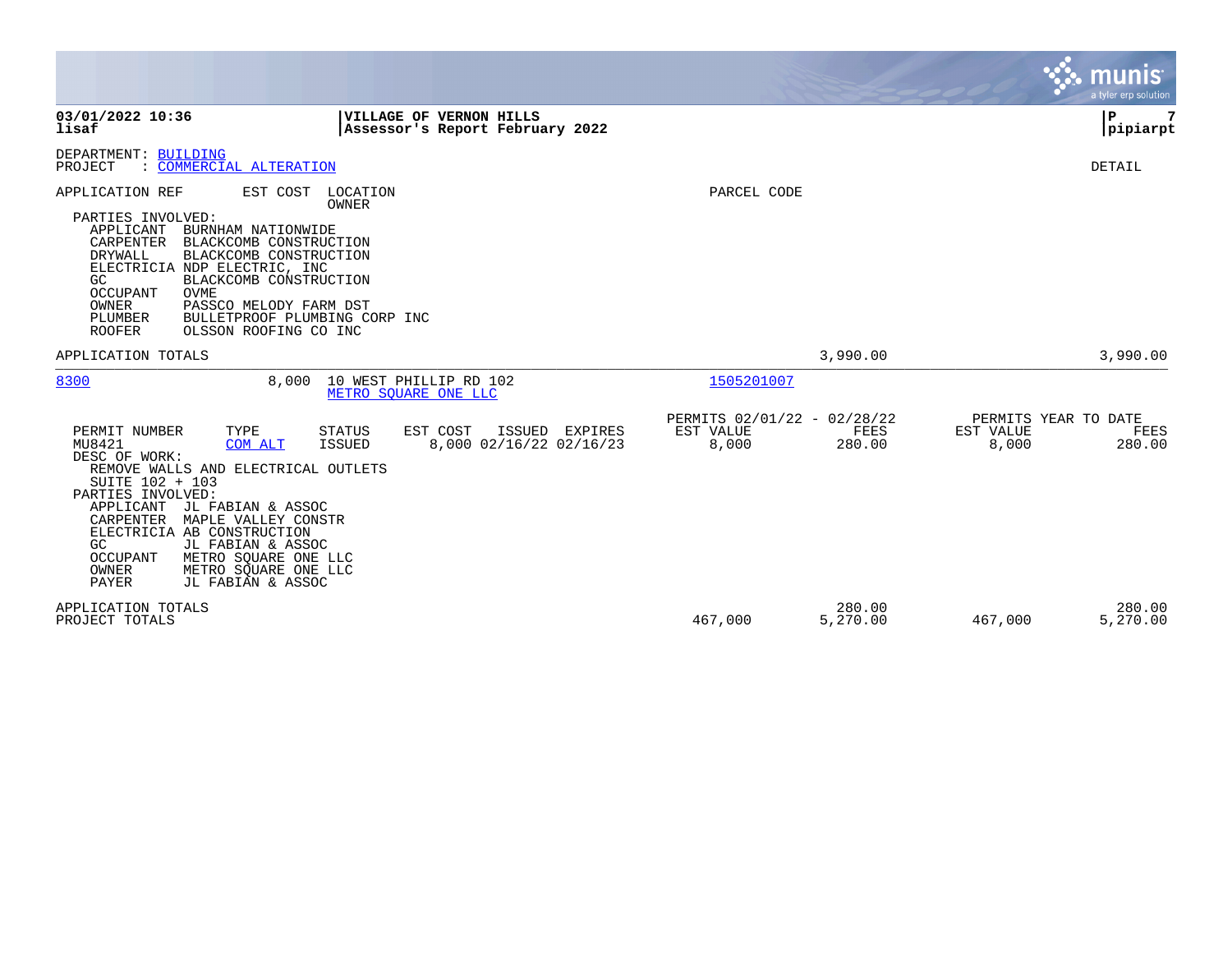|                                                                               |                                                                                                                                                                         |                         |                                                            |         |                        |                                                   |                        | munis<br>a tyler erp solution              |
|-------------------------------------------------------------------------------|-------------------------------------------------------------------------------------------------------------------------------------------------------------------------|-------------------------|------------------------------------------------------------|---------|------------------------|---------------------------------------------------|------------------------|--------------------------------------------|
| 03/01/2022 10:36<br>lisaf                                                     |                                                                                                                                                                         |                         | VILLAGE OF VERNON HILLS<br>Assessor's Report February 2022 |         |                        |                                                   |                        | P<br> pipiarpt                             |
| DEPARTMENT: BUILDING<br>PROJECT                                               | : COMMERCIAL NEW                                                                                                                                                        |                         |                                                            |         |                        |                                                   |                        | DETAIL                                     |
| APPLICATION REF                                                               | EST COST                                                                                                                                                                | LOCATION<br>OWNER       |                                                            |         | PARCEL CODE            |                                                   |                        |                                            |
| 6959                                                                          | 8,243,000                                                                                                                                                               | 620 DARLING DRIVE       | CP LOGISTICS VERNON HILLS, LLC                             |         | 1510300002             |                                                   |                        |                                            |
| PERMIT NUMBER<br>MU8447<br>DESC OF WORK:                                      | TYPE<br><b>COM NEW</b><br>SOUTHLAKE BUILDING B - NEW CONSTRUCTION                                                                                                       | <b>STATUS</b><br>ISSUED | EST COST<br>ISSUED<br>8,243,000 02/25/22 02/25/23          | EXPIRES | EST VALUE<br>8,243,000 | PERMITS 02/01/22 - 02/28/22<br>FEES<br>122,907.53 | EST VALUE<br>8,243,000 | PERMITS YEAR TO DATE<br>FEES<br>122,907.53 |
| PARTIES INVOLVED:<br>APPLICANT<br>GC.<br>HVAC<br>OCCUPANT<br>OWNER<br>PLUMBER | ALSTON<br>ELECTRICIA ABCO ELECTRICAL CONSTRUCTION<br>ALSTON<br>WESTSIDE MECHANICAL<br>SOUTHLAKE INDUSTRIAL CENTER<br>CP LOGISTICS VERNON HILLS, LLC<br>HAYES INDUSTRIES |                         |                                                            |         |                        |                                                   |                        |                                            |
| APPLICATION TOTALS<br>PROJECT TOTALS                                          |                                                                                                                                                                         |                         |                                                            |         | 8,243,000              | 122,907.53<br>122,907.53                          | 8,243,000              | 122,907.53<br>122,907.53                   |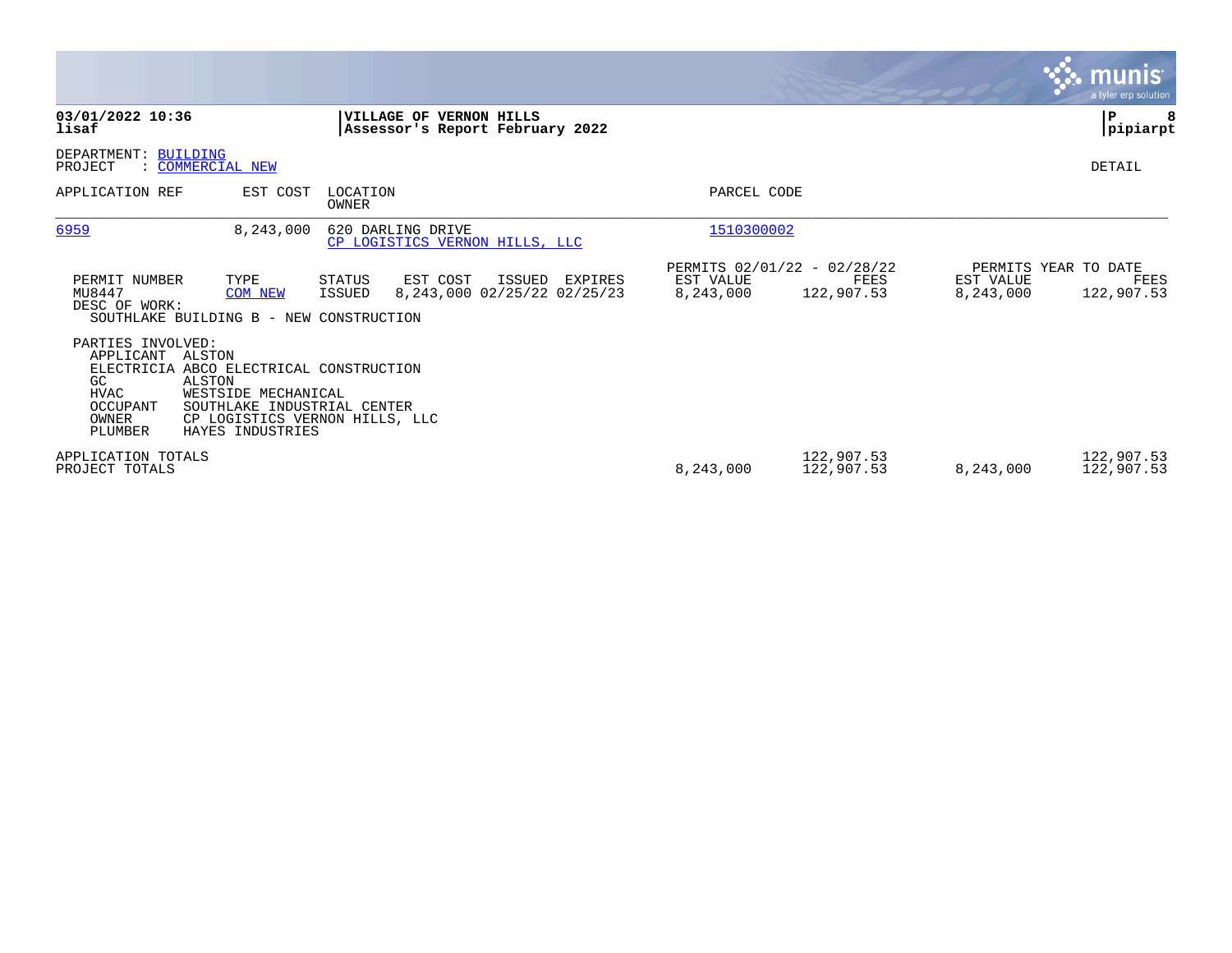|                                                                                                                                                                                                                   |                                                                          | munis<br>a tyler erp solution                                     |
|-------------------------------------------------------------------------------------------------------------------------------------------------------------------------------------------------------------------|--------------------------------------------------------------------------|-------------------------------------------------------------------|
| 03/01/2022 10:36<br><b>VILLAGE OF VERNON HILLS</b><br>lisaf<br>Assessor's Report February 2022                                                                                                                    |                                                                          | lР<br>9<br> pipiarpt                                              |
| DEPARTMENT: BUILDING<br>: AC/FURNACE<br>PROJECT                                                                                                                                                                   |                                                                          | <b>DETAIL</b>                                                     |
| APPLICATION REF<br>EST COST<br>LOCATION<br>OWNER                                                                                                                                                                  | PARCEL CODE                                                              |                                                                   |
| 8309<br>18,150<br>5 WHITE BARN ROAD<br>CARL & COURTNEY FRITZ                                                                                                                                                      | 1508217005                                                               |                                                                   |
| PERMIT NUMBER<br>TYPE<br>STATUS<br>EST COST<br>ISSUED EXPIRES<br>MU8385<br>AC/FURN<br>ISSUED<br>18,150 02/04/22 02/04/23<br>DESC OF WORK:<br>REMOVE AND REPLACE FURNACE AC                                        | PERMITS 02/01/22 - 02/28/22<br>EST VALUE<br>FEES<br>$\Omega$<br>191.50   | PERMITS YEAR TO DATE<br>EST VALUE<br>FEES<br>$\Omega$<br>191.50   |
| PARTIES INVOLVED:<br>APPLICANT ABC PLUMBING, HEATING, COOLING, ELECTRIC<br>GC.<br>ABC PLUMBING, HEATING, COOLING, ELECTRIC<br>OWNER<br>CARL & COURTNEY FRITZ<br>PAYER<br>ABC PLUMBING, HEATING, COOLING, ELECTRIC |                                                                          |                                                                   |
| APPLICATION TOTALS                                                                                                                                                                                                | 191.50                                                                   | 191.50                                                            |
| 8313<br>4,500 130 SOUTH FIORE PKY<br><b>PARMOD SHARMA</b>                                                                                                                                                         | 1507214017                                                               |                                                                   |
| PERMIT NUMBER<br>TYPE<br>STATUS<br>EST COST<br>ISSUED EXPIRES<br><b>ISSUED</b><br>4,500 02/07/22 02/28/23<br>MU8388<br><b>AC/FURN</b><br>DESC OF WORK:<br>FURNACE                                                 | PERMITS 02/01/22 - 02/28/22<br>EST VALUE<br>FEES<br>$\mathbf 0$<br>50.00 | PERMITS YEAR TO DATE<br>EST VALUE<br>FEES<br>$\mathbf 0$<br>50.00 |
| PARTIES INVOLVED:<br>APPLICANT ABC PLUMBING, HEATING, COOLING, ELECTRIC<br>GC<br>ABC PLUMBING, HEATING, COOLING, ELECTRIC<br>OWNER<br>PARMOD SHARMA<br>PAYER<br>ABC PLUMBING, HEATING, COOLING, ELECTRIC          |                                                                          |                                                                   |
| APPLICATION TOTALS                                                                                                                                                                                                | 50.00                                                                    | 50.00                                                             |
| 8314<br>11,499<br>2043E LAUREL VALLEY DR<br>ADAM L SCHWARTZ                                                                                                                                                       | 1129208009                                                               |                                                                   |
| EST COST<br>ISSUED EXPIRES<br>PERMIT NUMBER<br>TYPE<br>STATUS<br>MU8389<br>AC/FURN<br>ISSUED<br>11,499 02/07/22 02/07/23<br>DESC OF WORK:<br>$A/C$ & FURNACE                                                      | PERMITS 02/01/22 - 02/28/22<br>EST VALUE<br>FEES<br>114.99<br>0          | PERMITS YEAR TO DATE<br>EST VALUE<br>FEES<br>0<br>114.99          |
| PARTIES INVOLVED:<br>APPLICANT ABC PLUMBING, HEATING, COOLING, ELECTRIC<br>ABC PLUMBING, HEATING, COOLING, ELECTRIC<br>GC.<br>ADAM L SCHWARTZ<br>OWNER<br>PAYER<br>ABC PLUMBING, HEATING, COOLING, ELECTRIC       |                                                                          |                                                                   |
| APPLICATION TOTALS                                                                                                                                                                                                | 114.99                                                                   | 114.99                                                            |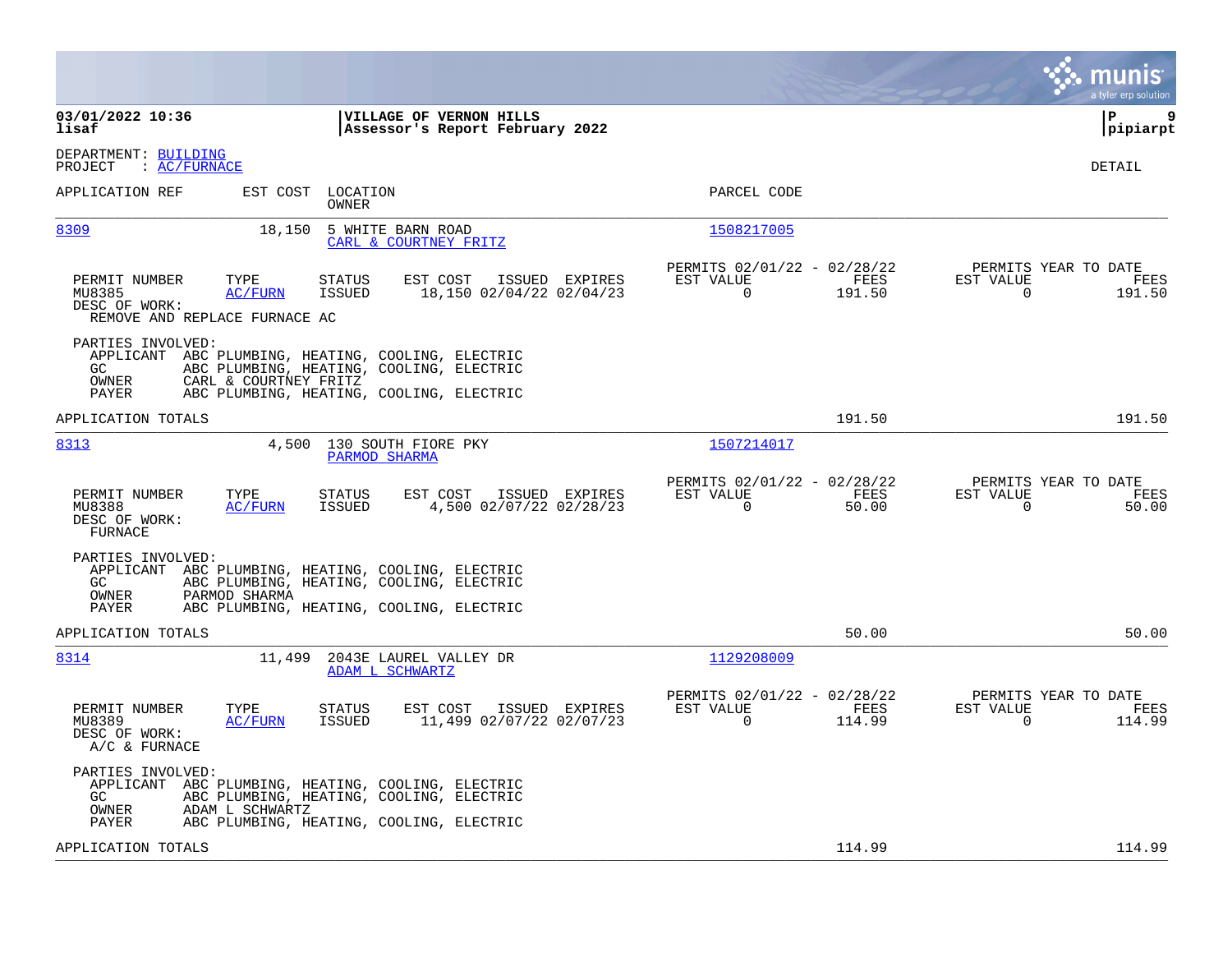|                                                                                                                                                                                                                                                                                                 |                                                                       | munis<br>a tyler erp solution                                  |
|-------------------------------------------------------------------------------------------------------------------------------------------------------------------------------------------------------------------------------------------------------------------------------------------------|-----------------------------------------------------------------------|----------------------------------------------------------------|
| 03/01/2022 10:36<br>VILLAGE OF VERNON HILLS<br>lisaf<br>Assessor's Report February 2022<br>8327<br>1105 SWINBURNE PL<br>17,716<br><b>JEFFREY B CANALIA</b>                                                                                                                                      | 1132301015                                                            | ∣P<br>10<br>pipiarpt                                           |
| TYPE<br>PERMIT NUMBER<br>STATUS<br>EST COST<br>ISSUED EXPIRES                                                                                                                                                                                                                                   | PERMITS 02/01/22 - 02/28/22<br>EST VALUE<br>FEES                      | PERMITS YEAR TO DATE<br>EST VALUE<br>FEES                      |
| DEPARTMENT: BUILDING<br>PROJECT<br>: AC/FURNACE                                                                                                                                                                                                                                                 |                                                                       | <b>DETAIL</b>                                                  |
| APPLICATION REF<br>EST COST LOCATION                                                                                                                                                                                                                                                            | PARCEL CODE                                                           |                                                                |
| OWNER<br>MU8395<br><b>AC/FURN</b><br>ISSUED<br>17,716 02/08/22 02/08/23<br>DESC OF WORK:<br>$A/C$ & FURNACE                                                                                                                                                                                     | $\mathbf 0$<br>77.16                                                  | $\mathbf 0$<br>77.16                                           |
| PARTIES INVOLVED:<br>APPLICANT ABC PLUMBING, HEATING, COOLING, ELECTRIC<br>ABC PLUMBING, HEATING, COOLING, ELECTRIC<br>GC.<br>HVAC<br>ABC PLUMBING, HEATING, COOLING, ELECTRIC<br>OWNER<br>JEFFREY B CANALIA<br>ABC PLUMBING, HEATING, COOLING, ELECTRIC<br>PAYER                               |                                                                       |                                                                |
| APPLICATION TOTALS                                                                                                                                                                                                                                                                              | 77.16                                                                 | 77.16                                                          |
| 8335<br>6,330 119 MARIMAC LN<br>ROBERTO A & MONICA P CASTRO                                                                                                                                                                                                                                     | 1508209009                                                            |                                                                |
| PERMIT NUMBER<br>TYPE<br><b>STATUS</b><br>EST COST<br>ISSUED EXPIRES<br>MU8405<br><b>AC/FURN</b><br>ISSUED<br>6,330 02/11/22 02/11/23<br>DESC OF WORK:                                                                                                                                          | PERMITS 02/01/22 - 02/28/22<br>EST VALUE<br>FEES<br>$\Omega$<br>63.30 | PERMITS YEAR TO DATE<br>EST VALUE<br>FEES<br>$\Omega$<br>63.30 |
| AC/FURNACE<br>PARTIES INVOLVED:<br>APPLICANT ABC PLUMBING, HEATING, COOLING, ELECTRIC<br>GC<br>ABC PLUMBING, HEATING, COOLING, ELECTRIC<br><b>HVAC</b><br>ABC PLUMBING, HEATING, COOLING, ELECTRIC<br>OWNER<br>ROBERTO A & MONICA P CASTRO<br>ABC PLUMBING, HEATING, COOLING, ELECTRIC<br>PAYER |                                                                       |                                                                |
| APPLICATION TOTALS                                                                                                                                                                                                                                                                              | 63.30                                                                 | 63.30                                                          |
| 8349<br>4,240<br>1970 TREVINO TER<br>KWAME APPENTENG                                                                                                                                                                                                                                            | 1129311044                                                            |                                                                |
| EST COST<br>PERMIT NUMBER<br>TYPE<br><b>STATUS</b><br>ISSUED EXPIRES<br>4,240 02/15/22 02/15/23<br>MU8415<br>AC/FURN<br><b>ISSUED</b><br>DESC OF WORK:<br>FURNACE                                                                                                                               | PERMITS 02/01/22 - 02/28/22<br>EST VALUE<br>FEES<br>$\Omega$<br>50.00 | PERMITS YEAR TO DATE<br>EST VALUE<br>FEES<br>$\Omega$<br>50.00 |
| PARTIES INVOLVED:<br>APPLICANT<br>FOUR SEASONS HEATING & AIR<br>GC<br>FOUR SEASONS HEATING & AIR<br>OWNER<br>KWAME APPENTENG<br>PAYER<br>FOUR SEASONS HEATING & AIR                                                                                                                             |                                                                       |                                                                |
| APPLICATION TOTALS                                                                                                                                                                                                                                                                              | 50.00                                                                 | 50.00                                                          |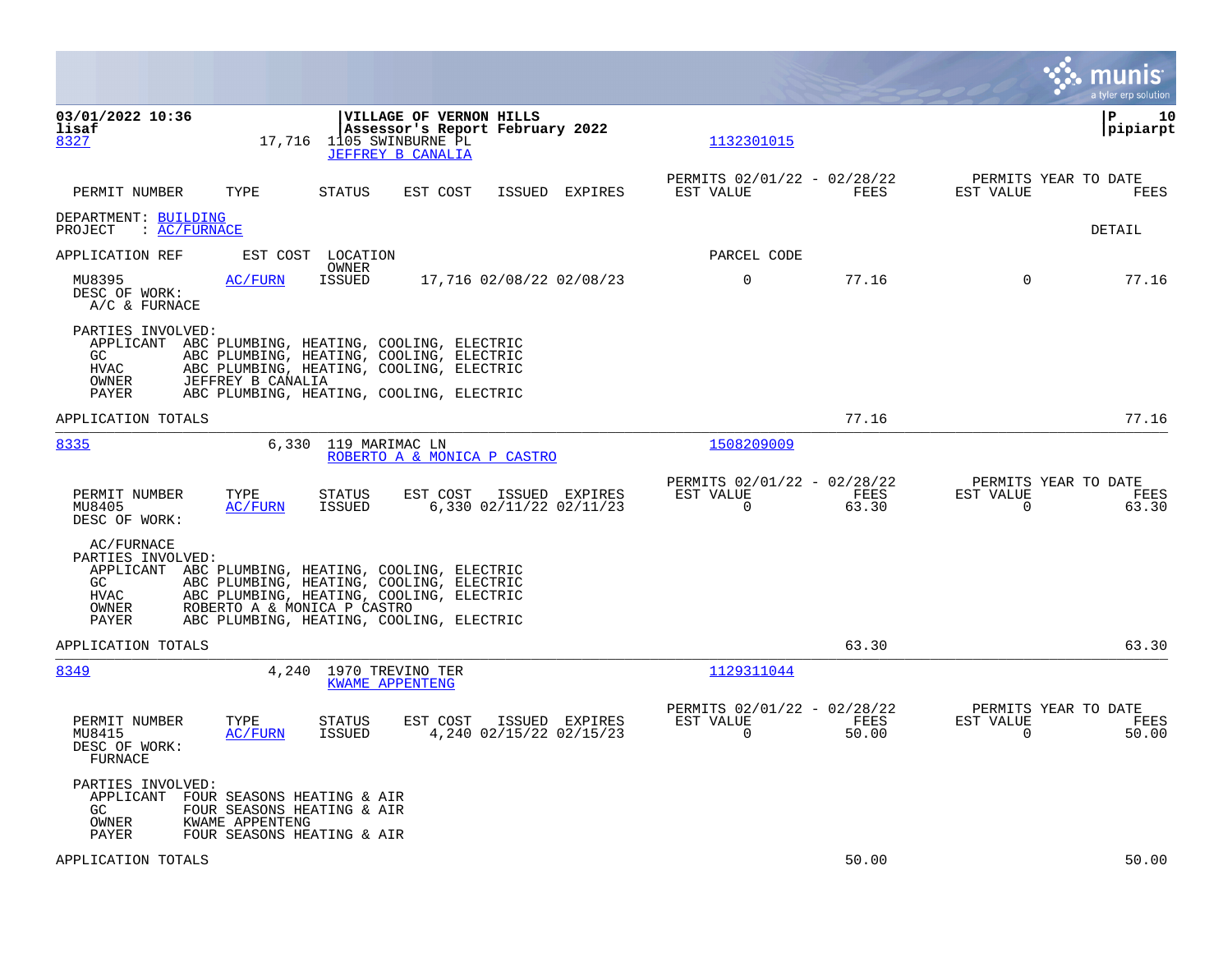|                                                                                                                                                                                                                                     | munis<br>a tyler erp solution                                                                                                           |
|-------------------------------------------------------------------------------------------------------------------------------------------------------------------------------------------------------------------------------------|-----------------------------------------------------------------------------------------------------------------------------------------|
| 03/01/2022 10:36<br>VILLAGE OF VERNON HILLS<br>lisaf<br>Assessor's Report February 2022                                                                                                                                             | P<br>11<br> pipiarpt                                                                                                                    |
| DEPARTMENT: BUILDING<br>PROJECT<br>: AC/FURNACE                                                                                                                                                                                     | <b>DETAIL</b>                                                                                                                           |
| APPLICATION REF<br>EST COST LOCATION<br>OWNER                                                                                                                                                                                       | PARCEL CODE                                                                                                                             |
| 8367<br>104 AUGUSTA DR<br>8,500<br>SCOTT K & JAYNE M HEZNER                                                                                                                                                                         | 1505403016                                                                                                                              |
| EST COST<br>TYPE<br>ISSUED EXPIRES<br>PERMIT NUMBER<br>STATUS<br>8,500 02/28/22 02/28/23<br>MU8457<br>AC/FURN<br>ISSUED<br>DESC OF WORK:<br>FURNACE/AC                                                                              | PERMITS 02/01/22 - 02/28/22<br>PERMITS YEAR TO DATE<br>FEES<br>EST VALUE<br>EST VALUE<br>FEES<br>$\Omega$<br>85.00<br>$\Omega$<br>85.00 |
| PARTIES INVOLVED:<br>APPLICANT<br>PERFECT HOME SERVICES<br>GC.<br>PERFECT HOME SERVICES<br><b>HVAC</b><br>PERFECT HOME SERVICES<br>OWNER<br>SCOTT K & JAYNE M HEZNER<br>PAYER<br>PERFECT HOME SERVICES                              |                                                                                                                                         |
| APPLICATION TOTALS                                                                                                                                                                                                                  | 85.00<br>85.00                                                                                                                          |
| 8368<br>1535 OAKMONT DR<br>4,850<br>ROBERTO MARIN                                                                                                                                                                                   | 1133211007                                                                                                                              |
| PERMIT NUMBER<br>TYPE<br><b>STATUS</b><br>EST COST<br>ISSUED EXPIRES<br>MU8432<br>4,850 02/23/22 02/23/23<br>AC/FURN<br>ISSUED<br>DESC OF WORK:<br>FURNACE ONLY                                                                     | PERMITS 02/01/22 - 02/28/22<br>PERMITS YEAR TO DATE<br>EST VALUE<br>FEES<br>EST VALUE<br>FEES<br>$\Omega$<br>$\Omega$<br>50.00<br>50.00 |
| PARTIES INVOLVED:<br>APPLICANT<br>ALLIED AIR CONDITIONING & HEATING<br>ALLIED AIR CONDITIONING & HEATING<br>GC<br>ALLIED AIR CONDITIONING & HEATING<br>HVAC<br>ROBERTO MARIN<br>OWNER<br>PAYER<br>ALLIED AIR CONDITIONING & HEATING |                                                                                                                                         |
| APPLICATION TOTALS<br>PROJECT TOTALS                                                                                                                                                                                                | 50.00<br>50.00<br>0<br>681.95<br>681.95<br>$\Omega$                                                                                     |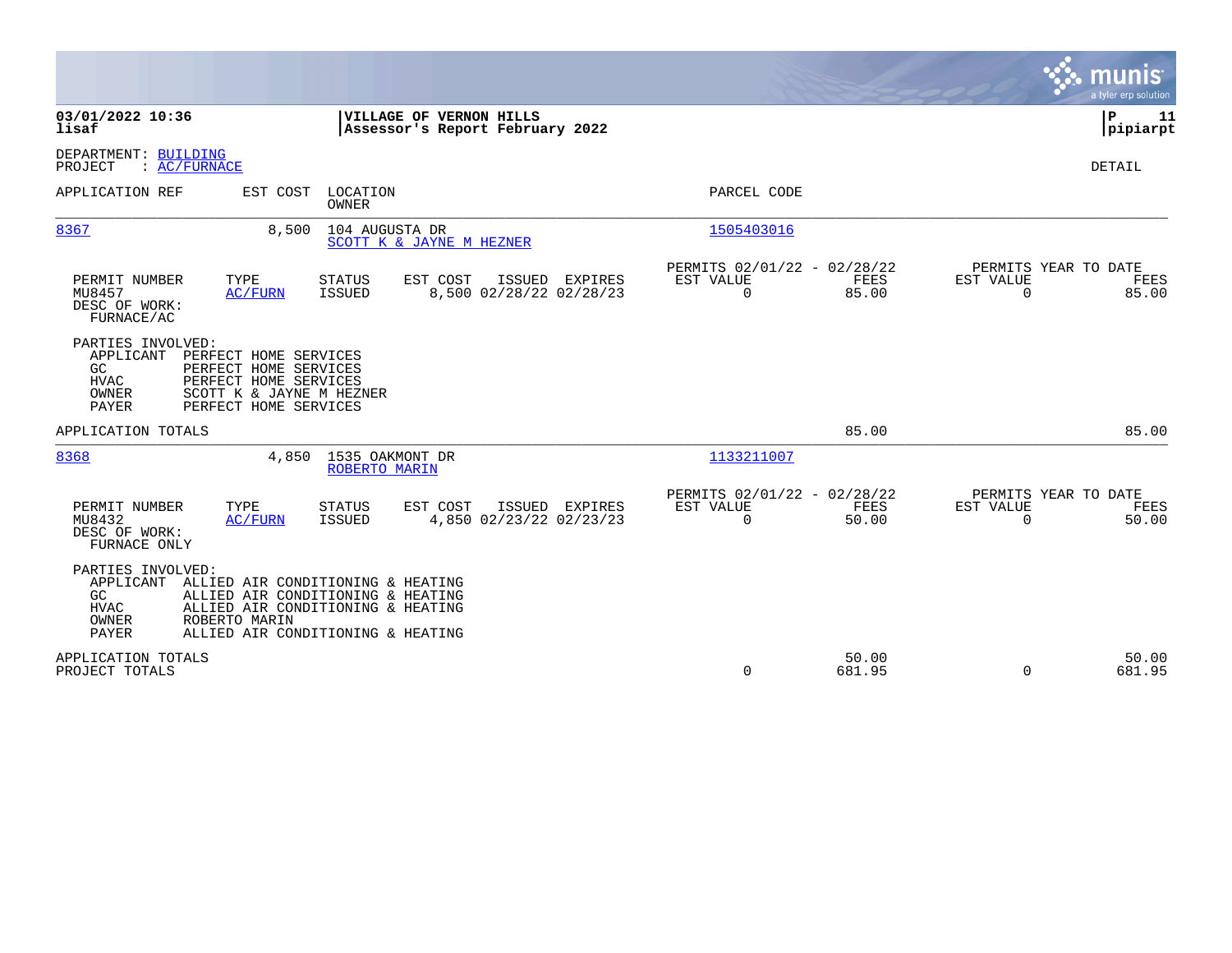|                                                                                                                                                                                                  |                                                                              |                                                                 | munis <sup>®</sup><br>a tyler erp solution                      |
|--------------------------------------------------------------------------------------------------------------------------------------------------------------------------------------------------|------------------------------------------------------------------------------|-----------------------------------------------------------------|-----------------------------------------------------------------|
| 03/01/2022 10:36<br>lisaf                                                                                                                                                                        | <b>VILLAGE OF VERNON HILLS</b><br>Assessor's Report February 2022            |                                                                 | 12<br>P<br> pipiarpt                                            |
| DEPARTMENT: BUILDING<br>PROJECT<br>: ANSUL SYSTEM                                                                                                                                                |                                                                              |                                                                 | DETAIL                                                          |
| APPLICATION REF<br>EST COST                                                                                                                                                                      | LOCATION<br><b>OWNER</b>                                                     | PARCEL CODE                                                     |                                                                 |
| 8290                                                                                                                                                                                             | 1220 EAST USHY 45 500<br>2,200<br>VHTC LOT 10 LLC                            | 1515313003                                                      |                                                                 |
| PERMIT NUMBER<br>TYPE<br>MU8448<br><b>ANSUL</b><br>DESC OF WORK:<br>ANSUL SYSTEM                                                                                                                 | STATUS<br>EST COST<br>ISSUED<br>EXPIRES<br>2,200 02/25/22 02/25/23<br>ISSUED | PERMITS 02/01/22 - 02/28/22<br>EST VALUE<br>FEES<br>769.00<br>0 | PERMITS YEAR TO DATE<br>EST VALUE<br>FEES<br>769.00<br>$\Omega$ |
| PARTIES INVOLVED:<br>APPLICANT<br>FOX VALLEY FIRE SYSTEM<br>FIRE SPRIN<br>FOX VALLEY FIRE SYSTEM<br>GC<br>FOX VALLEY FIRE SYSTEM<br>CRAZY FOR PIZZA, INC<br>OCCUPANT<br>OWNER<br>VHTC LOT 10 LLC |                                                                              |                                                                 |                                                                 |
| APPLICATION TOTALS<br>PROJECT TOTALS                                                                                                                                                             |                                                                              | 769.00<br>0<br>769.00                                           | 769.00<br>$\Omega$<br>769.00                                    |

**Contract**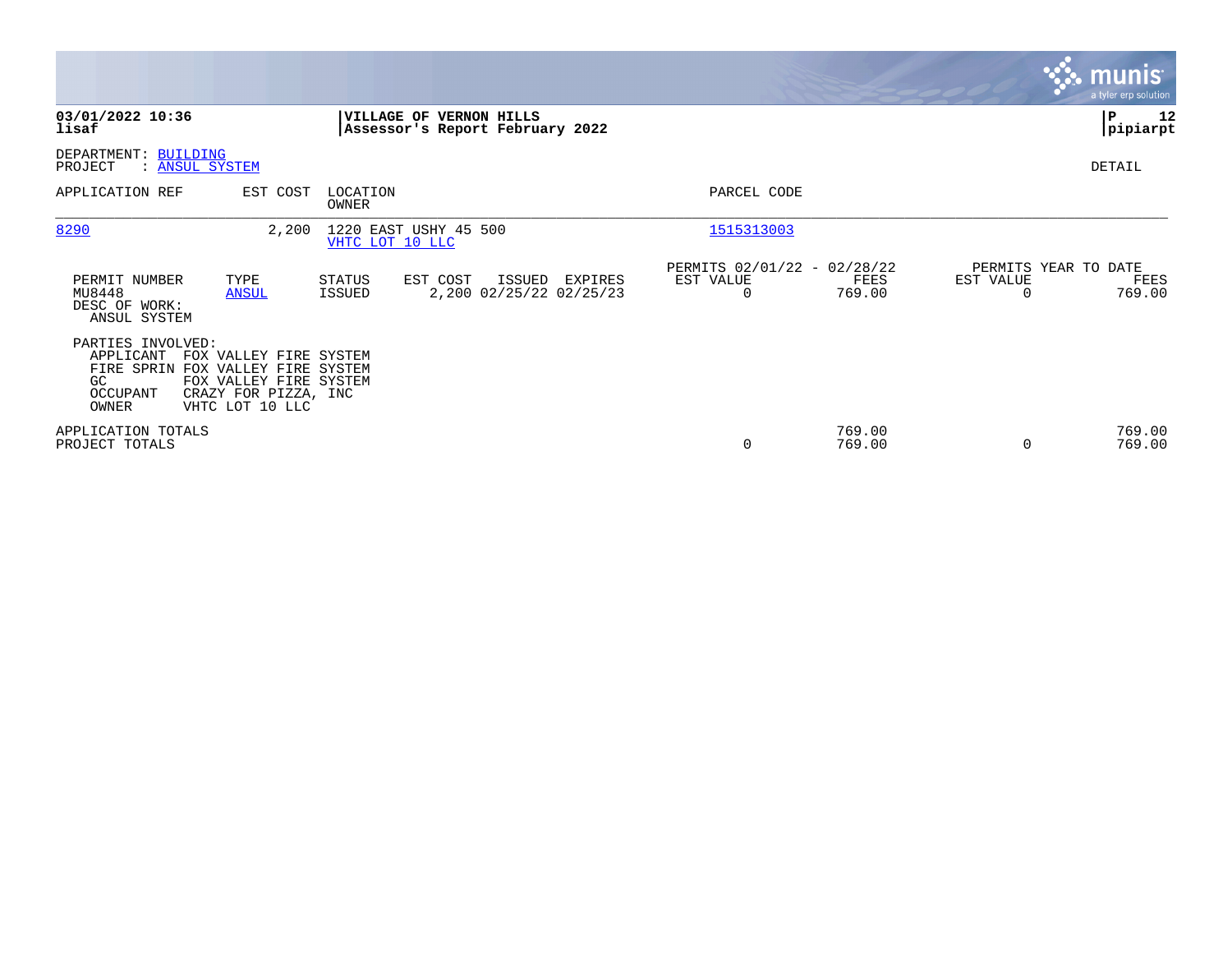|                                                                                                                                                                                       |                                                                                           |                                                                                              | munis<br>a tyler erp solution                                         |
|---------------------------------------------------------------------------------------------------------------------------------------------------------------------------------------|-------------------------------------------------------------------------------------------|----------------------------------------------------------------------------------------------|-----------------------------------------------------------------------|
| 03/01/2022 10:36<br>lisaf                                                                                                                                                             | VILLAGE OF VERNON HILLS<br>Assessor's Report February 2022                                |                                                                                              | ΙP<br>13<br> pipiarpt                                                 |
| DEPARTMENT: BUILDING<br>PROJECT<br>: <u>NEW BUSINESS NO REMODEL</u>                                                                                                                   |                                                                                           |                                                                                              | DETAIL                                                                |
| APPLICATION REF                                                                                                                                                                       | EST COST LOCATION<br>OWNER                                                                | PARCEL CODE                                                                                  |                                                                       |
| 8280                                                                                                                                                                                  | 0 103 WEST TOWNLINE RD<br><b>JOSEPH Z WASCOW</b>                                          | 1505200032                                                                                   |                                                                       |
| TYPE<br>PERMIT NUMBER<br>MU8428<br>CO NO FEE<br>DESC OF WORK:<br>CO - AAA MEDICAL INC                                                                                                 | EST COST<br>ISSUED EXPIRES<br>STATUS<br>ISSUED<br>$0$ 02/22/22 02/22/23                   | PERMITS 02/01/22 - 02/28/22<br>EST VALUE<br>FEES<br>$\overline{0}$<br>.00                    | PERMITS YEAR TO DATE<br>EST VALUE<br>FEES<br>$\Omega$<br>.00          |
| PARTIES INVOLVED:<br>APPLICANT AMIT VATAL<br>AMIT VATAL<br>GC.<br>OCCUPANT<br>AAA MEDICAL INC<br>OWNER<br>JOSEPH Z WASCOW<br>PAYER<br>AMIT VATAL                                      |                                                                                           |                                                                                              |                                                                       |
| APPLICATION TOTALS                                                                                                                                                                    |                                                                                           | .00                                                                                          | .00                                                                   |
| 8321                                                                                                                                                                                  | 0 118 HAWTHORN CTR<br>CENTENNIAL                                                          | 1133401086                                                                                   |                                                                       |
| PERMIT NUMBER<br>TYPE<br>MU8391<br>DESC OF WORK:<br>CO - AUNTIE ANNE'S PRETZELS                                                                                                       | STATUS<br>EST COST<br>ISSUED EXPIRES<br>$0$ 02/07/22 02/11/23<br><b>NO REMODEL ISSUED</b> | PERMITS 02/01/22 - 02/28/22<br>EST VALUE<br><b>EXECUTE: PEES</b><br>150.00<br>$\overline{0}$ | PERMITS YEAR TO DATE<br>EST VALUE<br>FEES<br>$\overline{0}$<br>150.00 |
| PARTIES INVOLVED:<br>APPLICANT AUNTIE ANNE'S PRETZELS<br>GC<br>AUNTIE ANNE'S PRETZELS<br>AUNTIE ANNE'S PRETZELS<br>OCCUPANT<br>OWNER<br>CENTENNIAL<br>PAYER<br>AUNTIE ANNE'S PRETZELS |                                                                                           |                                                                                              |                                                                       |
| APPLICATION TOTALS                                                                                                                                                                    |                                                                                           | 150.00                                                                                       | 150.00                                                                |
| 8340                                                                                                                                                                                  | 0 100 NORTH FAIRWAY DRIVE 100<br>WESTMOUNT REALTY CAPITAL                                 | 1504303179                                                                                   |                                                                       |
| PERMIT NUMBER<br>TYPE<br>MU8410<br>DESC OF WORK:<br>NO WORK - TBG FITNESS LLC                                                                                                         | EST COST ISSUED EXPIRES<br><b>STATUS</b><br>$0$ 02/14/22 02/14/23<br>NO REMODEL ISSUED    | PERMITS 02/01/22 - 02/28/22<br>EST VALUE<br>FEES<br>$\mathbf 0$<br>150.00                    | PERMITS YEAR TO DATE<br>EST VALUE<br>FEES<br>$\mathbf 0$<br>150.00    |
| PARTIES INVOLVED:<br>APPLICANT TBG FITNESS LLC<br>GC<br>TBG FITNESS LLC<br><b>OCCUPANT</b><br>TBG FITNESS LLC<br>WESTMOUNT REALTY CAPITAL<br>OWNER<br>PAYER<br>TBG FITNESS LLC        |                                                                                           |                                                                                              |                                                                       |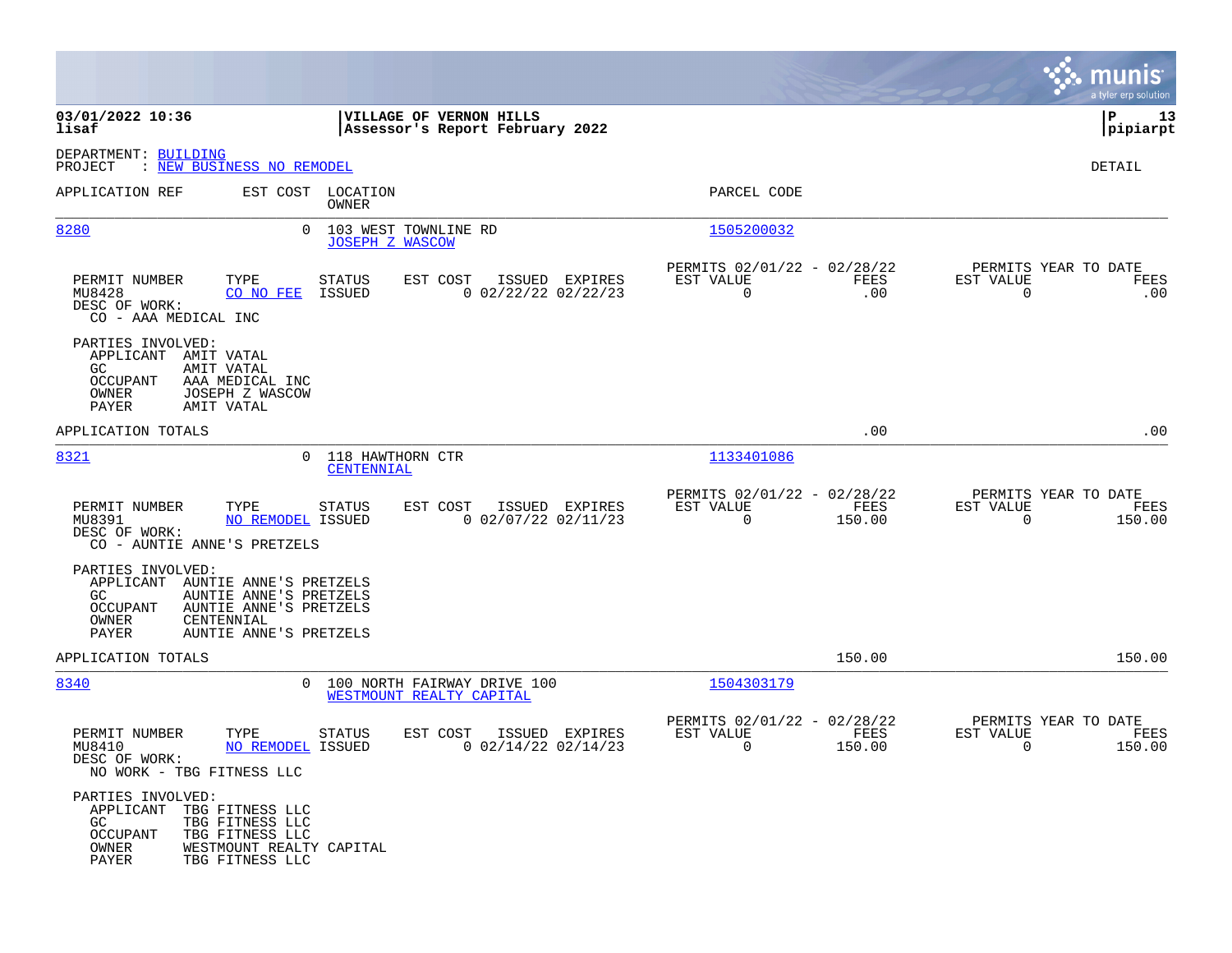|                                                                                                                 |                                                                                                                                                                      |                                                      |                | munis<br>a tyler erp solution                                   |
|-----------------------------------------------------------------------------------------------------------------|----------------------------------------------------------------------------------------------------------------------------------------------------------------------|------------------------------------------------------|----------------|-----------------------------------------------------------------|
| 03/01/2022 10:36<br>lisaf                                                                                       | VILLAGE OF VERNON HILLS<br>Assessor's Report February 2022                                                                                                           |                                                      |                | lР<br>14<br> pipiarpt                                           |
| DEPARTMENT: BUILDING<br>: NEW BUSINESS NO REMODEL<br>PROJECT                                                    |                                                                                                                                                                      |                                                      |                | DETAIL                                                          |
| APPLICATION REF                                                                                                 | EST COST LOCATION<br>OWNER                                                                                                                                           | PARCEL CODE                                          |                |                                                                 |
| APPLICATION TOTALS                                                                                              |                                                                                                                                                                      |                                                      | 150.00         | 150.00                                                          |
| 8352                                                                                                            | $\Omega$<br>50 LAKEVIEW PKY 129<br><b>WESTMOUNT</b>                                                                                                                  | 1504401092                                           |                |                                                                 |
| TYPE<br>PERMIT NUMBER<br>MU8418<br>DESC OF WORK:<br>C OF O COVID TEST & LAB $#129, 133, 134$                    | EST COST<br>STATUS<br>ISSUED EXPIRES<br>NO REMODEL ISSUED<br>$0$ 02/16/22 02/22/23                                                                                   | PERMITS 02/01/22 - 02/28/22<br>EST VALUE<br>$\Omega$ | FEES<br>150.00 | PERMITS YEAR TO DATE<br>EST VALUE<br>FEES<br>$\Omega$<br>150.00 |
| PARTIES INVOLVED:<br>GC<br>OCCUPANT<br>OWNER<br>WESTMOUNT<br>PAYER                                              | APPLICANT AMERICAN MOLECULAR LABORTORIES, INC<br>AMERICAN MOLECULAR LABORATORIES, INC<br>AMERICAN MOLECULAR LABORTORIES, INC<br>AMERICAN MOLECULAR LABORATORIES, INC |                                                      |                |                                                                 |
| APPLICATION TOTALS                                                                                              |                                                                                                                                                                      |                                                      | 150.00         | 150.00                                                          |
| 8353                                                                                                            | $\Omega$<br>50 LAKEVIEW PKY 134<br><b>WESTMOUNT</b>                                                                                                                  | 1504401092                                           |                |                                                                 |
| PERMIT NUMBER<br>TYPE<br>MU8419<br>DESC OF WORK:<br>C OF O COVID TEST & LAB #129, 133, 134                      | EST COST ISSUED EXPIRES<br>STATUS<br><b>NO REMODEL ISSUED</b><br>$0$ 02/16/22 02/22/23                                                                               | PERMITS 02/01/22 - 02/28/22<br>EST VALUE<br>$\Omega$ | FEES<br>150.00 | PERMITS YEAR TO DATE<br>EST VALUE<br>FEES<br>$\Omega$<br>150.00 |
| PARTIES INVOLVED:<br>GC<br>OCCUPANT<br>OWNER<br>WESTMOUNT<br>PAYER                                              | APPLICANT AMERICAN MOLECULAR LABORTORIES, INC<br>AMERICAN MOLECULAR LABORTORIES, INC<br>AMERICAN MOLECULAR LABORTORIES, INC<br>AMERICAN MOLECULAR LABORTORIES, INC   |                                                      |                |                                                                 |
| APPLICATION TOTALS                                                                                              |                                                                                                                                                                      |                                                      | 150.00         | 150.00                                                          |
| 8354                                                                                                            | 0<br>50 LAKEVIEW PKY 133<br><b>WESTMOUNT</b>                                                                                                                         | 1504401092                                           |                |                                                                 |
| TYPE<br>PERMIT NUMBER<br>MU8420<br>DESC OF WORK:<br>C OF O COVID TEST & LAB #129, 133, 134<br>PARTIES INVOLVED: | EST COST ISSUED EXPIRES<br>STATUS<br><b>NO REMODEL ISSUED</b><br>$0$ 02/16/22 02/22/23                                                                               | PERMITS 02/01/22 - 02/28/22<br>EST VALUE<br>$\Omega$ | FEES<br>150.00 | PERMITS YEAR TO DATE<br>EST VALUE<br>FEES<br>$\Omega$<br>150.00 |
| GC.<br>OCCUPANT                                                                                                 | APPLICANT AMERICAN MOLECULAR LABORTORIES, INC<br>AMERICAN MOLECULAR LABORTORIES, INC<br>AMERICAN MOLECULAR LABORATORIES, INC                                         |                                                      |                |                                                                 |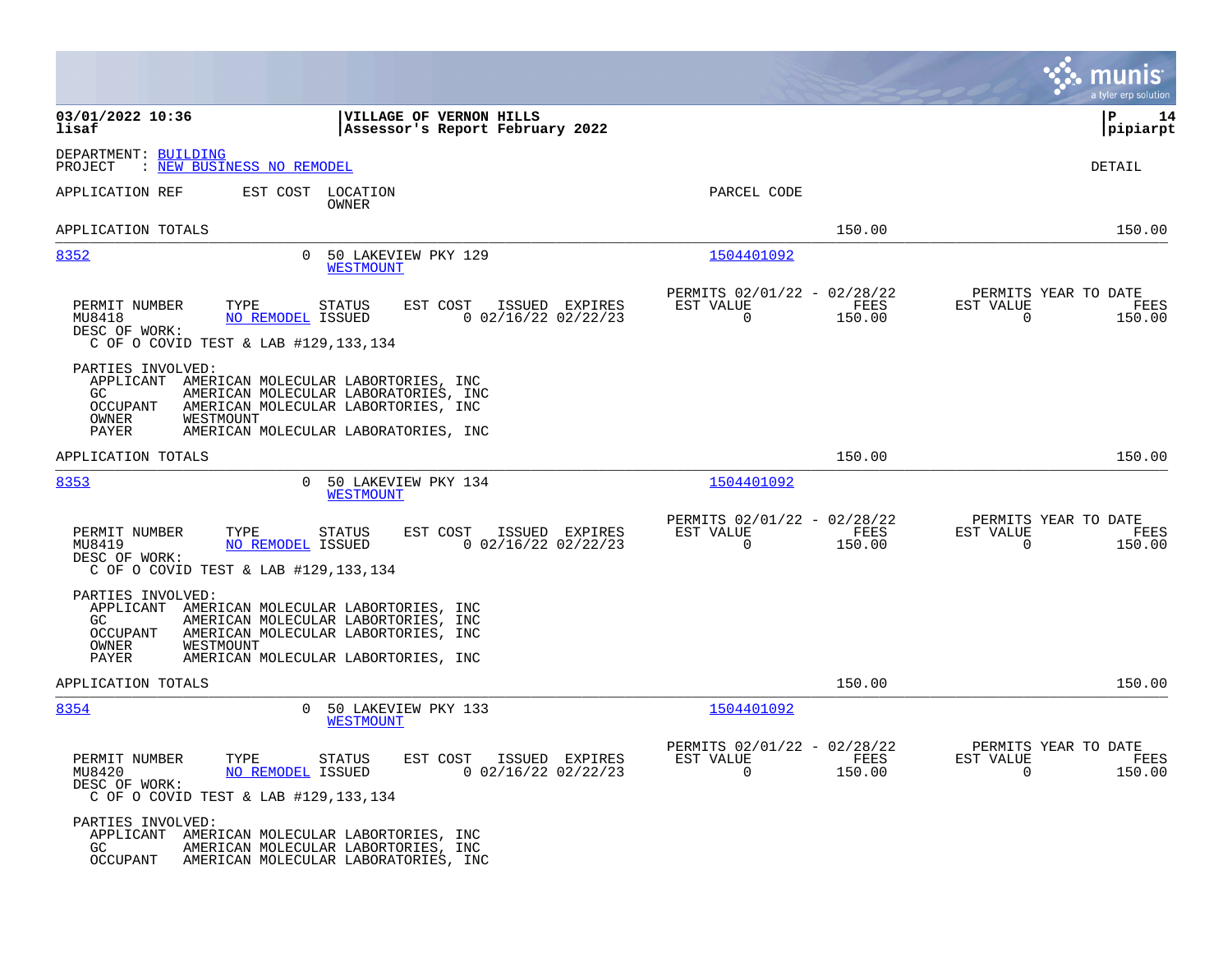|                                                                                                                                                                                                                                           |                                                                                       | munis<br>a tyler erp solution                                                            |
|-------------------------------------------------------------------------------------------------------------------------------------------------------------------------------------------------------------------------------------------|---------------------------------------------------------------------------------------|------------------------------------------------------------------------------------------|
| 03/01/2022 10:36<br>VILLAGE OF VERNON HILLS<br>lisaf<br>Assessor's Report February 2022                                                                                                                                                   |                                                                                       | P<br>15<br> pipiarpt                                                                     |
| DEPARTMENT: BUILDING<br>: NEW BUSINESS NO REMODEL<br>PROJECT                                                                                                                                                                              |                                                                                       | <b>DETAIL</b>                                                                            |
| APPLICATION REF<br>EST COST LOCATION<br>OWNER<br>OWNER<br>WESTMOUNT                                                                                                                                                                       | PARCEL CODE                                                                           |                                                                                          |
| PAYER<br>AMERICAN MOLECULAR LABORTORIES, INC                                                                                                                                                                                              |                                                                                       |                                                                                          |
| APPLICATION TOTALS                                                                                                                                                                                                                        | 150.00                                                                                | 150.00                                                                                   |
| 8366<br>940 WOODLANDS PKY<br>$\Omega$<br>VAN VLISSINGEN & CO                                                                                                                                                                              | 1515103034                                                                            |                                                                                          |
| PERMIT NUMBER<br>TYPE<br>EST COST<br>ISSUED EXPIRES<br>STATUS<br>$0$ 02/22/22 02/25/23<br>MU8431<br>NO REMODEL ISSUED<br>DESC OF WORK:<br>CO - EXPRESS WAY TRANSPORTATION INC                                                             | PERMITS 02/01/22 - 02/28/22<br>FEES<br>EST VALUE<br>$\mathbf 0$<br>150.00             | PERMITS YEAR TO DATE<br>EST VALUE<br>FEES<br>$\mathbf 0$<br>150.00                       |
| PARTIES INVOLVED:<br>APPLICANT<br>EXPRESS WAY TRANSPORTATION INC<br>EXPRESS WAY TRANSPORTATION INC<br>GC.<br><b>OCCUPANT</b><br>EXPRESS WAY TRANSPORTATION INC<br>OWNER<br>VAN VLISSINGEN & CO<br>PAYER<br>EXPRESS WAY TRANSPORTATION INC |                                                                                       |                                                                                          |
| APPLICATION TOTALS                                                                                                                                                                                                                        | 150.00                                                                                | 150.00                                                                                   |
| 8371<br>$\Omega$<br>400 LAKEVIEW PKY 200<br>PWA CONTINENTAL EXECUTIVE PARKE, LP                                                                                                                                                           | 1504401003                                                                            |                                                                                          |
| PERMIT NUMBER<br>TYPE<br><b>STATUS</b><br>EST COST<br>ISSUED EXPIRES<br>$0$ 02/23/22 02/25/23<br>MU8435<br>NO REMODEL ISSUED<br>$0$ 02/25/22 02/25/23<br>MU8452<br>CO NO FEE<br>ISSUED<br>DESC OF WORK:<br>CO - ENCORE PACKAGING          | PERMITS 02/01/22 - 02/28/22<br>FEES<br>EST VALUE<br>0<br>150.00<br>$\mathbf 0$<br>.00 | PERMITS YEAR TO DATE<br>EST VALUE<br>FEES<br>$\mathbf 0$<br>150.00<br>$\mathbf 0$<br>.00 |
| PARTIES INVOLVED:<br>APPLICANT<br>ENCORE PACKAGING, LLC<br>ENCORE PACKAGING, LLC<br>GC.<br>OCCUPANT<br>ENCORE PACKAGING, LLC<br>OWNER<br>PWA CONTINENTAL EXECUTIVE PARKE, LP<br>PAYER<br>ENCORE PACKAGING, LLC                            |                                                                                       |                                                                                          |
| APPLICATION TOTALS                                                                                                                                                                                                                        | 150.00                                                                                | 150.00                                                                                   |
| 8376<br>$\overline{0}$<br>945 LAKEVIEW PKY 120<br><b>TOM WARD</b>                                                                                                                                                                         | 1133302013                                                                            |                                                                                          |
| PERMIT NUMBER<br>TYPE<br>EST COST<br>ISSUED EXPIRES<br>STATUS<br>$0$ 02/23/22 02/25/23<br>MU8441<br>NO REMODEL ISSUED<br>$0$ 02/24/22 02/25/23<br>MU8443<br>CO NO FEE<br>ISSUED<br>DESC OF WORK:<br>CO - LEAD MANAGEMENT AGENCY           | PERMITS 02/01/22 - 02/28/22<br>EST VALUE<br>FEES<br>0<br>150.00<br>0<br>.00           | PERMITS YEAR TO DATE<br>EST VALUE<br>FEES<br>$\mathbf 0$<br>150.00<br>0<br>.00           |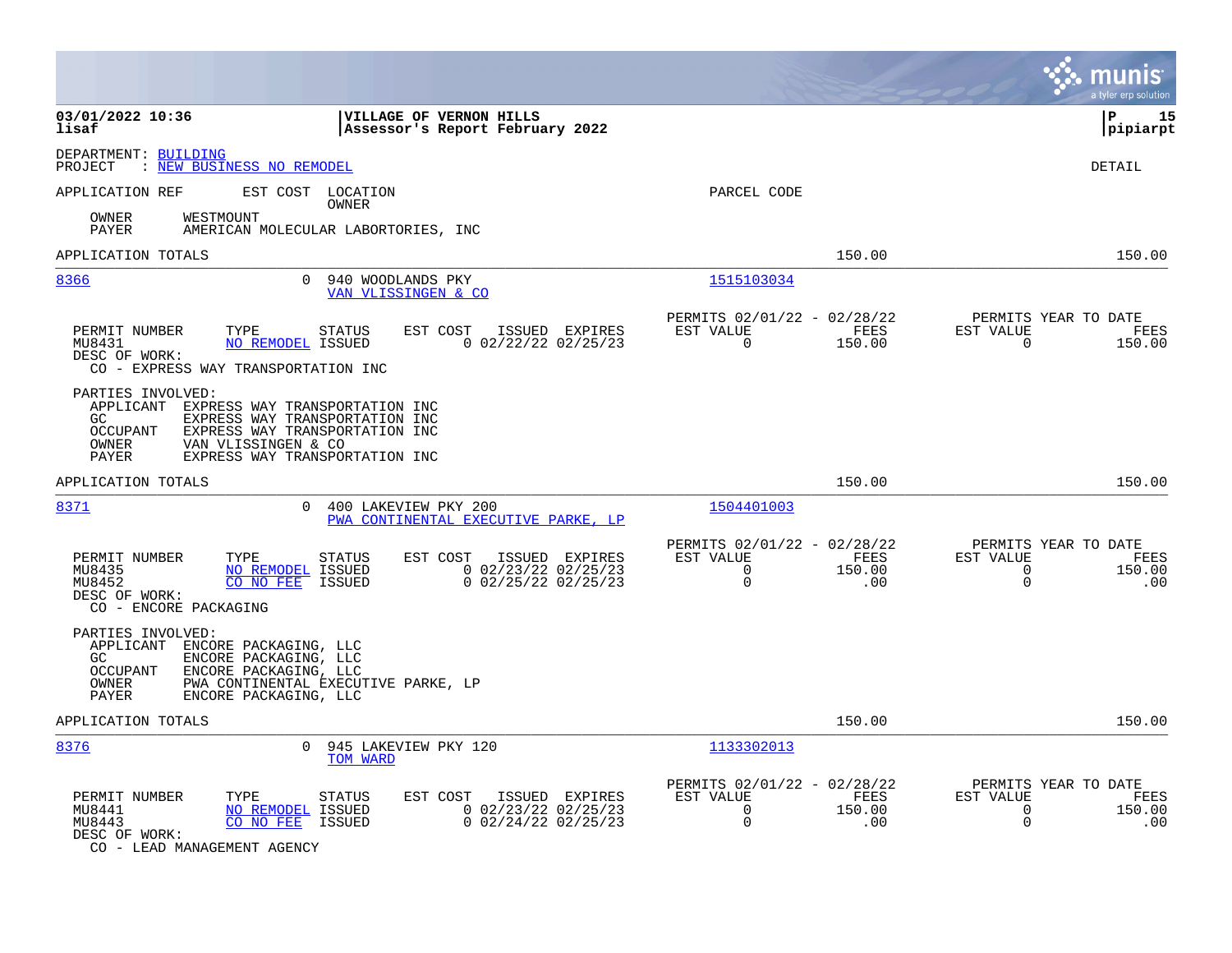|                                                                                                                                                                                  |                                                                   |             |                    | <b>munis</b><br>a tyler erp solution |
|----------------------------------------------------------------------------------------------------------------------------------------------------------------------------------|-------------------------------------------------------------------|-------------|--------------------|--------------------------------------|
| 03/01/2022 10:36<br>lisaf                                                                                                                                                        | <b>VILLAGE OF VERNON HILLS</b><br>Assessor's Report February 2022 |             |                    | 16<br>P<br> pipiarpt                 |
| DEPARTMENT: BUILDING<br>: NEW BUSINESS NO REMODEL<br>PROJECT                                                                                                                     |                                                                   |             |                    | DETAIL                               |
| APPLICATION REF<br>EST COST<br>PARTIES INVOLVED:<br>APPLICANT<br>LEAD MANAGEMENT AGENCY<br>GC.<br>LEAD MANAGEMENT AGENCY<br>OWNER<br>TOM WARD<br>PAYER<br>LEAD MANAGEMENT AGENCY | LOCATION<br>OWNER                                                 | PARCEL CODE |                    |                                      |
| APPLICATION TOTALS<br>PROJECT TOTALS                                                                                                                                             |                                                                   | 0           | 150.00<br>1,200.00 | 150.00<br>1,200.00<br>0              |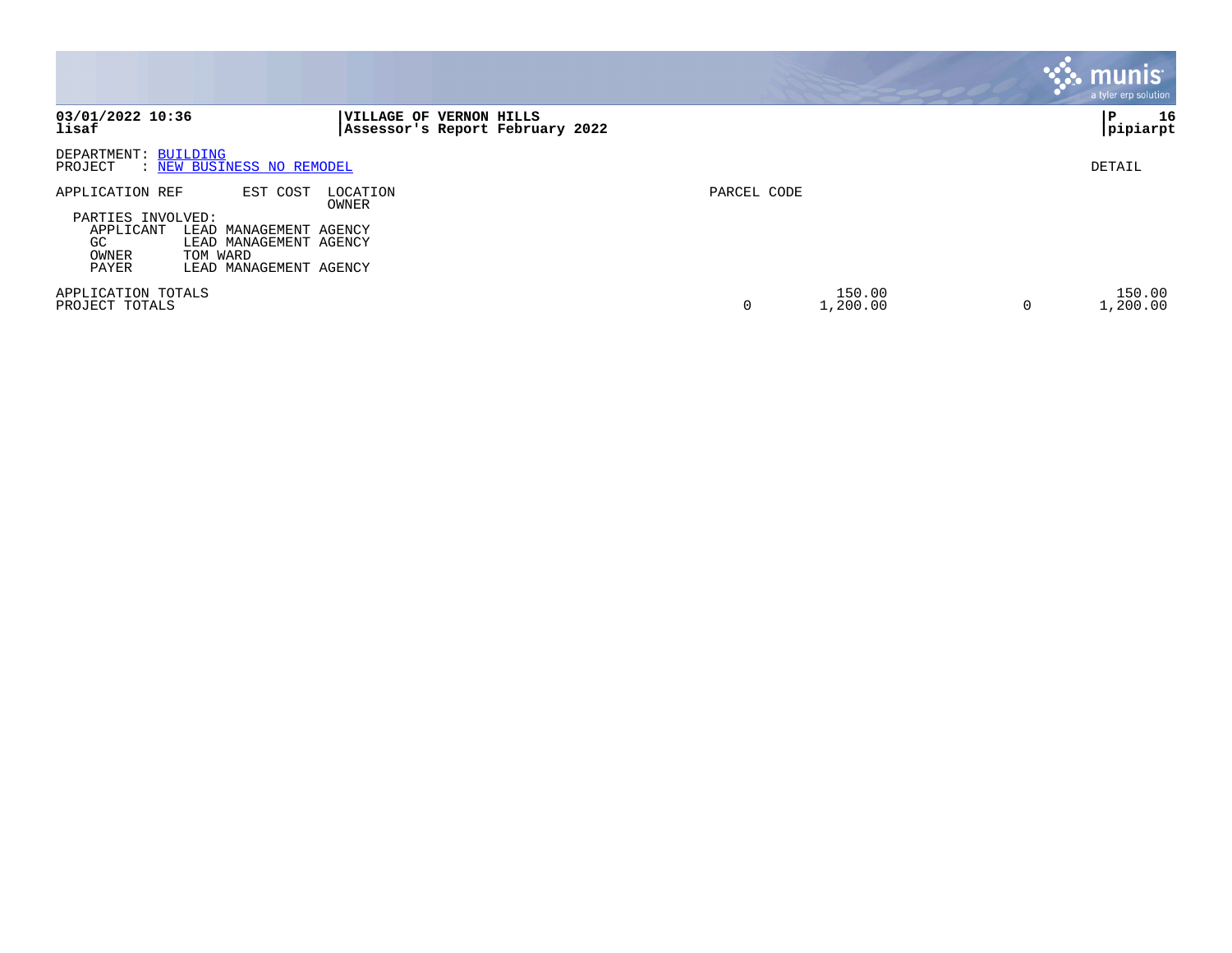|                                                                                                                                                                                                                                                     |                                                                        | munis<br>a tyler erp solution                                   |
|-----------------------------------------------------------------------------------------------------------------------------------------------------------------------------------------------------------------------------------------------------|------------------------------------------------------------------------|-----------------------------------------------------------------|
| 03/01/2022 10:36<br>VILLAGE OF VERNON HILLS<br>Assessor's Report February 2022<br>lisaf                                                                                                                                                             |                                                                        | ΙP<br>17<br> pipiarpt                                           |
| DEPARTMENT: BUILDING<br>: COMMERCIAL ROOFTOP HVAC<br>PROJECT                                                                                                                                                                                        |                                                                        | <b>DETAIL</b>                                                   |
| APPLICATION REF<br>EST COST LOCATION<br><b>OWNER</b>                                                                                                                                                                                                | PARCEL CODE                                                            |                                                                 |
| 8378<br>25,055<br>830 WEST END CT 500<br>830 WEST END COURT LLC                                                                                                                                                                                     | 1132305034                                                             |                                                                 |
| TYPE<br>EST COST<br>PERMIT NUMBER<br><b>STATUS</b><br>ISSUED EXPIRES<br>MU8442<br>25,055 02/23/22 02/23/23<br>RFTP HVAC<br>ISSUED<br>DESC OF WORK:<br>ROOFTOP HVAC                                                                                  | PERMITS 02/01/22 - 02/28/22<br>EST VALUE<br>FEES<br>$\Omega$<br>250.55 | PERMITS YEAR TO DATE<br>EST VALUE<br>FEES<br>$\Omega$<br>250.55 |
| PARTIES INVOLVED:<br>APPLICANT<br>HILL MECHANICAL CORP<br>GC<br>HILL MECHANICAL CORP<br><b>HVAC</b><br>HILL MECHANICAL CORP<br>NORTHSHORE UNIVERSITY HEALTH SYSTEMS<br>OCCUPANT<br>OWNER<br>830 WEST END COURT LLC<br>PAYER<br>HILL MECHANICAL CORP |                                                                        |                                                                 |
| APPLICATION TOTALS                                                                                                                                                                                                                                  | 250.55                                                                 | 250.55                                                          |
| 281 WEST TOWNLINE RD 100<br>8392<br>6,300<br>THE TAXMAN CORPORATION                                                                                                                                                                                 | 1505207006                                                             |                                                                 |
| PERMIT NUMBER<br>EST COST<br>ISSUED<br>EXPIRES<br>TYPE<br>STATUS<br>MU8458<br>6,300 02/28/22 02/28/23<br>RFTP HVAC<br>ISSUED<br>DESC OF WORK:<br>COMMERCIAL ROOFTOP HVAC                                                                            | PERMITS 02/01/22 - 02/28/22<br>EST VALUE<br>FEES<br>$\Omega$<br>63.00  | PERMITS YEAR TO DATE<br>EST VALUE<br>FEES<br>$\Omega$<br>63.00  |
| PARTIES INVOLVED:<br>APPLICANT ADVANCED CLIMATE SOLUTIONS<br>GC.<br>ADVANCED CLIMATE SOLUTIONS<br>HVAC<br>ADVANCED CLIMATE SOLUTIONS<br>FEDEX KINKOS<br>OCCUPANT<br>OWNER<br>THE TAXMAN CORPORATION<br>PAYER<br>ADVANCED CLIMATE SOLUTIONS          |                                                                        |                                                                 |
| APPLICATION TOTALS<br>PROJECT TOTALS                                                                                                                                                                                                                | 63.00<br>0<br>313.55                                                   | 63.00<br>313.55<br>$\Omega$                                     |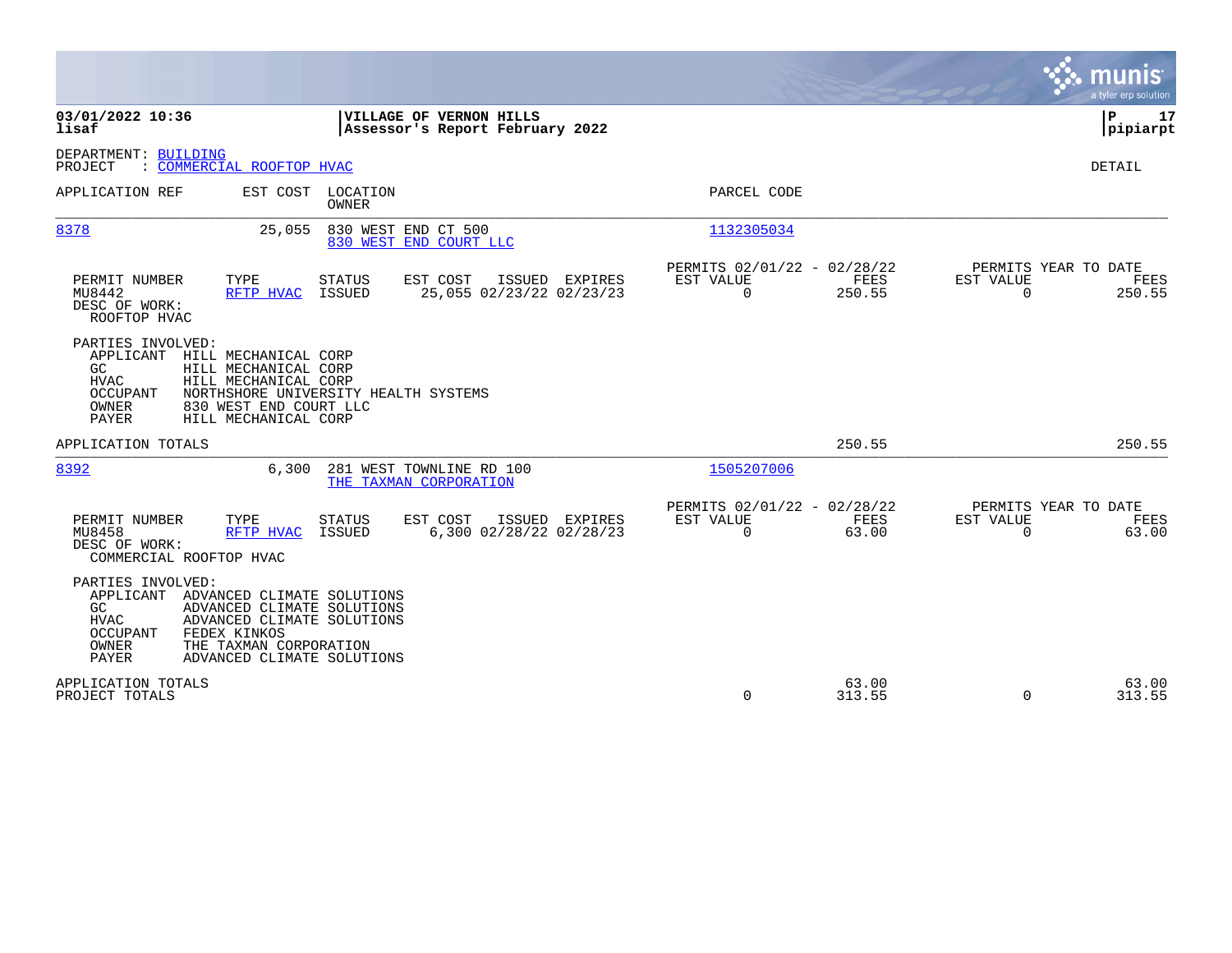|                                                                                                                                                                                       |                                                                                                                                                                                   |                                                                             | munis<br>a tyler erp solution                                     |
|---------------------------------------------------------------------------------------------------------------------------------------------------------------------------------------|-----------------------------------------------------------------------------------------------------------------------------------------------------------------------------------|-----------------------------------------------------------------------------|-------------------------------------------------------------------|
| 03/01/2022 10:36<br>lisaf                                                                                                                                                             | VILLAGE OF VERNON HILLS<br>Assessor's Report February 2022                                                                                                                        |                                                                             | ΙP<br>18<br> pipiarpt                                             |
| DEPARTMENT: BUILDING<br>: FIRE ALARM<br>PROJECT                                                                                                                                       |                                                                                                                                                                                   |                                                                             | DETAIL                                                            |
| APPLICATION REF                                                                                                                                                                       | EST COST LOCATION<br>OWNER                                                                                                                                                        | PARCEL CODE                                                                 |                                                                   |
| 8262                                                                                                                                                                                  | 60,000<br>700 DARLING DRIVE<br>CP LOGISTICS VERNON HILLS, LLC                                                                                                                     | 1510300002                                                                  |                                                                   |
| PERMIT NUMBER<br>TYPE<br>MU8397<br>DESC OF WORK:<br>FIRE ALARM                                                                                                                        | EST COST<br>ISSUED EXPIRES<br>STATUS<br>60,000 02/09/22 02/09/23<br>FIRE ALARM ISSUED                                                                                             | PERMITS 02/01/22 - 02/28/22<br>EST VALUE<br>FEES<br>$\mathbf 0$<br>1,244.00 | PERMITS YEAR TO DATE<br>EST VALUE<br>FEES<br>1,244.00<br>$\Omega$ |
| PARTIES INVOLVED:<br>ALARM<br>KAS ELECRTIC CORP<br>APPLICANT<br>KAS ELECRTIC CORP<br>KAS ELECRTIC CORP<br>GC<br>OCCUPANT<br>LEARNING RESOURCES<br>OWNER<br>KAS ELECRTIC CORP<br>PAYER | CP LOGISTICS VERNON HILLS, LLC                                                                                                                                                    |                                                                             |                                                                   |
| APPLICATION TOTALS                                                                                                                                                                    |                                                                                                                                                                                   | 1,244.00                                                                    | 1,244.00                                                          |
| 8281                                                                                                                                                                                  | 4,500<br>565 LAKEVIEW PKY 108<br>GLOBE PROPERTY MANAGEMENT                                                                                                                        | 1504201016                                                                  |                                                                   |
| PERMIT NUMBER<br>TYPE<br>MU8378<br>DESC OF WORK:<br>FIRE ALARM                                                                                                                        | EST COST<br>ISSUED EXPIRES<br>STATUS<br>4,500 02/02/22 02/02/23<br>FIRE ALARM ISSUED                                                                                              | PERMITS 02/01/22 - 02/28/22<br>EST VALUE<br>FEES<br>$\Omega$<br>320.00      | PERMITS YEAR TO DATE<br>EST VALUE<br>FEES<br>0<br>320.00          |
| PARTIES INVOLVED:<br>ALARM<br>APPLICANT<br>GC.<br><b>OCCUPANT</b><br>PREMIER PEDIATRICS<br>OWNER<br>PAYER                                                                             | CUSTOMIZED PROTECTION SERVICES INC<br>CUSTOMIZED PROTECTION SERVICES INC<br>CUSTOMIZED PROTECTION SERVICES INC<br>GLOBE PROPERTY MANAGEMENT<br>CUSTOMIZED PROTECTION SERVICES INC |                                                                             |                                                                   |
| APPLICATION TOTALS                                                                                                                                                                    |                                                                                                                                                                                   | 320.00                                                                      | 320.00                                                            |
| 8283                                                                                                                                                                                  | 5,000<br>888 FOREST EDGE DR<br>ITW PASLODE                                                                                                                                        | <u>1515101001</u>                                                           |                                                                   |
| PERMIT NUMBER<br>MU8399<br>DESC OF WORK:<br>FIRE ALARM                                                                                                                                | TYPE STATUS<br>EST COST ISSUED EXPIRES<br>FIRE ALARM ISSUED<br>5,000 02/09/22 02/09/23                                                                                            | PERMITS 02/01/22 - 02/28/22<br>EST VALUE<br>FEES<br>$\Omega$<br>422.00      | PERMITS YEAR TO DATE<br>EST VALUE<br>FEES<br>$\Omega$<br>422.00   |
| PARTIES INVOLVED:<br>APPLICANT PIEPER ELECTRIC<br>GC<br>PIEPER ELECTRIC<br>OCCUPANT<br>STAG INDUSTRIES                                                                                |                                                                                                                                                                                   |                                                                             |                                                                   |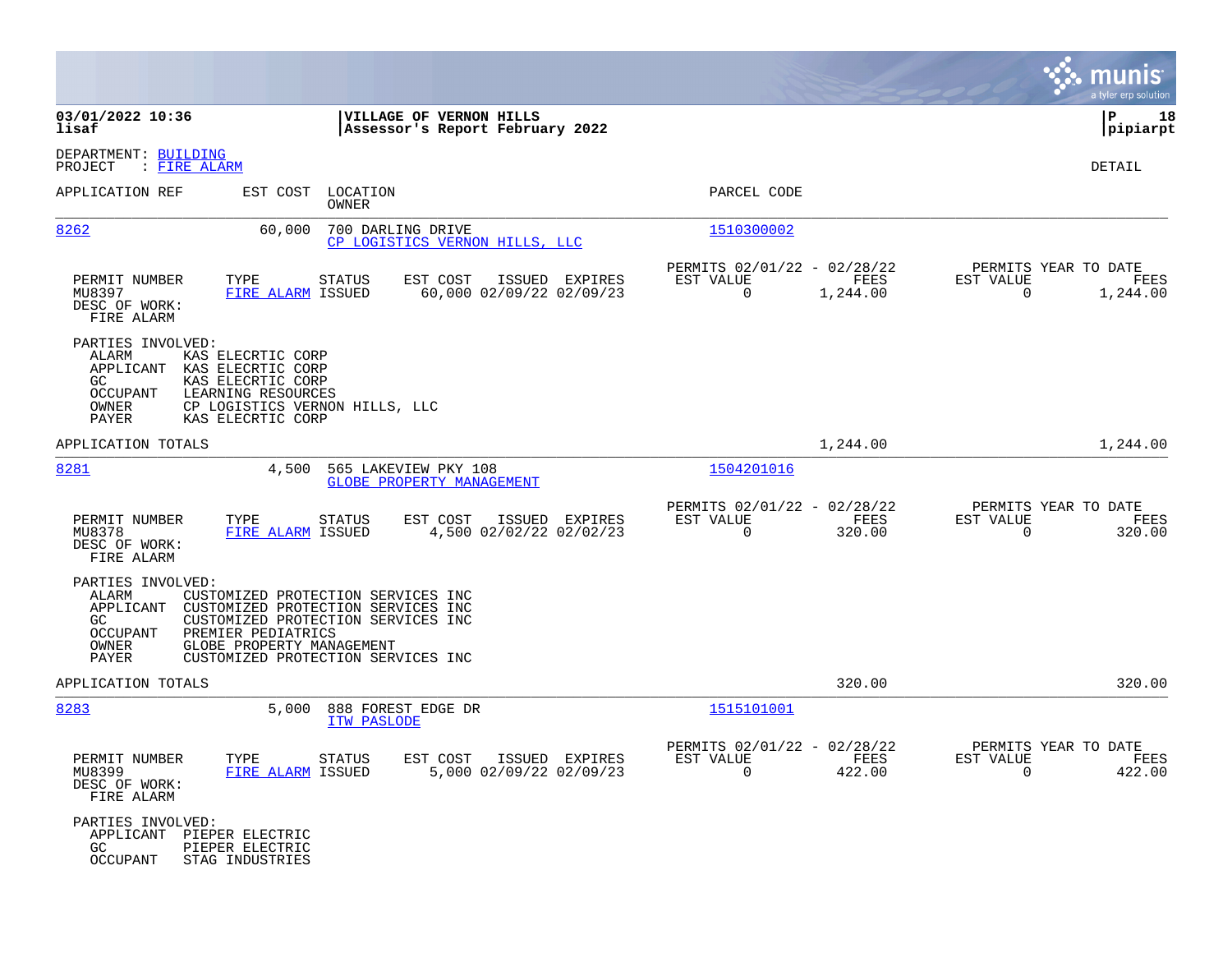|                                                                                                                                                                                                                                                             |                                               |                                         | munis<br>a tyler erp solution          |
|-------------------------------------------------------------------------------------------------------------------------------------------------------------------------------------------------------------------------------------------------------------|-----------------------------------------------|-----------------------------------------|----------------------------------------|
| 03/01/2022 10:36<br><b>VILLAGE OF VERNON HILLS</b><br>lisaf<br>Assessor's Report February 2022                                                                                                                                                              |                                               |                                         | P<br>19<br> pipiarpt                   |
| DEPARTMENT: BUILDING<br>PROJECT<br>: FIRE ALARM                                                                                                                                                                                                             |                                               |                                         | DETAIL                                 |
| APPLICATION REF<br>EST COST<br>LOCATION<br>OWNER<br>OWNER<br>ITW PASLODE                                                                                                                                                                                    | PARCEL CODE                                   |                                         |                                        |
| APPLICATION TOTALS                                                                                                                                                                                                                                          |                                               | 422.00                                  | 422.00                                 |
| 8307<br>20,000<br>620 DARLING DRIVE<br>CP LOGISTICS VERNON HILLS, LLC                                                                                                                                                                                       | 1510300002                                    |                                         |                                        |
| EST COST<br>PERMIT NUMBER<br>TYPE<br>STATUS<br>ISSUED<br>EXPIRES<br>MU8422<br>20,000 02/16/22 02/16/23<br>FIRE ALARM ISSUED<br>DESC OF WORK:<br>FIRE ALARM                                                                                                  | PERMITS 02/01/22 - 02/28/22<br>EST VALUE<br>0 | EST VALUE<br>FEES<br>620.00<br>$\Omega$ | PERMITS YEAR TO DATE<br>FEES<br>620.00 |
| PARTIES INVOLVED:<br>ALARM<br>NITECH FIRE & SECURITY<br>APPLICANT<br>NITECH FIRE & SECURITY<br>ABCO ELECTRICAL CONSTRUCTION<br>GC.<br>SOUTHLAKE INDUSTRIAL CENTER<br>OCCUPANT<br>OWNER<br>CP LOGISTICS VERNON HILLS, LLC<br>NITECH FIRE & SECURITY<br>PAYER |                                               |                                         |                                        |
| APPLICATION TOTALS<br>PROJECT TOTALS                                                                                                                                                                                                                        | 0                                             | 620.00<br>2,606.00<br>$\Omega$          | 620.00<br>2,606.00                     |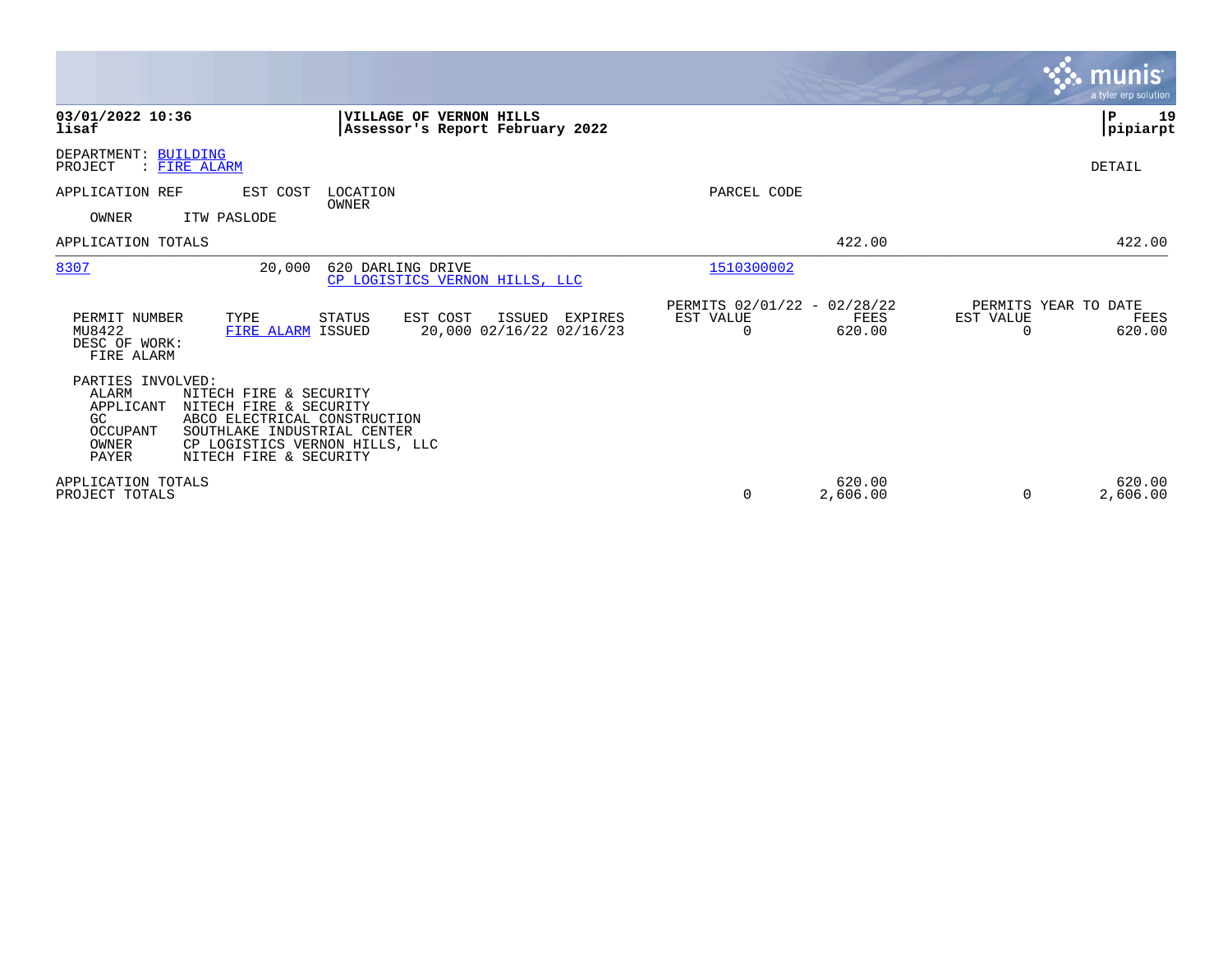|                                                                                                                                             |                                                                                       |                                                            |                                                            |                  |                                               | a tyler erp solution  |
|---------------------------------------------------------------------------------------------------------------------------------------------|---------------------------------------------------------------------------------------|------------------------------------------------------------|------------------------------------------------------------|------------------|-----------------------------------------------|-----------------------|
| 03/01/2022 10:36<br>lisaf                                                                                                                   |                                                                                       | VILLAGE OF VERNON HILLS<br>Assessor's Report February 2022 |                                                            |                  |                                               | ΙP<br>20<br> pipiarpt |
| DEPARTMENT: BUILDING<br>PROJECT<br>: <u>FIRE SPRINKLER</u>                                                                                  |                                                                                       |                                                            |                                                            |                  |                                               | DETAIL                |
| APPLICATION REF                                                                                                                             | EST COST<br>LOCATION<br>OWNER                                                         |                                                            | PARCEL CODE                                                |                  |                                               |                       |
| 7025                                                                                                                                        | 303,750                                                                               | 620 DARLING DRIVE<br>CP LOGISTICS VERNON HILLS, LLC        | 1510300002                                                 |                  |                                               |                       |
| PERMIT NUMBER<br>TYPE<br>MU8451<br>DESC OF WORK:<br>FIRE SPRINKLERS                                                                         | STATUS<br>FIRE SPR<br>ISSUED                                                          | EST COST<br>ISSUED EXPIRES<br>303,750 02/25/22 02/25/23    | PERMITS 02/01/22 - 02/28/22<br>EST VALUE<br>$\overline{0}$ | FEES<br>3,612.55 | PERMITS YEAR TO DATE<br>EST VALUE<br>0        | FEES<br>3,612.55      |
| PARTIES INVOLVED:<br>APPLICANT SHAMBAUGH & SON<br>FIRE SPRIN SHAMBAUGH & SON<br>GC.<br><b>OCCUPANT</b><br>OWNER<br>PAYER<br>SHAMBAUGH & SON | ALSTON CONSTRUCTION<br>SOUTH LAKE INDUSTRIAL CENTER<br>CP LOGISTICS VERNON HILLS, LLC |                                                            |                                                            |                  |                                               |                       |
| APPLICATION TOTALS                                                                                                                          |                                                                                       |                                                            |                                                            | 3,612.55         |                                               | 3,612.55              |
| 8238                                                                                                                                        | 12,985<br>1341 MANSION ROAD<br>PLACEHOLDER                                            |                                                            | 1133205115                                                 |                  |                                               |                       |
| PERMIT NUMBER<br>TYPE<br>MU8384<br>DESC OF WORK:<br>FIRE SPRINKLERS                                                                         | <b>STATUS</b><br>FIRE SPR<br>ISSUED                                                   | EST COST<br>ISSUED EXPIRES<br>12,985 02/03/22 02/23/23     | PERMITS 02/01/22 - 02/28/22<br>EST VALUE<br>0              | FEES<br>250.00   | PERMITS YEAR TO DATE<br>EST VALUE<br>0        | FEES<br>250.00        |
| PARTIES INVOLVED:<br>APPLICANT NOVA FIRE PROTECTION<br>FIRE SPRIN NOVA FIRE PROTECTION<br>GC.<br>OWNER<br>PLACEHOLDER<br>PAYER              | NOVA FIRE PROTECTION<br>NOVA FIRE PROTECTION                                          |                                                            |                                                            |                  |                                               |                       |
| APPLICATION TOTALS                                                                                                                          |                                                                                       |                                                            |                                                            | 250.00           |                                               | 250.00                |
| 8239                                                                                                                                        | 12,985<br>709 INSULL DRIVE<br>PLACEHOLDER                                             |                                                            | 1133205112                                                 |                  |                                               |                       |
| PERMIT NUMBER<br>MU8383<br>DESC OF WORK:<br>FIRE SPRINKLERS                                                                                 | TYPE<br>STATUS<br>FIRE SPR<br>ISSUED                                                  | EST COST ISSUED EXPIRES<br>12,985 02/03/22 02/03/23        | PERMITS 02/01/22 - 02/28/22<br>EST VALUE<br>$\Omega$       | FEES<br>250.00   | PERMITS YEAR TO DATE<br>EST VALUE<br>$\Omega$ | FEES<br>250.00        |
| PARTIES INVOLVED:<br>APPLICANT NOVA FIRE PROTECTION<br>FIRE SPRIN NOVA FIRE PROTECTION<br>GC<br>OWNER<br>PLACEHOLDER                        | NOVA FIRE PROTECTION                                                                  |                                                            |                                                            |                  |                                               |                       |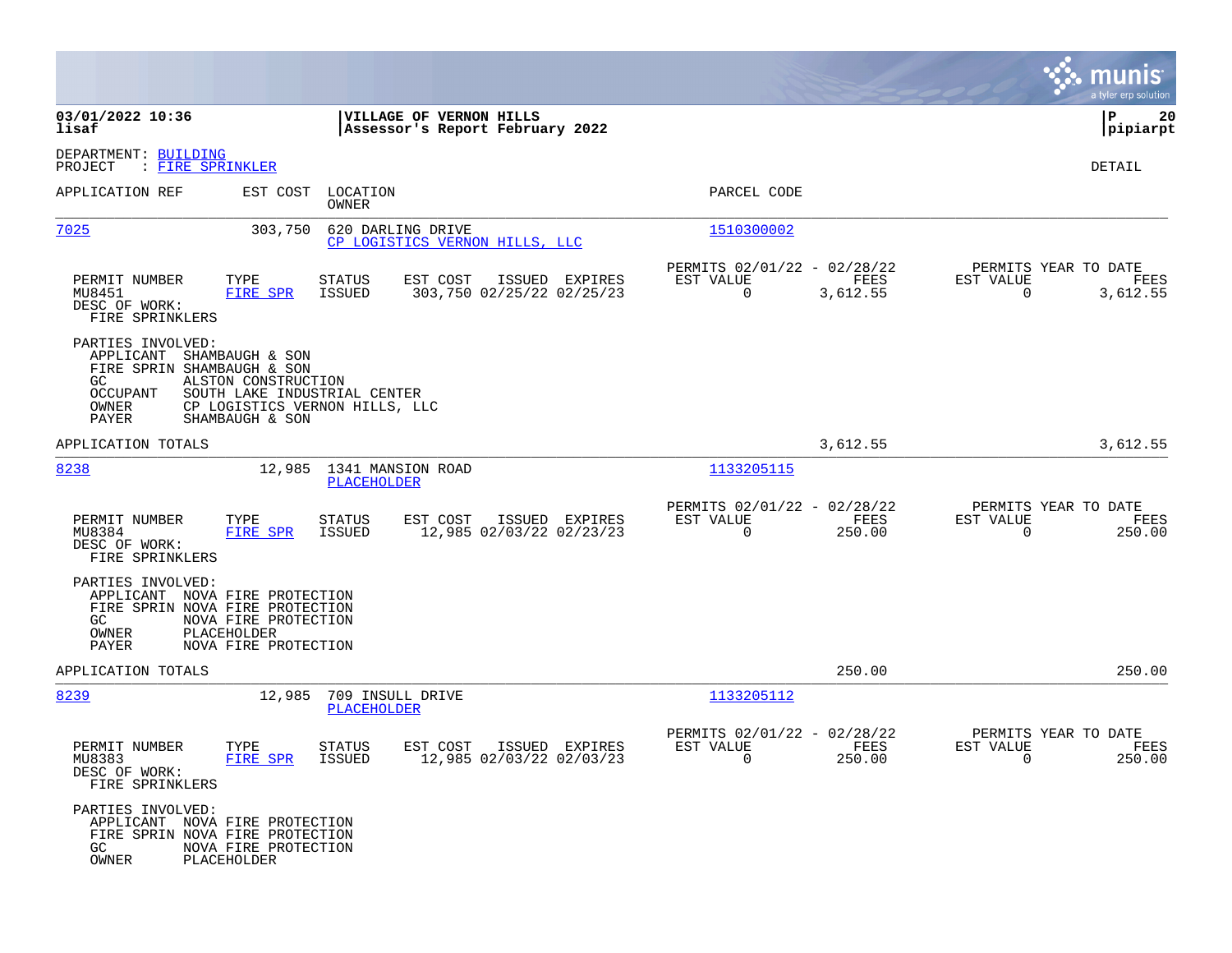|                                                                                                                                                                                         |                                                                                   |                                                                              | munis<br>a tyler erp solution                                      |
|-----------------------------------------------------------------------------------------------------------------------------------------------------------------------------------------|-----------------------------------------------------------------------------------|------------------------------------------------------------------------------|--------------------------------------------------------------------|
| 03/01/2022 10:36<br>lisaf                                                                                                                                                               | <b>VILLAGE OF VERNON HILLS</b><br>Assessor's Report February 2022                 |                                                                              | l P<br>21<br> pipiarpt                                             |
| DEPARTMENT: BUILDING<br>PROJECT<br>: FIRE SPRINKLER                                                                                                                                     |                                                                                   |                                                                              | DETAIL                                                             |
| APPLICATION REF                                                                                                                                                                         | EST COST LOCATION                                                                 | PARCEL CODE                                                                  |                                                                    |
| PAYER<br>NOVA FIRE PROTECTION                                                                                                                                                           | OWNER                                                                             |                                                                              |                                                                    |
| APPLICATION TOTALS                                                                                                                                                                      |                                                                                   | 250.00                                                                       | 250.00                                                             |
| 8258                                                                                                                                                                                    | 15,000<br>700 DARLING DRIVE<br>CP LOGISTICS VERNON HILLS, LLC                     | 1510300002                                                                   |                                                                    |
| PERMIT NUMBER<br>TYPE<br>MU8396<br>FIRE SPR<br>DESC OF WORK:<br>FIRE SPRINKLER                                                                                                          | ISSUED EXPIRES<br>STATUS<br>EST COST<br>15,000 02/07/22 02/07/23<br><b>ISSUED</b> | PERMITS 02/01/22 - 02/28/22<br>EST VALUE<br>FEES<br>$\mathbf 0$<br>955.00    | PERMITS YEAR TO DATE<br>EST VALUE<br>FEES<br>$\mathbf 0$<br>955.00 |
| PARTIES INVOLVED:<br>APPLICANT FIRE CONTROL INC<br>FIRE SPRIN FIRE CONTROL INC<br>GC<br>FIRE CONTROL INC<br><b>OCCUPANT</b><br>LEARNING RESOURCES<br>OWNER<br>PAYER<br>FIRE CONTROL INC | CP LOGISTICS VERNON HILLS, LLC                                                    |                                                                              |                                                                    |
| APPLICATION TOTALS                                                                                                                                                                      |                                                                                   | 955.00                                                                       | 955.00                                                             |
| 8273                                                                                                                                                                                    | 11,651<br>552 COUNCIL CIRCLE<br>PLACEHOLDER                                       | 1133215008                                                                   |                                                                    |
| PERMIT NUMBER<br>TYPE<br>MU8416<br>FIRE SPR<br>DESC OF WORK:<br>FIRE SPRINKLERS                                                                                                         | EST COST<br>ISSUED EXPIRES<br>STATUS<br>11,651 02/15/22 02/15/23<br><b>ISSUED</b> | PERMITS 02/01/22 - 02/28/22<br>EST VALUE<br>FEES<br>$\mathbf 0$<br>250.00    | PERMITS YEAR TO DATE<br>EST VALUE<br>FEES<br>$\mathbf 0$<br>250.00 |
| PARTIES INVOLVED:<br>APPLICANT NOVA FIRE PROTECTION<br>FIRE SPRIN NOVA FIRE PROTECTION<br>GC<br>NOVA FIRE PROTECTION<br>PLACEHOLDER<br>OWNER<br>NOVA FIRE PROTECTION<br>PAYER           |                                                                                   |                                                                              |                                                                    |
| APPLICATION TOTALS                                                                                                                                                                      |                                                                                   | 250.00                                                                       | 250.00                                                             |
| 8275                                                                                                                                                                                    | 10,800<br>1308 MANSION ROAD<br>PLACEHOLDER                                        | 1133205104                                                                   |                                                                    |
| PERMIT NUMBER<br>TYPE<br>MU8382<br>FIRE SPR<br>DESC OF WORK:<br>FIRE SPRINKLERS                                                                                                         | <b>STATUS</b><br>EST COST<br>ISSUED EXPIRES<br>10,800 02/03/22 02/03/23<br>ISSUED | PERMITS 02/01/22 -<br>02/28/22<br>EST VALUE<br>FEES<br>$\mathbf 0$<br>250.00 | PERMITS YEAR TO DATE<br>EST VALUE<br>FEES<br>250.00<br>0           |
| PARTIES INVOLVED:<br>APPLICANT NOVA FIRE PROTECTION                                                                                                                                     |                                                                                   |                                                                              |                                                                    |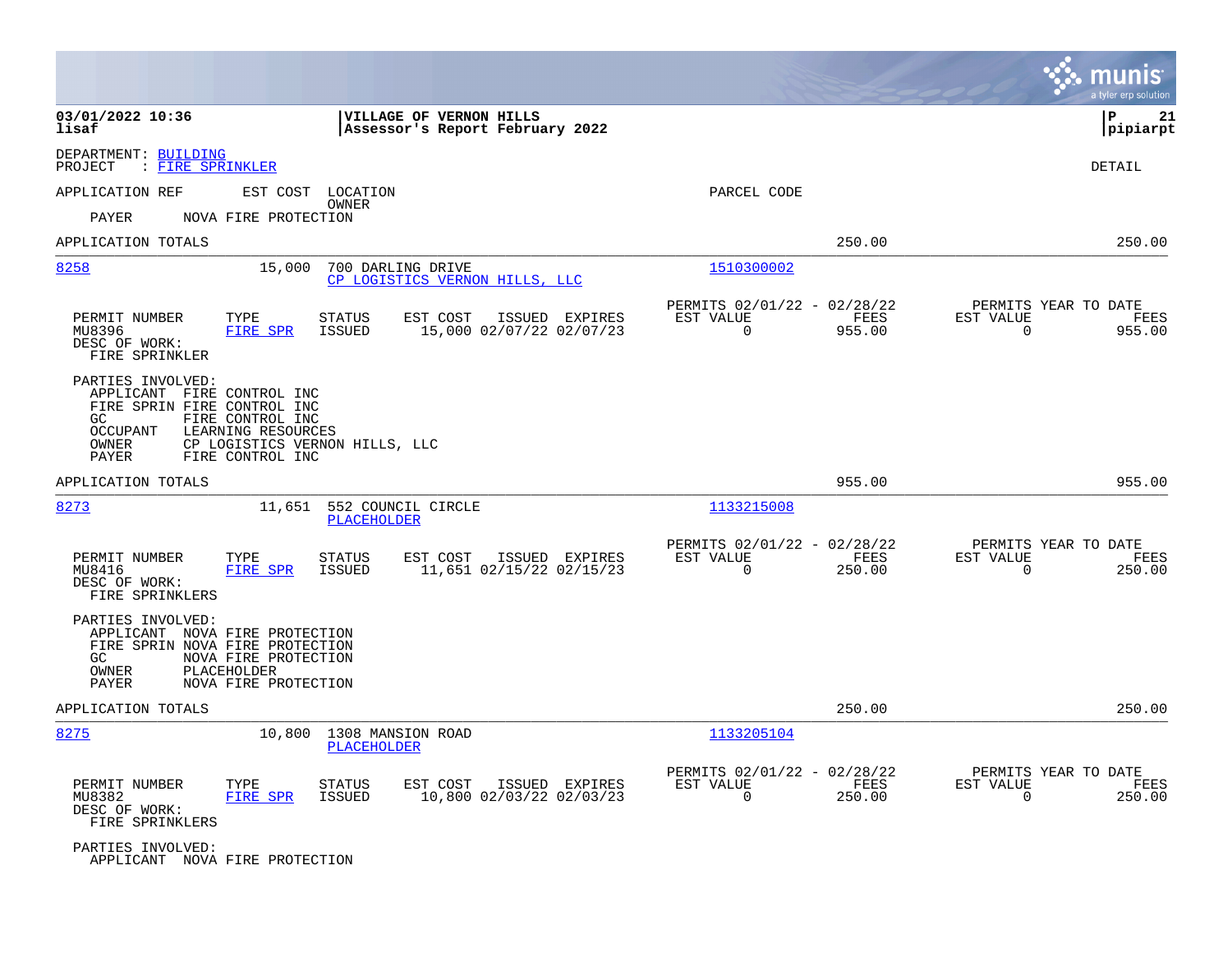|                                                                                                                                                                                                                                                     |                                                                              | munis<br>a tyler erp solution                                      |
|-----------------------------------------------------------------------------------------------------------------------------------------------------------------------------------------------------------------------------------------------------|------------------------------------------------------------------------------|--------------------------------------------------------------------|
| 03/01/2022 10:36<br>VILLAGE OF VERNON HILLS<br>lisaf<br>Assessor's Report February 2022                                                                                                                                                             |                                                                              | l P<br>22<br> pipiarpt                                             |
| DEPARTMENT: BUILDING<br>: FIRE SPRINKLER<br>PROJECT                                                                                                                                                                                                 |                                                                              | <b>DETAIL</b>                                                      |
| APPLICATION REF<br>EST COST LOCATION<br>OWNER<br>FIRE SPRIN NOVA FIRE PROTECTION<br>GC<br>NOVA FIRE PROTECTION<br>PLACEHOLDER<br>OWNER<br>NOVA FIRE PROTECTION<br>PAYER                                                                             | PARCEL CODE                                                                  |                                                                    |
| APPLICATION TOTALS                                                                                                                                                                                                                                  | 250.00                                                                       | 250.00                                                             |
| 8276<br>13,550<br>701 INSULL DRIVE<br>PLACEHOLDER                                                                                                                                                                                                   | 1133205094                                                                   |                                                                    |
| PERMIT NUMBER<br>EST COST<br>ISSUED EXPIRES<br>TYPE<br><b>STATUS</b><br>MU8381<br><b>FIRE SPR</b><br><b>ISSUED</b><br>13,550 02/03/22 02/03/23<br>DESC OF WORK:<br>FIRE SPRINKLERS                                                                  | PERMITS 02/01/22 - 02/28/22<br>EST VALUE<br>FEES<br>$\overline{0}$<br>250.00 | PERMITS YEAR TO DATE<br>EST VALUE<br>FEES<br>$\mathbf 0$<br>250.00 |
| PARTIES INVOLVED:<br>APPLICANT NOVA FIRE PROTECTION<br>FIRE SPRIN NOVA FIRE PROTECTION<br>GC<br>NOVA FIRE PROTECTION<br>PLACEHOLDER<br>OWNER<br>NOVA FIRE PROTECTION<br>PAYER                                                                       |                                                                              |                                                                    |
| APPLICATION TOTALS                                                                                                                                                                                                                                  | 250.00                                                                       | 250.00                                                             |
| 8293<br>300,000<br>630 SOUTH MILWAUKEE AVE<br>FORGE PROPERTIES, LTD                                                                                                                                                                                 | 1510300003                                                                   |                                                                    |
| PERMIT NUMBER<br>TYPE<br>EST COST<br>ISSUED EXPIRES<br><b>STATUS</b><br>300,000 02/25/22 02/25/23<br>MU8449<br>FIRE SPR<br>ISSUED<br>DESC OF WORK:<br>FIRE SPRINKLER                                                                                | PERMITS 02/01/22 - 02/28/22<br>EST VALUE<br>FEES<br>$\Omega$<br>4,100.60     | PERMITS YEAR TO DATE<br>EST VALUE<br>FEES<br>0<br>4,100.60         |
| PARTIES INVOLVED:<br>APPLICANT VALLEY FIRE PROTECTION<br>FIRE SPRIN VALLEY FIRE PROTECTION<br>VALLEY FIRE PROTECTION<br>GC.<br><b>OCCUPANT</b><br>SOUTH LAKE INDUSTRIAL CENTER<br>FORGE PROPERTIES, LTD<br>OWNER<br>PAYER<br>VALLEY FIRE PROTECTION |                                                                              |                                                                    |
| APPLICATION TOTALS                                                                                                                                                                                                                                  | 4,100.60                                                                     | 4,100.60                                                           |
| 8303<br>8,250<br>565 LAKEVIEW PKY 108<br>GLOBE PROPERTY MANAGEMENT                                                                                                                                                                                  | 1504201016                                                                   |                                                                    |
| PERMIT NUMBER<br>TYPE<br>EST COST<br>ISSUED EXPIRES<br><b>STATUS</b><br>8,250 02/22/22 02/22/23<br>MU8429<br><b>FIRE SPR</b><br><b>ISSUED</b><br>DESC OF WORK:<br>FIRE SPRINKLERS                                                                   | PERMITS 02/01/22 - 02/28/22<br>EST VALUE<br>FEES<br>$\mathbf 0$<br>289.00    | PERMITS YEAR TO DATE<br>EST VALUE<br>FEES<br>289.00<br>0           |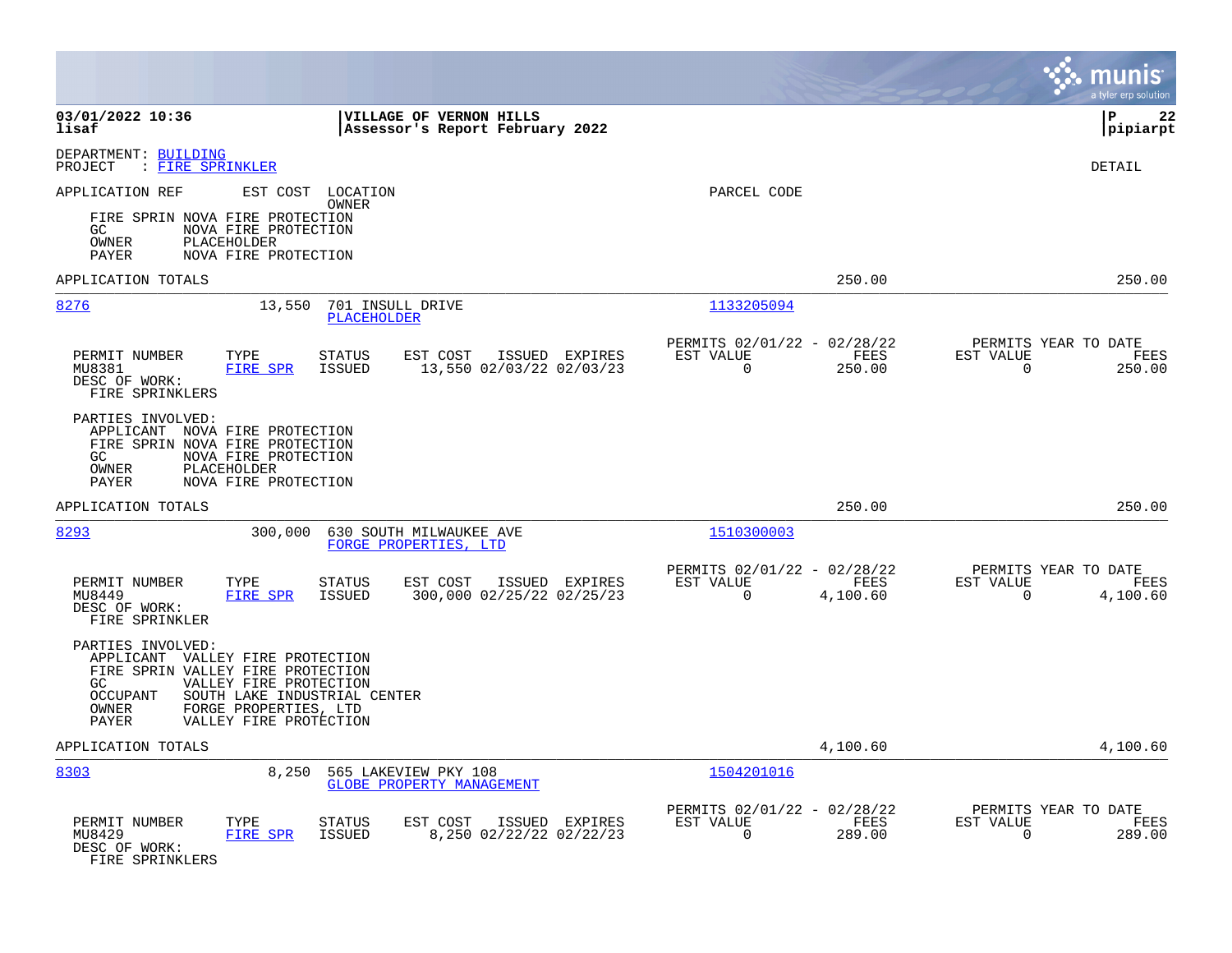|                                                                                                                                                                                                                                                                     |                                                                                                                            |                                                                |                                      | a tyler erp solution                   |
|---------------------------------------------------------------------------------------------------------------------------------------------------------------------------------------------------------------------------------------------------------------------|----------------------------------------------------------------------------------------------------------------------------|----------------------------------------------------------------|--------------------------------------|----------------------------------------|
| 03/01/2022 10:36<br>lisaf                                                                                                                                                                                                                                           | VILLAGE OF VERNON HILLS<br>Assessor's Report February 2022                                                                 |                                                                |                                      | P<br>23<br>pipiarpt                    |
| DEPARTMENT: BUILDING<br>: FIRE SPRINKLER<br>PROJECT                                                                                                                                                                                                                 |                                                                                                                            |                                                                |                                      | <b>DETAIL</b>                          |
| APPLICATION REF<br>EST COST<br>PARTIES INVOLVED:<br>APPLICANT<br>CYBOR FIRE PROTECTION<br>FIRE SPRIN CYBOR FIRE PROTECTION<br>GC<br>CYBOR FIRE PROTECTION<br>OCCUPANT<br>PREMIER PEDIATRICS<br>GLOBE PROPERTY MANAGEMENT<br>OWNER<br>PAYER<br>CYBOR FIRE PROTECTION | LOCATION<br>OWNER                                                                                                          | PARCEL CODE                                                    |                                      |                                        |
| APPLICATION TOTALS                                                                                                                                                                                                                                                  |                                                                                                                            | 289.00                                                         |                                      | 289.00                                 |
| 8316<br>2,800                                                                                                                                                                                                                                                       | 600 DARLING DRIVE<br>CP LOGISTICS VERNON HILLS, LLC                                                                        | 1510300002                                                     |                                      |                                        |
| PERMIT NUMBER<br>TYPE<br>MU8413<br>FIRE SPR<br>DESC OF WORK:<br>FIRE SPRINKLER                                                                                                                                                                                      | EST COST<br>STATUS<br>ISSUED<br>EXPIRES<br>2,800 02/15/22 02/15/23<br><b>ISSUED</b>                                        | PERMITS 02/01/22 - 02/28/22<br>EST VALUE<br>$\Omega$<br>422.00 | <b>FEES</b><br>EST VALUE<br>$\Omega$ | PERMITS YEAR TO DATE<br>FEES<br>422.00 |
| PARTIES INVOLVED:<br>APPLICANT<br>FIRE SPRIN UNITED STATES ALLIANCE FIRE PROTECTION<br>GC<br>SOUTHLAKE INDUSTRIAL CENTER<br>OCCUPANT<br>OWNER<br>CP LOGISTICS VERNON HILLS, LLC<br>PAYER                                                                            | UNITED STATES ALLIANCE FIRE PROTECTION<br>UNITED STATES ALLIANCE FIRE PROTECTION<br>UNITED STATES ALLIANCE FIRE PROTECTION |                                                                |                                      |                                        |
| APPLICATION TOTALS<br>PROJECT TOTALS                                                                                                                                                                                                                                |                                                                                                                            | 422.00<br>10,629.15<br>0                                       | 0                                    | 422.00<br>10,629.15                    |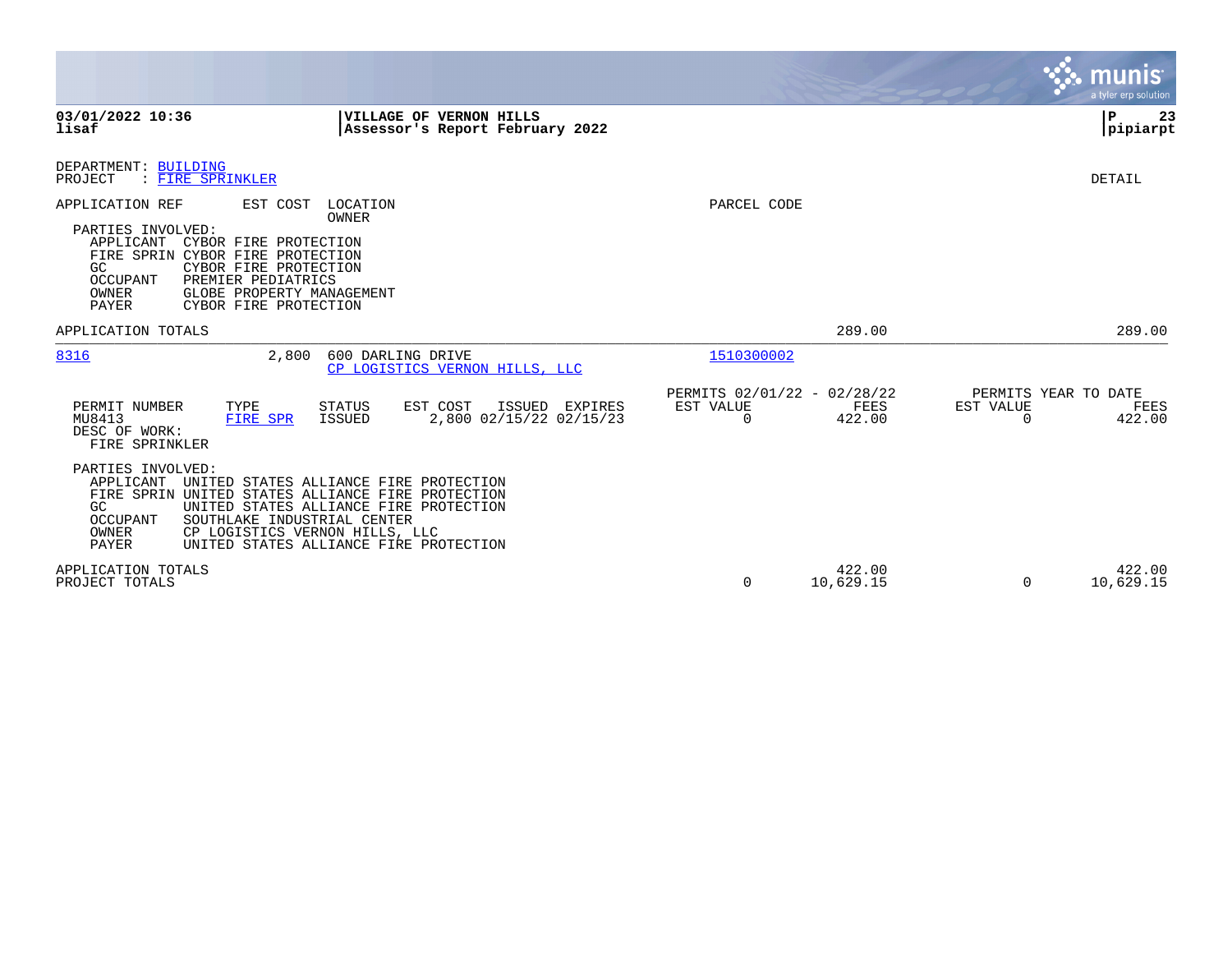|                                                               |                                                                      |                                               |                                                            |                |                                                         |                 |                          | munis<br>a tyler erp solution         |
|---------------------------------------------------------------|----------------------------------------------------------------------|-----------------------------------------------|------------------------------------------------------------|----------------|---------------------------------------------------------|-----------------|--------------------------|---------------------------------------|
| 03/01/2022 10:36<br>lisaf                                     |                                                                      |                                               | VILLAGE OF VERNON HILLS<br>Assessor's Report February 2022 |                |                                                         |                 |                          | P<br>24<br> pipiarpt                  |
| DEPARTMENT: BUILDING<br>PROJECT<br>: LAWN SPRINKLER           |                                                                      |                                               |                                                            |                |                                                         |                 |                          | DETAIL                                |
| APPLICATION REF                                               | EST COST                                                             | LOCATION<br><b>OWNER</b>                      |                                                            |                | PARCEL CODE                                             |                 |                          |                                       |
| 8385                                                          | 5,000                                                                | 420 WOODLAND CHASE LANE<br><b>ANIL YEPURI</b> |                                                            |                | 1516104032                                              |                 |                          |                                       |
| PERMIT NUMBER<br>MU8450<br>DESC OF WORK:<br>LAWN IRRIGATION   | TYPE<br><b>LAWN IRRIG ISSUED</b>                                     | <b>STATUS</b>                                 | EST COST<br>5,000 02/25/22 02/25/23                        | ISSUED EXPIRES | PERMITS 02/01/22 - 02/28/22<br>EST VALUE<br>$\mathbf 0$ | FEES<br>50.00   | EST VALUE<br>$\Omega$    | PERMITS YEAR TO DATE<br>FEES<br>50.00 |
| PARTIES INVOLVED:<br>APPLICANT<br>GC<br>OWNER<br>PAYER        | WATER WORKS INC<br>WATER WORKS INC<br>ANIL YEPURI<br>WATER WORKS INC |                                               |                                                            |                |                                                         |                 |                          |                                       |
| APPLICATION TOTALS                                            |                                                                      |                                               |                                                            |                |                                                         | 50.00           |                          | 50.00                                 |
| 8393                                                          | 5,000                                                                | 416 WOODLAND CHASE LANE<br><b>PLACEHOLDER</b> |                                                            |                | 1516104031                                              |                 |                          |                                       |
| PERMIT NUMBER<br>MU8460<br>DESC OF WORK:<br>LAWN IRRIGATION   | TYPE<br><b>LAWN IRRIG ISSUED</b>                                     | STATUS                                        | EST COST<br>ISSUED<br>5,000 02/28/22 02/28/23              | EXPIRES        | PERMITS 02/01/22 - 02/28/22<br>EST VALUE<br>0           | FEES<br>50.00   | EST VALUE<br>$\mathbf 0$ | PERMITS YEAR TO DATE<br>FEES<br>50.00 |
| PARTIES INVOLVED:<br>APPLICANT<br>GC<br>OWNER<br><b>PAYER</b> | WATER WORKS INC<br>WATER WORKS INC<br>PLACEHOLDER<br>WATER WORKS INC |                                               |                                                            |                |                                                         |                 |                          |                                       |
| APPLICATION TOTALS<br>PROJECT TOTALS                          |                                                                      |                                               |                                                            |                | 0                                                       | 50.00<br>100.00 | 0                        | 50.00<br>100.00                       |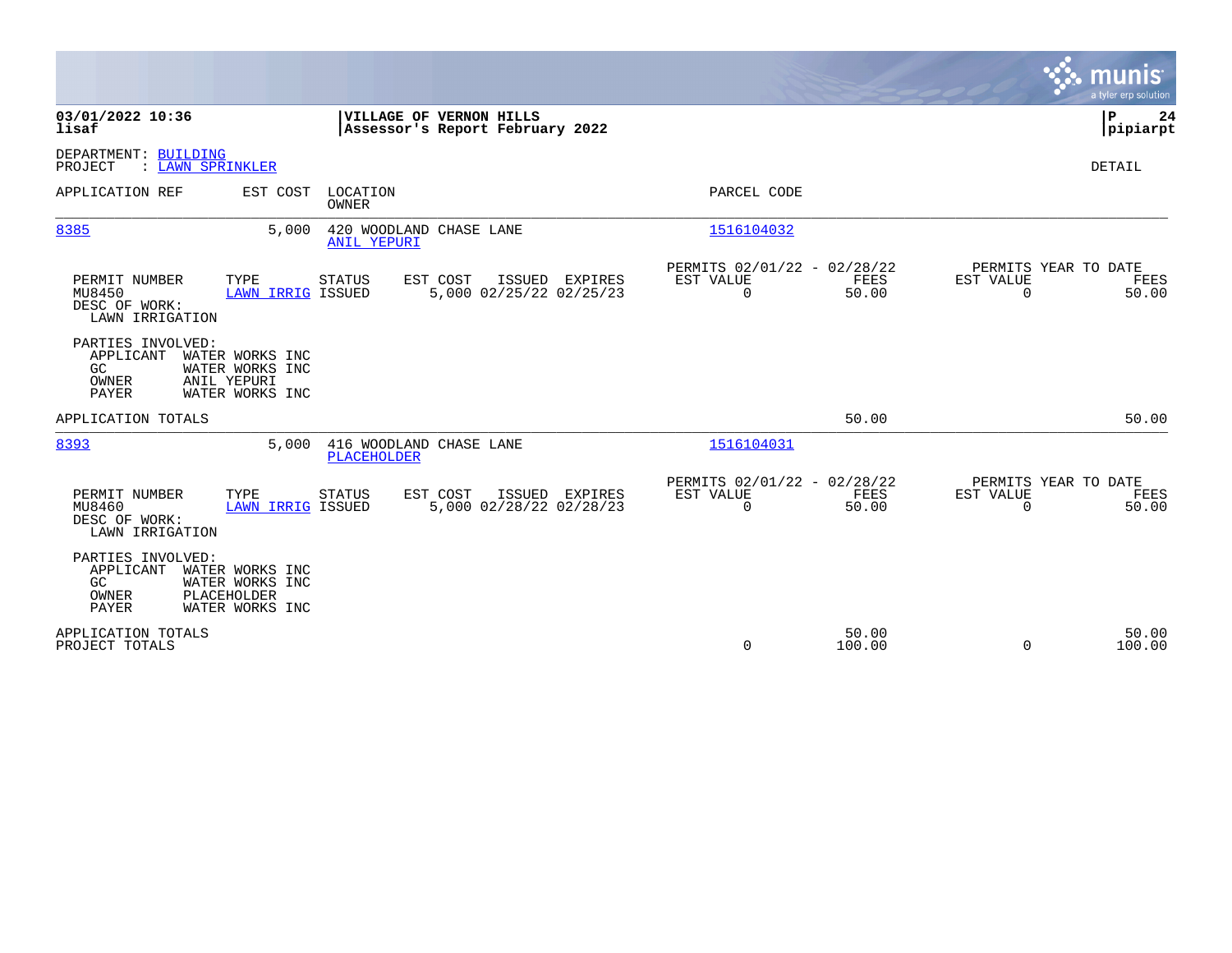|                                                                    |                                                                                                                      |                   |                                                            |         |                |                                                 |                                               | <b>munis</b><br>a tyler erp solution |
|--------------------------------------------------------------------|----------------------------------------------------------------------------------------------------------------------|-------------------|------------------------------------------------------------|---------|----------------|-------------------------------------------------|-----------------------------------------------|--------------------------------------|
| 03/01/2022 10:36<br>lisaf                                          |                                                                                                                      |                   | VILLAGE OF VERNON HILLS<br>Assessor's Report February 2022 |         |                |                                                 |                                               | 25<br>P<br> pipiarpt                 |
| DEPARTMENT: BUILDING<br>PROJECT                                    | : MECHANICAL HOOD                                                                                                    |                   |                                                            |         |                |                                                 |                                               | DETAIL                               |
| APPLICATION REF                                                    | EST COST                                                                                                             | LOCATION<br>OWNER |                                                            |         | PARCEL CODE    |                                                 |                                               |                                      |
| 8211                                                               | 50,000                                                                                                               |                   | 1270 SOUTH MILWAUKEE AVE<br>SHAKER APARTMENTS LLC          |         | 1515410004     |                                                 |                                               |                                      |
| PERMIT NUMBER<br>MU8430<br>DESC OF WORK:<br>MECHANICAL HOOD        | TYPE<br>MECH HOOD                                                                                                    | STATUS<br>ISSUED  | EST COST<br>ISSUED<br>50,000 02/22/22 02/22/23             | EXPIRES | EST VALUE<br>0 | PERMITS 02/01/22 - 02/28/22<br>FEES<br>1,551.00 | PERMITS YEAR TO DATE<br>EST VALUE<br>$\Omega$ | FEES<br>1,551.00                     |
| PARTIES INVOLVED:<br>APPLICANT<br>GC<br>OCCUPANT<br>OWNER<br>PAYER | SI TUMBLER CONSTRUCTION<br>SI TUMBLER CONSTRUCTION<br>CM CHICKEN<br>SHAKER APARTMENTS LLC<br>SI TUMBLER CONSTRUCTION |                   |                                                            |         |                |                                                 |                                               |                                      |
| APPLICATION TOTALS<br>PROJECT TOTALS                               |                                                                                                                      |                   |                                                            |         | 0              | 1,551.00<br>1,551.00                            | $\Omega$                                      | 1,551.00<br>1,551.00                 |

 $\mathcal{L}^{\text{max}}$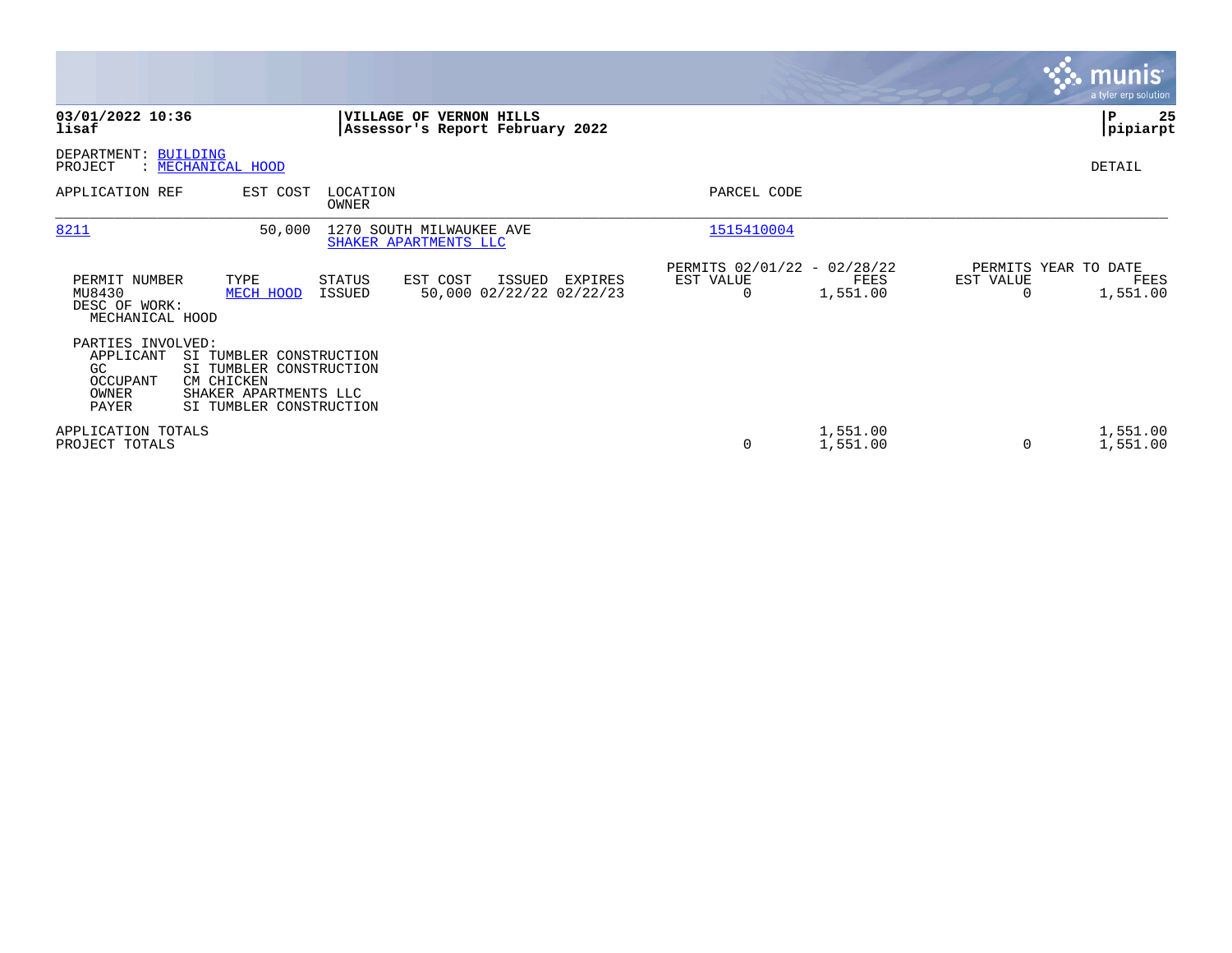|                                                                                                                                                                                                                                                                                                                                                                                 |                                                                                    |                                                         |                      |                                               | munis<br>a tyler erp solution |
|---------------------------------------------------------------------------------------------------------------------------------------------------------------------------------------------------------------------------------------------------------------------------------------------------------------------------------------------------------------------------------|------------------------------------------------------------------------------------|---------------------------------------------------------|----------------------|-----------------------------------------------|-------------------------------|
| 03/01/2022 10:36<br>lisaf                                                                                                                                                                                                                                                                                                                                                       | VILLAGE OF VERNON HILLS<br>Assessor's Report February 2022                         |                                                         |                      |                                               | ΙP<br>26<br>pipiarpt          |
| DEPARTMENT: BUILDING<br>PROJECT<br>: MISC COMMERCIAL                                                                                                                                                                                                                                                                                                                            |                                                                                    |                                                         |                      |                                               | DETAIL                        |
| APPLICATION REF<br>EST COST                                                                                                                                                                                                                                                                                                                                                     | LOCATION<br>OWNER                                                                  | PARCEL CODE                                             |                      |                                               |                               |
| 8322<br>217,168                                                                                                                                                                                                                                                                                                                                                                 | 640 DARLING DRIVE<br>CP LOGISTICS VERNON HILLS, LLC                                | 1510300002                                              |                      |                                               |                               |
| PERMIT NUMBER<br>TYPE<br>MU8438<br>MISC COMM<br>DESC OF WORK:<br>HIGH BAY LIGHTING & TOILET ROOM BLDG C                                                                                                                                                                                                                                                                         | EST COST<br><b>STATUS</b><br>ISSUED EXPIRES<br>ISSUED<br>217,168 02/23/22 02/28/23 | PERMITS 02/01/22 - 02/28/22<br>EST VALUE<br>$\Omega$    | FEES<br>2,171.68     | PERMITS YEAR TO DATE<br>EST VALUE<br>$\Omega$ | FEES<br>2,171.68              |
| PARTIES INVOLVED:<br>APPLICANT ALSTON<br>CARPENTER TCH CONSTRUCTION INC<br>ELECTRICIA ABCO ELECTRICAL CONSTRUCTION<br>GC<br><b>ALSTON</b><br>GC<br>ALSTON<br><b>HVAC</b><br>MK INDUSTRIES, INC<br>OCCUPANT<br>SOUTHLAKE INDUSTRIAL CENTER<br>OWNER<br>CP LOGISTICS VERNON HILLS, LLC<br>PLUMBER<br>HAYES INDUSTRIES<br>PAYER<br>ALSTON<br><b>ROOFER</b><br>ALL AMERICAN ROOFING |                                                                                    |                                                         |                      |                                               |                               |
| APPLICATION TOTALS                                                                                                                                                                                                                                                                                                                                                              |                                                                                    |                                                         | 2,171.68             |                                               | 2,171.68                      |
| 8323<br>236,637                                                                                                                                                                                                                                                                                                                                                                 | 600 DARLING DRIVE<br>CP LOGISTICS VERNON HILLS, LLC                                | 1510300002                                              |                      |                                               |                               |
| PERMIT NUMBER<br>TYPE<br>MU8439<br>MISC COMM<br>DESC OF WORK:<br>HIGH BAY LIGHTING & TOILET ROOM BLDG A                                                                                                                                                                                                                                                                         | EST COST<br>STATUS<br>ISSUED EXPIRES<br>236,637 02/23/22 02/25/23<br>ISSUED        | PERMITS 02/01/22 - 02/28/22<br>EST VALUE<br>$\mathbf 0$ | FEES<br>2,366.37     | PERMITS YEAR TO DATE<br>EST VALUE<br>0        | FEES<br>2,366.37              |
| PARTIES INVOLVED:<br>APPLICANT ALSTON<br>CARPENTER TCH CONSTRUCTION INC<br>ELECTRICIA ABCO ELECTRICAL CONSTRUCTION<br>GC<br><b>ALSTON</b><br>HVAC<br>MK INDUSTRIES, INC<br>OWNER<br>CP LOGISTICS VERNON HILLS, LLC<br>PLUMBER<br>HAYES INDUSTRIES                                                                                                                               |                                                                                    |                                                         |                      |                                               |                               |
| APPLICATION TOTALS<br>PROJECT TOTALS                                                                                                                                                                                                                                                                                                                                            |                                                                                    | $\Omega$                                                | 2,366.37<br>4,538.05 | $\Omega$                                      | 2,366.37<br>4,538.05          |

**Contract**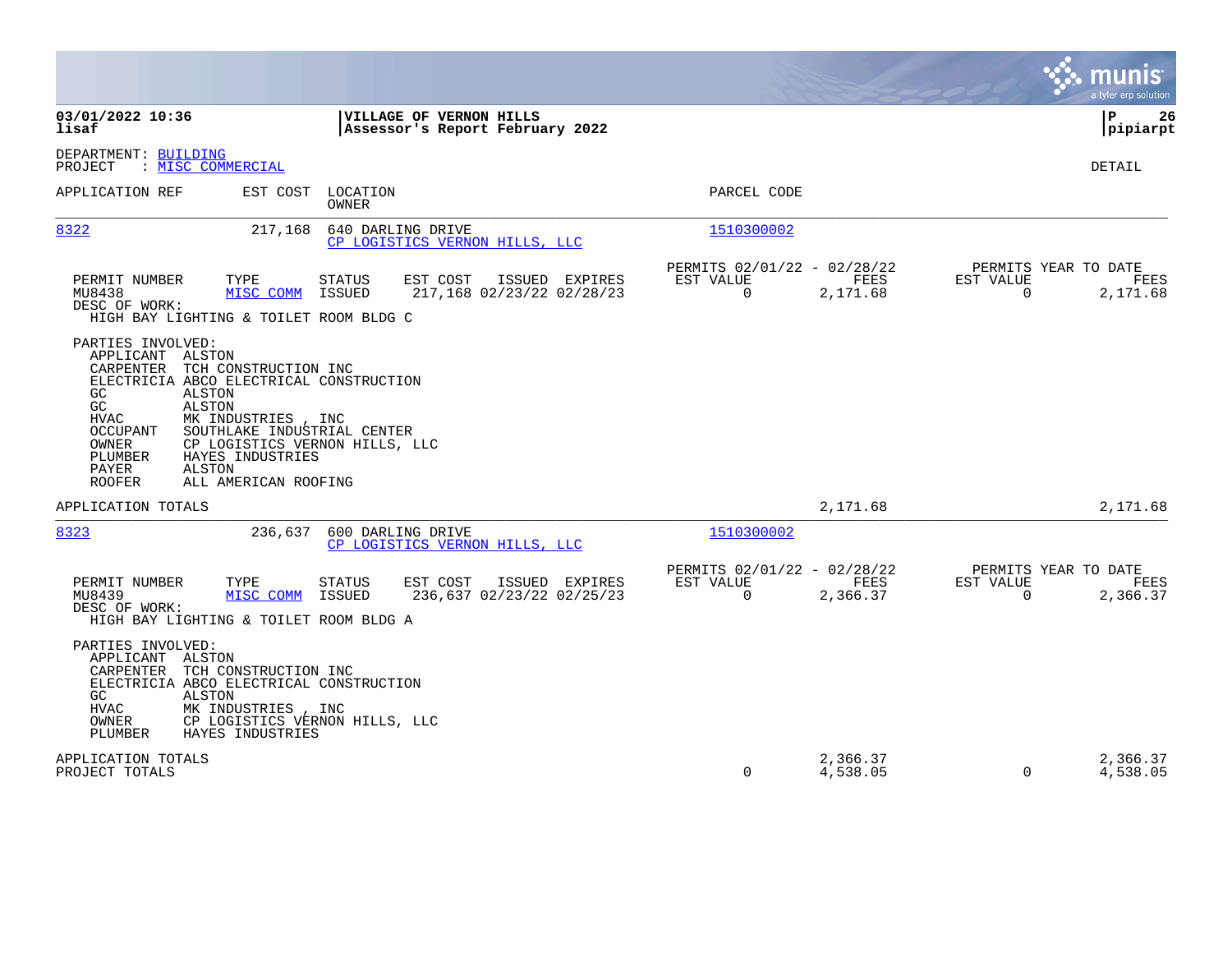|                                                                                                                                                                                                                                 |                                                                                      |                                                       | <u>munis'</u><br>a tyler erp solution                               |
|---------------------------------------------------------------------------------------------------------------------------------------------------------------------------------------------------------------------------------|--------------------------------------------------------------------------------------|-------------------------------------------------------|---------------------------------------------------------------------|
| 03/01/2022 10:36<br>lisaf                                                                                                                                                                                                       | <b>VILLAGE OF</b><br><b>VERNON HILLS</b><br>Assessor's Report February 2022          |                                                       | P<br>27<br> pipiarpt                                                |
| DEPARTMENT: BUILDING<br>PROJECT<br>: MISC ELECTRIC COMM                                                                                                                                                                         |                                                                                      |                                                       | DETAIL                                                              |
| APPLICATION REF<br>EST COST                                                                                                                                                                                                     | LOCATION<br>OWNER                                                                    | PARCEL CODE                                           |                                                                     |
| 6072<br>15,000                                                                                                                                                                                                                  | 1000 NORTH BUTTERFIELD RD 1007<br>CRAIG/STEVEN DEVELOPMENT                           | 1132300046                                            |                                                                     |
| PERMIT NUMBER<br>TYPE<br>MU8455<br>CO NO FEE<br>DESC OF WORK:<br>ADD LIGHTING & SUSPENDED GRID                                                                                                                                  | <b>STATUS</b><br>EST COST<br>ISSUED<br>EXPIRES<br>15,000 02/28/22 02/28/23<br>COMPLT | PERMITS 02/01/22 - 02/28/22<br>EST VALUE<br>FEES<br>0 | PERMITS YEAR TO DATE<br>EST VALUE<br>FEES<br>.00<br>.00<br>$\Omega$ |
| PARTIES INVOLVED:<br>APPLICANT<br>CRAIG/STEVEN DEVELOPMENT<br>ELECTRICIA K.A.S. ELECTRIC<br>GC.<br>CRAIG/STEVEN DEVELOPMENT<br>IRON WORK<br>D5 IRONWORKS<br>OCCUPANT<br>BUTTERFIELD STUDIO<br>OWNER<br>CRAIG/STEVEN DEVELOPMENT |                                                                                      |                                                       |                                                                     |
| APPLICATION TOTALS<br>PROJECT TOTALS                                                                                                                                                                                            |                                                                                      | 0                                                     | .00<br>.00<br>.00<br>.00<br>$\Omega$                                |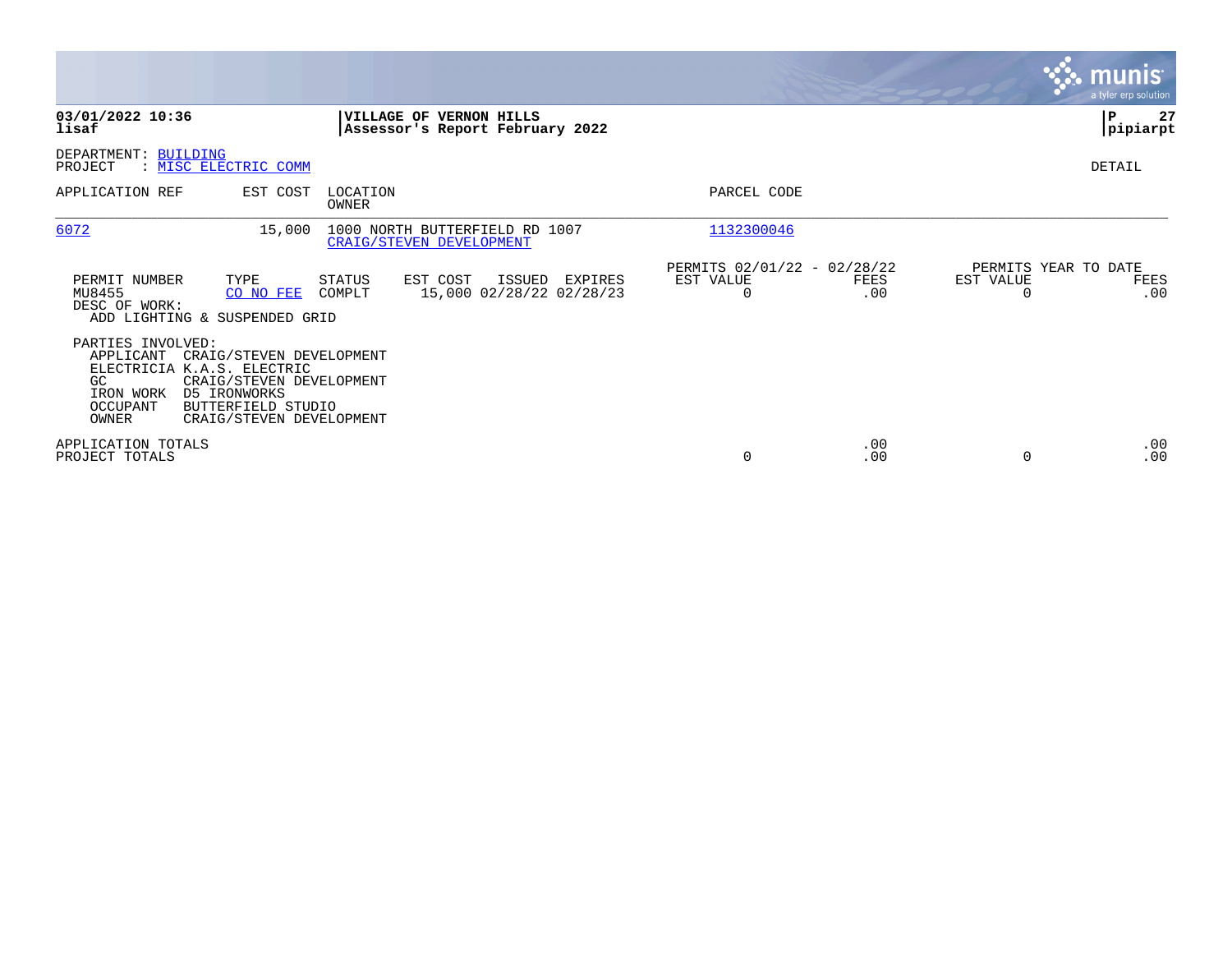|                                                                                                              |                                                                                                                                                                |                                         |                                               | munis<br>a tyler erp solution                                      |
|--------------------------------------------------------------------------------------------------------------|----------------------------------------------------------------------------------------------------------------------------------------------------------------|-----------------------------------------|-----------------------------------------------|--------------------------------------------------------------------|
| 03/01/2022 10:36<br>lisaf                                                                                    | VILLAGE OF VERNON HILLS<br>Assessor's Report February 2022                                                                                                     |                                         |                                               | 28<br>l P<br> pipiarpt                                             |
| DEPARTMENT: BUILDING<br>: MIS ELEC RESIDENTIAL<br>PROJECT                                                    |                                                                                                                                                                |                                         |                                               | <b>DETAIL</b>                                                      |
| APPLICATION REF                                                                                              | EST COST LOCATION<br><b>OWNER</b>                                                                                                                              | PARCEL CODE                             |                                               |                                                                    |
| 8287                                                                                                         | 102 MARIMAC LN<br>22,880<br><b>JOSE M GIL</b>                                                                                                                  | 1508202029                              |                                               |                                                                    |
| PERMIT NUMBER<br>MU8377<br>DESC OF WORK:<br>SOLAR PANELS                                                     | TYPE<br>EST COST<br>STATUS<br>22,880 02/02/22 02/02/23<br><b>ELEC RES</b><br>ISSUED                                                                            | EST VALUE<br>ISSUED EXPIRES<br>0        | PERMITS 02/01/22 - 02/28/22<br>FEES<br>228.80 | PERMITS YEAR TO DATE<br>EST VALUE<br>FEES<br>228.80<br>0           |
| PARTIES INVOLVED:<br>OWNER<br>JOSE M GIL<br>PAYER                                                            | APPLICANT SUNRUN INSTALLATION SERVICES<br>ELECTRICIA SUNRUN INSTALLATION SERVICES<br>SUNRUN INSTALLATION SERVICES                                              |                                         |                                               |                                                                    |
| APPLICATION TOTALS                                                                                           |                                                                                                                                                                |                                         | 228.80                                        | 228.80                                                             |
| 8317                                                                                                         | 12,414 2044 TREVINO TER<br>STEVEN & BARBARA SESTERHENN                                                                                                         | 1129111019                              |                                               |                                                                    |
| PERMIT NUMBER<br>MU8426<br>DESC OF WORK:<br><b>GENERATOR</b>                                                 | TYPE<br><b>STATUS</b><br>EST COST<br>ELEC RES<br>12,414 02/18/22 02/18/23<br>ISSUED                                                                            | ISSUED EXPIRES<br>EST VALUE<br>$\Omega$ | PERMITS 02/01/22 - 02/28/22<br>FEES<br>124.50 | PERMITS YEAR TO DATE<br>EST VALUE<br>FEES<br>$\mathbf 0$<br>124.50 |
| PARTIES INVOLVED:<br>APPLICANT HIGHLAND PARK ELECTRIC<br>ELECTRICIA CURRENT COMMUNICATIONS<br>OWNER<br>PAYER | STEVEN & BARBARA SESTERHENN<br>CURRENT COMMUNICATIONS                                                                                                          |                                         |                                               |                                                                    |
| APPLICATION TOTALS                                                                                           |                                                                                                                                                                |                                         | 124.50                                        | 124.50                                                             |
| 8325                                                                                                         | 24,282<br>244 RANNEY AVE<br>JAY A & LYNNE FEECE                                                                                                                | 1509308008                              |                                               |                                                                    |
| PERMIT NUMBER<br>MU8409<br>DESC OF WORK:<br>SOLAR PANELS                                                     | TYPE<br><b>STATUS</b><br>EST COST<br>ELEC RES<br>ISSUED<br>24,282 02/14/22 02/14/23                                                                            | EST VALUE<br>ISSUED EXPIRES<br>$\Omega$ | PERMITS 02/01/22 - 02/28/22<br>FEES<br>242.82 | PERMITS YEAR TO DATE<br>EST VALUE<br>FEES<br>$\mathbf 0$<br>242.82 |
| PARTIES INVOLVED:<br>APPLICANT<br>GC.<br>OWNER<br>PAYER                                                      | SUNRUN INSTALLATION SERVICES<br>ELECTRICIA SUNRUN INSTALLATION SERVICES<br>SUNRUN INSTALLATION SERVICES<br>JAY A & LYNNE FEECE<br>SUNRUN INSTALLATION SERVICES |                                         |                                               |                                                                    |
| APPLICATION TOTALS                                                                                           |                                                                                                                                                                |                                         | 242.82                                        | 242.82                                                             |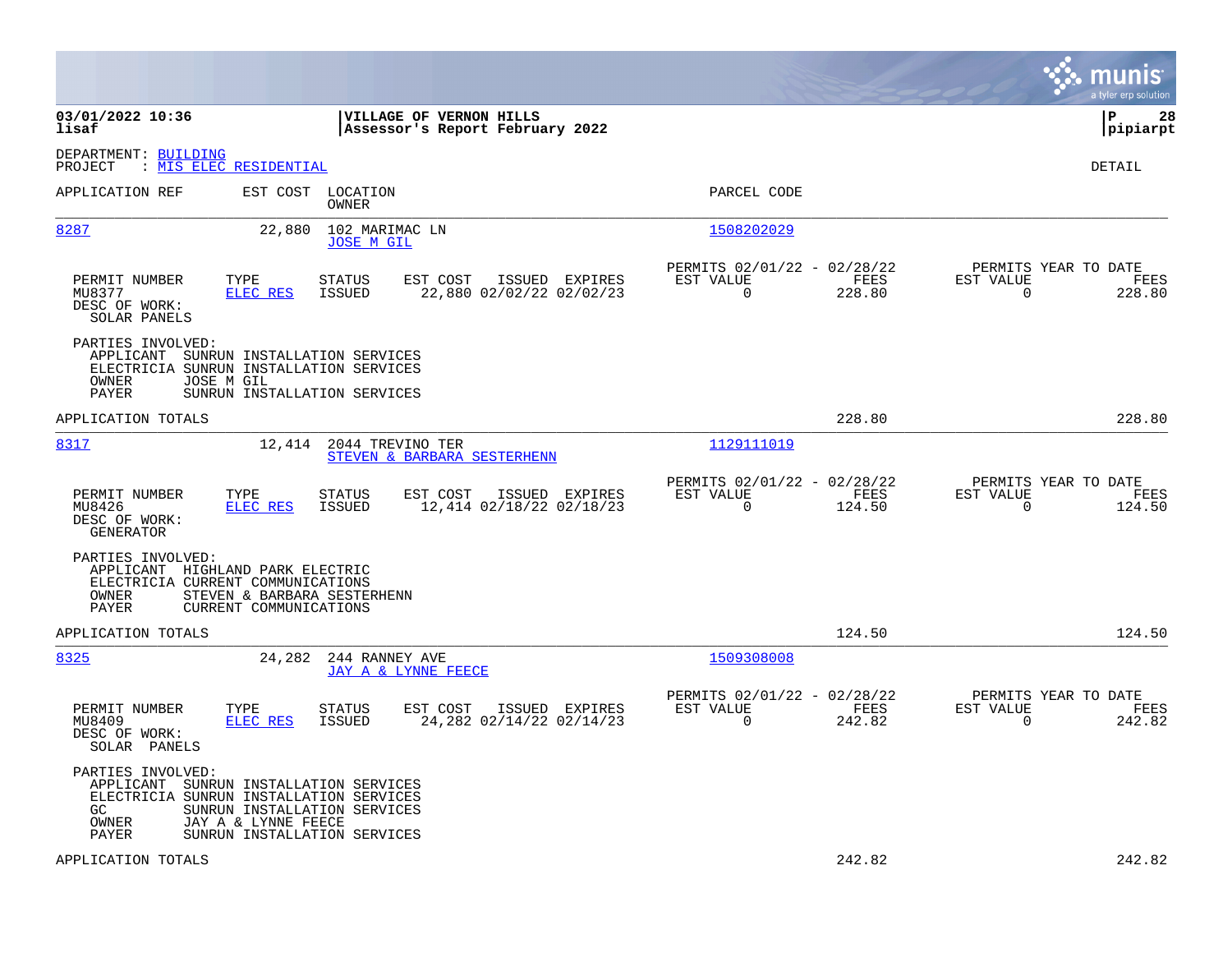|                                                                                                                                                                                  |                                                                             | a tyler erp solution                                               |
|----------------------------------------------------------------------------------------------------------------------------------------------------------------------------------|-----------------------------------------------------------------------------|--------------------------------------------------------------------|
| 03/01/2022 10:36<br>VILLAGE OF VERNON HILLS<br>lisaf<br>Assessor's Report February 2022                                                                                          |                                                                             | lР<br>29<br> pipiarpt                                              |
| DEPARTMENT: BUILDING<br>: MIS ELEC RESIDENTIAL<br>PROJECT                                                                                                                        |                                                                             | DETAIL                                                             |
| APPLICATION REF<br>EST COST LOCATION<br><b>OWNER</b>                                                                                                                             | PARCEL CODE                                                                 |                                                                    |
| 8339<br>24,282 1547 HAIG POINT LANE<br>NAVIN ERIC                                                                                                                                | 1133116011                                                                  |                                                                    |
| PERMIT NUMBER<br>TYPE<br><b>STATUS</b><br>EST COST<br>ISSUED EXPIRES<br>MU8425<br>ELEC RES<br>ISSUED<br>24,282 02/18/22 02/18/23<br>DESC OF WORK:<br>SOLAR PANEL                 | PERMITS 02/01/22 - 02/28/22<br>EST VALUE<br>FEES<br>$\mathbf 0$<br>242.82   | PERMITS YEAR TO DATE<br>EST VALUE<br>FEES<br>$\mathbf 0$<br>242.82 |
| PARTIES INVOLVED:<br>APPLICANT SUNRUN INSTALLATION SERVICES<br>ELECTRICIA SUNRUN INSTALLATION SERVICES<br>OWNER<br>NAVIN ERIC<br><b>PAYER</b><br>SUNRUN INSTALLATION SERVICES    |                                                                             |                                                                    |
| APPLICATION TOTALS                                                                                                                                                               | 242.82                                                                      | 242.82                                                             |
| 8342<br>50<br>207 ANNAPOLIS DR<br>HUBBARD S & SHERRY CLIFTON                                                                                                                     | 1505410021                                                                  |                                                                    |
| PERMIT NUMBER<br>TYPE<br>STATUS<br>EST COST<br>ISSUED EXPIRES<br>50 02/14/22 02/16/23<br>MU8411<br>ELEC RES<br>COMPLT<br>DESC OF WORK:<br>MISC ELECT                             | PERMITS 02/01/22 - 02/28/22<br>EST VALUE<br>FEES<br>$\overline{0}$<br>30.00 | PERMITS YEAR TO DATE<br>EST VALUE<br>FEES<br>$\mathbf 0$<br>30.00  |
| PARTIES INVOLVED:<br>APPLICANT HUBBARD S & SHERRY CLIFTON<br>ELECTRICIA HUBBARD S & SHERRY CLIFTON<br>OWNER<br>HUBBARD S & SHERRY CLIFTON<br>HUBBARD S & SHERRY CLIFTON<br>PAYER |                                                                             |                                                                    |
| APPLICATION TOTALS                                                                                                                                                               | 30.00                                                                       | 30.00                                                              |
| 8387<br>28,997<br>665 CUNEO BOULEVARD<br><b>PLACEHOLDER</b>                                                                                                                      | 1133216005                                                                  |                                                                    |
| PERMIT NUMBER<br>TYPE<br><b>STATUS</b><br>EST COST ISSUED EXPIRES<br>ELEC RES<br>28,997 02/28/22 02/28/23<br>MU8462<br>ISSUED<br>DESC OF WORK:<br>SOLAR PANELS                   | PERMITS 02/01/22 - 02/28/22<br>EST VALUE<br>FEES<br>$\Omega$<br>289.97      | PERMITS YEAR TO DATE<br>EST VALUE<br>FEES<br>$\Omega$<br>289.97    |
| PARTIES INVOLVED:<br>APPLICANT TESLA, INC<br>ELECTRICIA TESLA, INC<br>PLACEHOLDER<br>OWNER<br><b>PAYER</b><br>TESLA, INC                                                         |                                                                             |                                                                    |
| APPLICATION TOTALS                                                                                                                                                               | 289.97                                                                      | 289.97                                                             |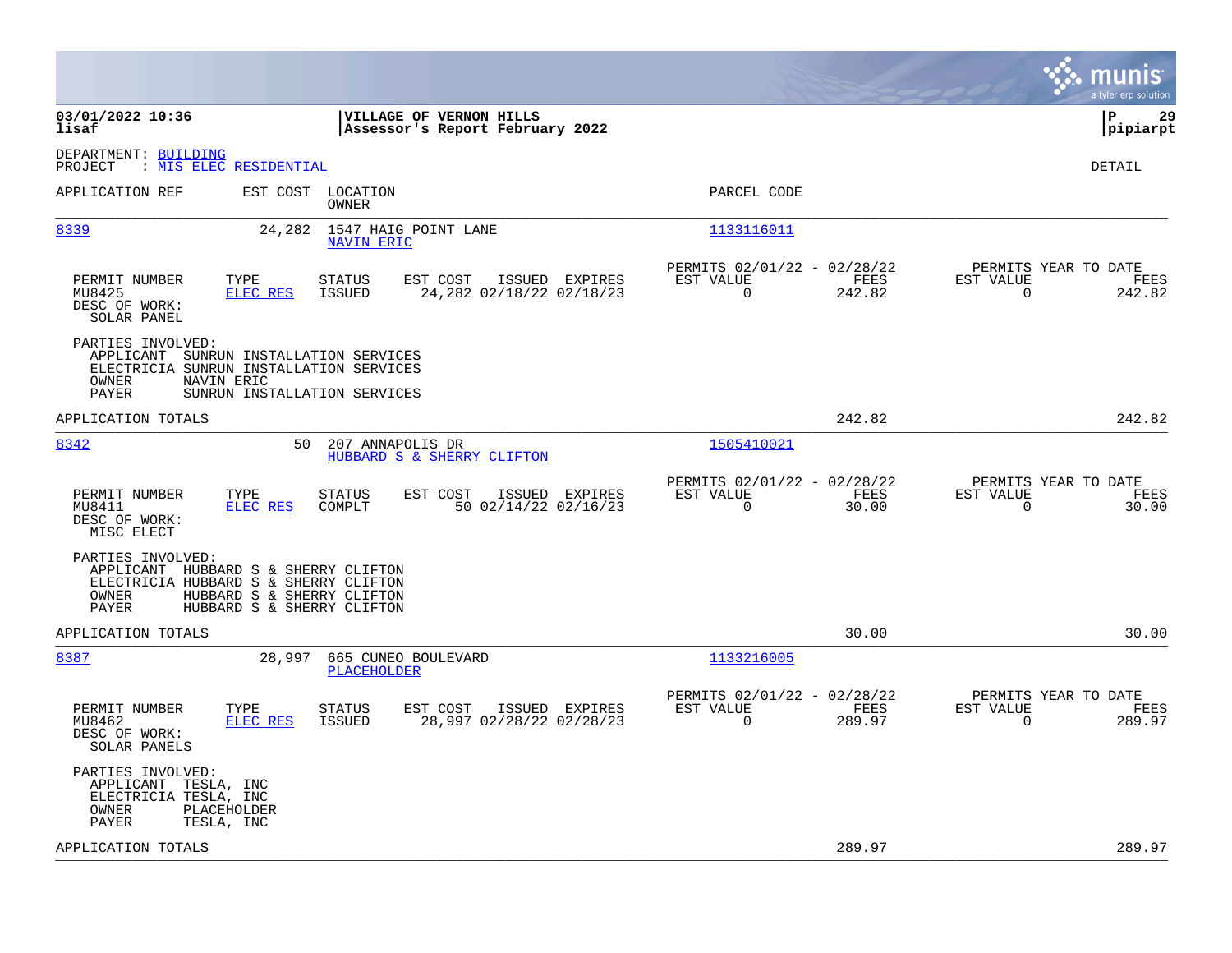|                                                                |                                                                        |                 |                                                                                                                    |        |                          |                                          |                    |           | <b>munis</b><br>a tyler erp solution |
|----------------------------------------------------------------|------------------------------------------------------------------------|-----------------|--------------------------------------------------------------------------------------------------------------------|--------|--------------------------|------------------------------------------|--------------------|-----------|--------------------------------------|
| 03/01/2022 10:36<br>lisaf<br>8388                              | 27,845                                                                 |                 | VILLAGE OF VERNON HILLS<br>Assessor's Report February 2022<br>1025 HIDDEN CREEK CT<br>ANDREI & SVETLANA KATIBNIKOV |        |                          | 1507209056                               |                    |           | $\mathbf{P}$<br>30<br> pipiarpt      |
| PERMIT NUMBER                                                  | TYPE                                                                   | STATUS          | EST COST                                                                                                           | ISSUED | <b>EXPIRES</b>           | PERMITS 02/01/22 - 02/28/22<br>EST VALUE | FEES               | EST VALUE | PERMITS YEAR TO DATE<br>FEES         |
| DEPARTMENT: BUILDING<br>PROJECT                                | : MIS ELEC RESIDENTIAL                                                 |                 |                                                                                                                    |        |                          |                                          |                    |           | DETAIL                               |
| APPLICATION REF                                                | EST COST                                                               | LOCATION        |                                                                                                                    |        |                          | PARCEL CODE                              |                    |           |                                      |
| MU8461<br>DESC OF WORK:<br>SOLAR PANELS                        | ELEC RES                                                               | OWNER<br>ISSUED |                                                                                                                    |        | 27,845 02/28/22 02/28/23 | 0                                        | 278.45             | $\Omega$  | 278.45                               |
| PARTIES INVOLVED:<br>APPLICANT<br>ELECTRICIA<br>OWNER<br>PAYER | TESLA, INC<br>TESLA, INC<br>ANDREI & SVETLANA KATIBNIKOV<br>TESLA, INC |                 |                                                                                                                    |        |                          |                                          |                    |           |                                      |
| APPLICATION TOTALS<br>PROJECT TOTALS                           |                                                                        |                 |                                                                                                                    |        |                          | $\mathbf 0$                              | 278.45<br>1,437.36 | $\Omega$  | 278.45<br>1,437.36                   |

**Tara**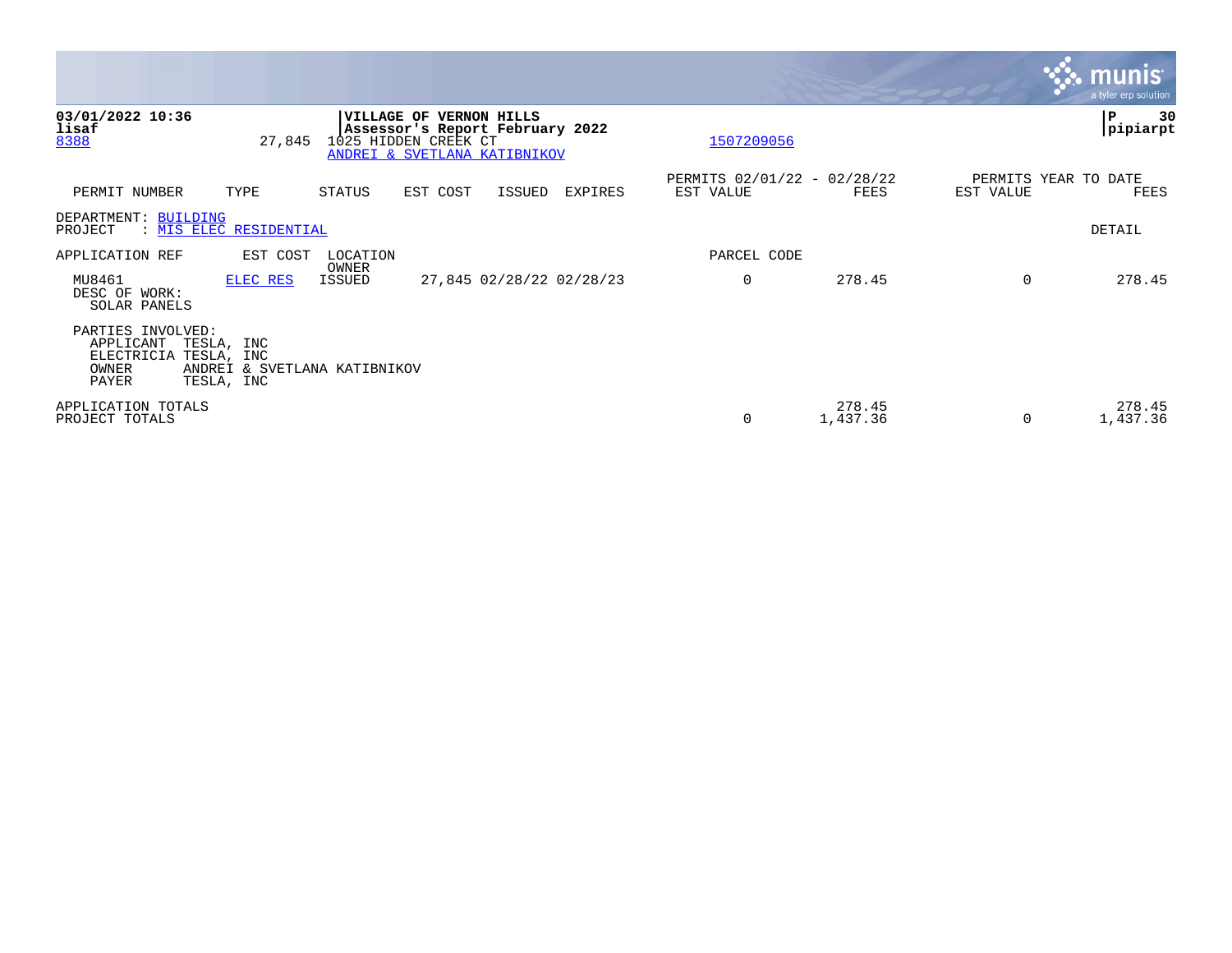|                                                                                                                                                                                                                                  |                                                                                           |                                                                           | munis<br>a tyler erp solution                                      |
|----------------------------------------------------------------------------------------------------------------------------------------------------------------------------------------------------------------------------------|-------------------------------------------------------------------------------------------|---------------------------------------------------------------------------|--------------------------------------------------------------------|
| 03/01/2022 10:36<br>lisaf                                                                                                                                                                                                        | VILLAGE OF VERNON HILLS<br>Assessor's Report February 2022                                |                                                                           | P<br>31<br> pipiarpt                                               |
| DEPARTMENT: BUILDING<br>: MISC RESIDENTIAL<br>PROJECT                                                                                                                                                                            |                                                                                           |                                                                           | DETAIL                                                             |
| APPLICATION REF<br>EST COST                                                                                                                                                                                                      | LOCATION<br>OWNER                                                                         | PARCEL CODE                                                               |                                                                    |
| 8259<br>10,476                                                                                                                                                                                                                   | 501 EXETER PL<br>DAVID W & PATRICIA A WINTER                                              | 1504101013                                                                |                                                                    |
| PERMIT NUMBER<br>TYPE<br>MU8459<br>MISC RES<br>DESC OF WORK:<br>RETAILING WALL & LANDSCAPING                                                                                                                                     | EST COST<br>ISSUED EXPIRES<br>STATUS<br>10,476 02/28/22 02/28/23<br>ISSUED                | PERMITS 02/01/22 - 02/28/22<br>EST VALUE<br>FEES<br>$\mathbf 0$<br>104.76 | PERMITS YEAR TO DATE<br>EST VALUE<br>FEES<br>$\Omega$<br>104.76    |
| PARTIES INVOLVED:<br>APPLICANT DAVID W & PATRICIA A WINTER<br>AM WOODLAND OUTDOOR DESIGN<br>GC<br>OWNER<br>DAVID W & PATRICIA A WINTER<br>PAYER<br>DAVID W & PATRICIA A WINTER                                                   |                                                                                           |                                                                           |                                                                    |
| APPLICATION TOTALS                                                                                                                                                                                                               |                                                                                           | 104.76                                                                    | 104.76                                                             |
| 8267                                                                                                                                                                                                                             | 27,500 112 AUSTIN CT<br>MARK & KAREN S FRIEDMAN                                           | 1504305016                                                                |                                                                    |
| PERMIT NUMBER<br>TYPE<br>MU8380<br>MISC RES<br>DESC OF WORK:<br>BATHROOM REMODEL                                                                                                                                                 | EST COST<br>ISSUED EXPIRES<br>STATUS<br>ISSUED<br>27,500 02/03/22 02/25/23                | PERMITS 02/01/22 - 02/28/22<br>EST VALUE<br>FEES<br>0<br>275.00           | PERMITS YEAR TO DATE<br>EST VALUE<br>FEES<br>$\mathbf 0$<br>275.00 |
| PARTIES INVOLVED:<br>APPLICANT REGENCY HOME REMODELING<br>ELECTRICIA POWER SOURCE ELECTRIC<br>GC<br>REGENCY HOME REMODELING<br>MARK & KAREN S FRIEDMAN<br>OWNER<br>PLUMBER<br>SPEED PLUMBING<br>PAYER<br>REGENCY HOME REMODELING |                                                                                           |                                                                           |                                                                    |
| APPLICATION TOTALS                                                                                                                                                                                                               |                                                                                           | 275.00                                                                    | 275.00                                                             |
| 8343<br>129,600                                                                                                                                                                                                                  | 674 CUNEO BOULEVARD<br>PLACEHOLDER                                                        | 1133215013                                                                |                                                                    |
| PERMIT NUMBER<br>TYPE<br>MU8434<br>MISC RES<br>DESC OF WORK:<br>BASEMENT REMODEL                                                                                                                                                 | ISSUED EXPIRES<br><b>STATUS</b><br>EST COST<br>129,600 02/23/22 02/23/23<br><b>ISSUED</b> | PERMITS 02/01/22 - 02/28/22<br>EST VALUE<br><b>FEES</b><br>0<br>1,296.00  | PERMITS YEAR TO DATE<br>EST VALUE<br>FEES<br>0<br>1,296.00         |
| PARTIES INVOLVED:<br>APPLICANT MATRIX HOME SOLUTIONS<br>CARPENTER MATRIX HOME SOLUTIONS<br>ELECTRICIA TCS ELECTRIC CONTRACTOR<br>MATRIX HOME SOLUTIONS<br>GC<br><b>HVAC</b><br>COMMANDE SERVICE CENTER INC                       |                                                                                           |                                                                           |                                                                    |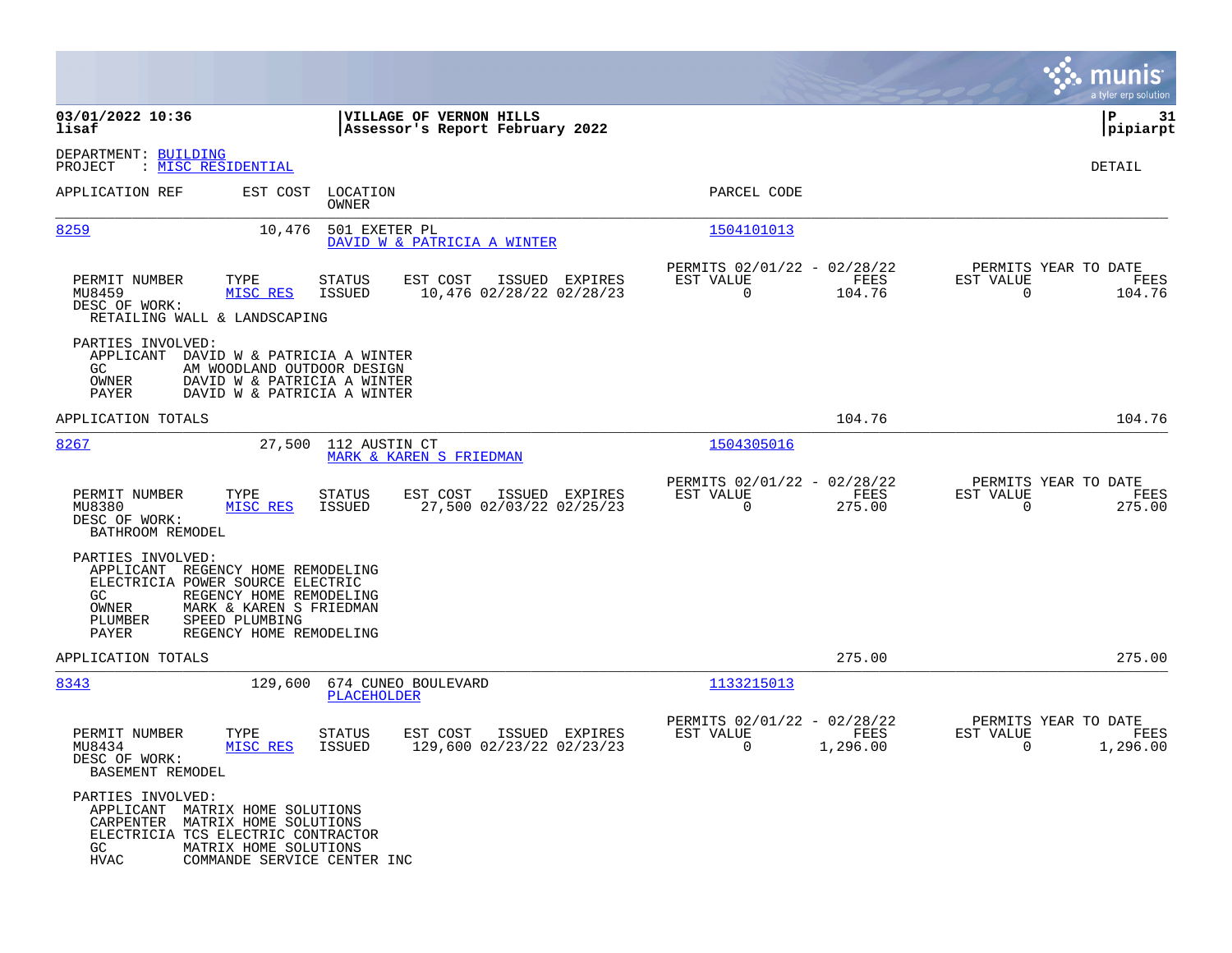|                                                                      |                                                                                                                                             |                                               |                    | <u>munis </u><br>a tyler erp solution                           |    |
|----------------------------------------------------------------------|---------------------------------------------------------------------------------------------------------------------------------------------|-----------------------------------------------|--------------------|-----------------------------------------------------------------|----|
| 03/01/2022 10:36<br>lisaf                                            | VILLAGE OF VERNON HILLS<br>Assessor's Report February 2022                                                                                  |                                               |                    | ∣P<br> pipiarpt                                                 | 32 |
| DEPARTMENT: BUILDING<br>PROJECT<br>: MISC RESIDENTIAL                |                                                                                                                                             |                                               |                    | DETAIL                                                          |    |
| APPLICATION REF<br>OWNER<br>PLACEHOLDER<br>PLUMBER<br>PAYER          | EST COST<br>LOCATION<br>OWNER<br>M & C SERVICES, INC<br>MATRIX HOME SOLUTIONS                                                               | PARCEL CODE                                   |                    |                                                                 |    |
| APPLICATION TOTALS                                                   |                                                                                                                                             |                                               | 1,296.00           | 1,296.00                                                        |    |
| 8359                                                                 | 11,484<br>416 ALBANY LN<br>BRIAN MITHCELL & MARNY KAREN SCHWARTZ                                                                            | 1504103025                                    |                    |                                                                 |    |
| PERMIT NUMBER<br>TYPE<br>MU8433<br>DESC OF WORK:<br>MISC RESIDENTIAL | <b>STATUS</b><br>EST COST<br>ISSUED<br>EXPIRES<br>11,484 02/23/22 02/23/23<br>ISSUED<br>MISC RES                                            | PERMITS 02/01/22 - 02/28/22<br>EST VALUE<br>0 | FEES<br>114.84     | PERMITS YEAR TO DATE<br>EST VALUE<br>FEES<br>114.84<br>$\Omega$ |    |
| PARTIES INVOLVED:<br>APPLICANT<br>GC.<br>OWNER<br>PAYER              | PERMASEAL BASEMENT SYSTEM, INC<br>PERMASEAL BASEMENT SYSTEM, INC<br>BRIAN MITHCELL & MARNY KAREN SCHWARTZ<br>PERMASEAL BASEMENT SYSTEM, INC |                                               |                    |                                                                 |    |
| APPLICATION TOTALS<br>PROJECT TOTALS                                 |                                                                                                                                             | 0                                             | 114.84<br>1,790.60 | 114.84<br>1,790.60<br>$\Omega$                                  |    |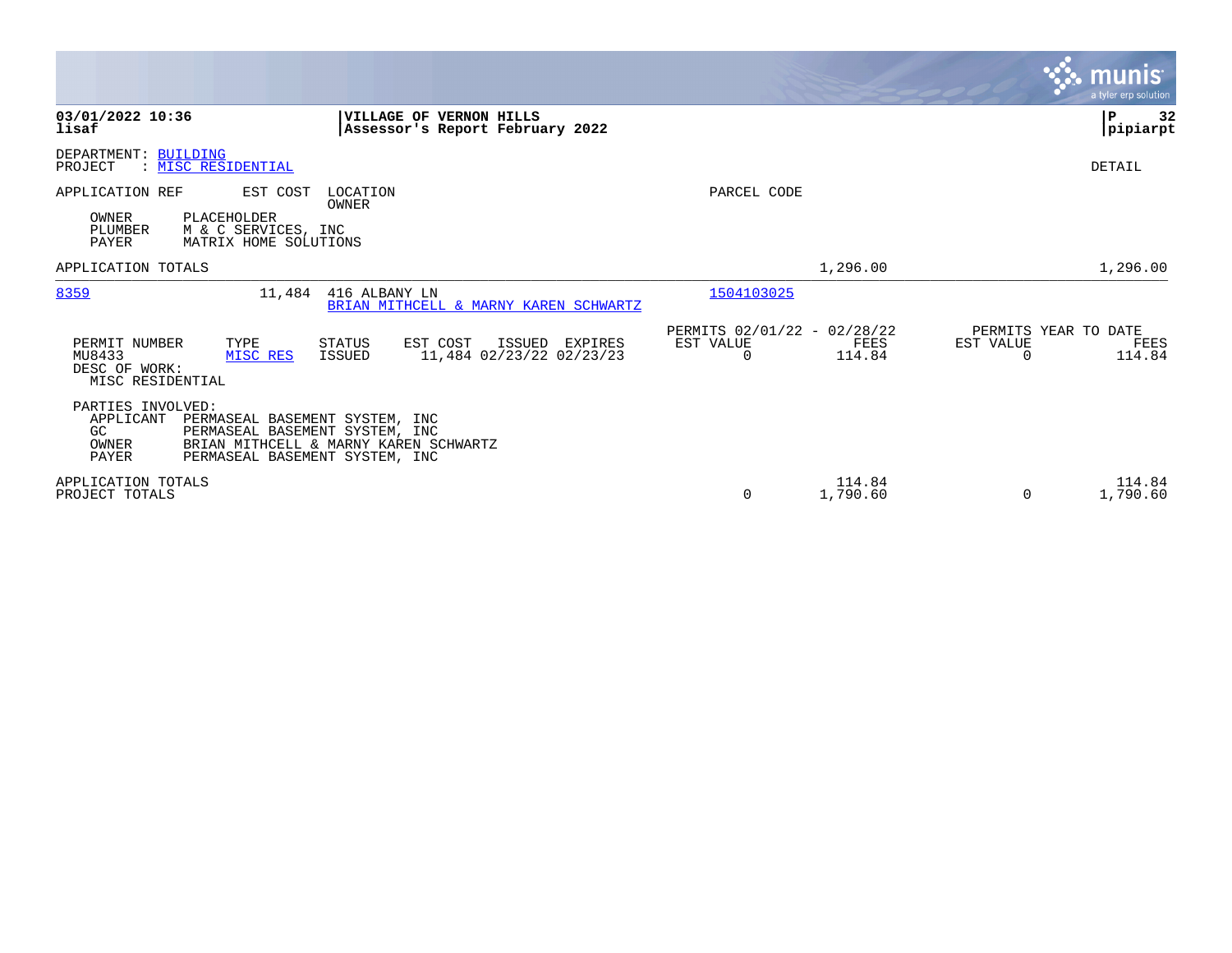|                                                                                                                                                                              |                                                                                                                                                                                                          |                                                                                         | munis<br>a tyler erp solution                                      |
|------------------------------------------------------------------------------------------------------------------------------------------------------------------------------|----------------------------------------------------------------------------------------------------------------------------------------------------------------------------------------------------------|-----------------------------------------------------------------------------------------|--------------------------------------------------------------------|
| 03/01/2022 10:36<br>lisaf                                                                                                                                                    | VILLAGE OF VERNON HILLS<br>Assessor's Report February 2022                                                                                                                                               |                                                                                         | ΙP<br>33<br> pipiarpt                                              |
| DEPARTMENT: BUILDING<br>: REROOF<br>PROJECT                                                                                                                                  |                                                                                                                                                                                                          |                                                                                         | DETAIL                                                             |
| APPLICATION REF                                                                                                                                                              | EST COST<br>LOCATION<br><b>OWNER</b>                                                                                                                                                                     | PARCEL CODE                                                                             |                                                                    |
| 8336                                                                                                                                                                         | 8,799<br>403 ALEXANDRIA DR<br>NOEL & ELIZABETH ELLI                                                                                                                                                      | 1505205003                                                                              |                                                                    |
| TYPE<br>PERMIT NUMBER<br>MU8407<br>REROOF<br>DESC OF WORK:<br>REROOF                                                                                                         | STATUS<br>EST COST<br>ISSUED EXPIRES<br>8,799 02/11/22 02/11/23<br>ISSUED                                                                                                                                | PERMITS 02/01/22 - 02/28/22<br>EST VALUE<br>FEES<br>$\mathbf 0$<br>87.99                | PERMITS YEAR TO DATE<br>EST VALUE<br>FEES<br>$\mathbf 0$<br>87.99  |
| PARTIES INVOLVED:<br>APPLICANT<br><b>CUSTOM ROOFING</b><br>GC.<br><b>CUSTOM ROOFING</b><br>OWNER<br>PAYER<br><b>CUSTOM ROOFING</b><br><b>ROOFER</b><br><b>CUSTOM ROOFING</b> | NOEL & ELIZABETH ELLI                                                                                                                                                                                    |                                                                                         |                                                                    |
| APPLICATION TOTALS                                                                                                                                                           |                                                                                                                                                                                                          | 87.99                                                                                   | 87.99                                                              |
| 8348                                                                                                                                                                         | 3,500<br>3 MANCHESTER LN<br>FRANK & ALINA VILLASENOR                                                                                                                                                     | 1505417002                                                                              |                                                                    |
| PERMIT NUMBER<br>TYPE<br>MU8414<br><b>REROOF</b><br>DESC OF WORK:<br>PARTIAL REROOF                                                                                          | <b>STATUS</b><br>EST COST<br>ISSUED<br><b>ISSUED</b><br>3,500 02/15/22 02/15/23                                                                                                                          | PERMITS 02/01/22 - 02/28/22<br><b>EXPIRES</b><br>EST VALUE<br>FEES<br>$\Omega$<br>50.00 | PERMITS YEAR TO DATE<br>EST VALUE<br>FEES<br>50.00<br>$\Omega$     |
| PARTIES INVOLVED:<br>TRON RESTORATION<br>APPLICANT<br>GC.<br>TRON RESTORATION<br>OWNER<br>TRON RESTORATION<br>PAYER<br><b>ROOFER</b><br>TRON RESTORATION                     | FRANK & ALINA VILLASENOR                                                                                                                                                                                 |                                                                                         |                                                                    |
| APPLICATION TOTALS                                                                                                                                                           |                                                                                                                                                                                                          | 50.00                                                                                   | 50.00                                                              |
| 8351                                                                                                                                                                         | 16,402<br>280 LASALLE ST<br>ALAN N PARIKH & LISA C ROUFF                                                                                                                                                 | 1509310005                                                                              |                                                                    |
| PERMIT NUMBER<br>TYPE<br>MU8417<br><b>REROOF</b><br>DESC OF WORK:<br><b>REROOF</b>                                                                                           | <b>STATUS</b><br>EST COST<br>ISSUED EXPIRES<br>16,402 02/16/22 02/16/23<br><b>ISSUED</b>                                                                                                                 | PERMITS 02/01/22 -<br>02/28/22<br>EST VALUE<br>FEES<br>$\Omega$<br>164.02               | PERMITS YEAR TO DATE<br>EST VALUE<br>FEES<br>$\mathbf 0$<br>164.02 |
| PARTIES INVOLVED:<br>APPLICANT<br>GC<br>OWNER<br>PAYER<br><b>ROOFER</b>                                                                                                      | WINDY CITY ROOFING & SIDING CONTRACTORS<br>WINDY CITY ROOFING & SIDING CONTRACTORS<br>ALAN N PARIKH & LISA C ROUFF<br>WINDY CITY ROOFING & SIDING CONTRACTORS<br>WINDY CITY ROOFING & SIDING CONTRACTORS |                                                                                         |                                                                    |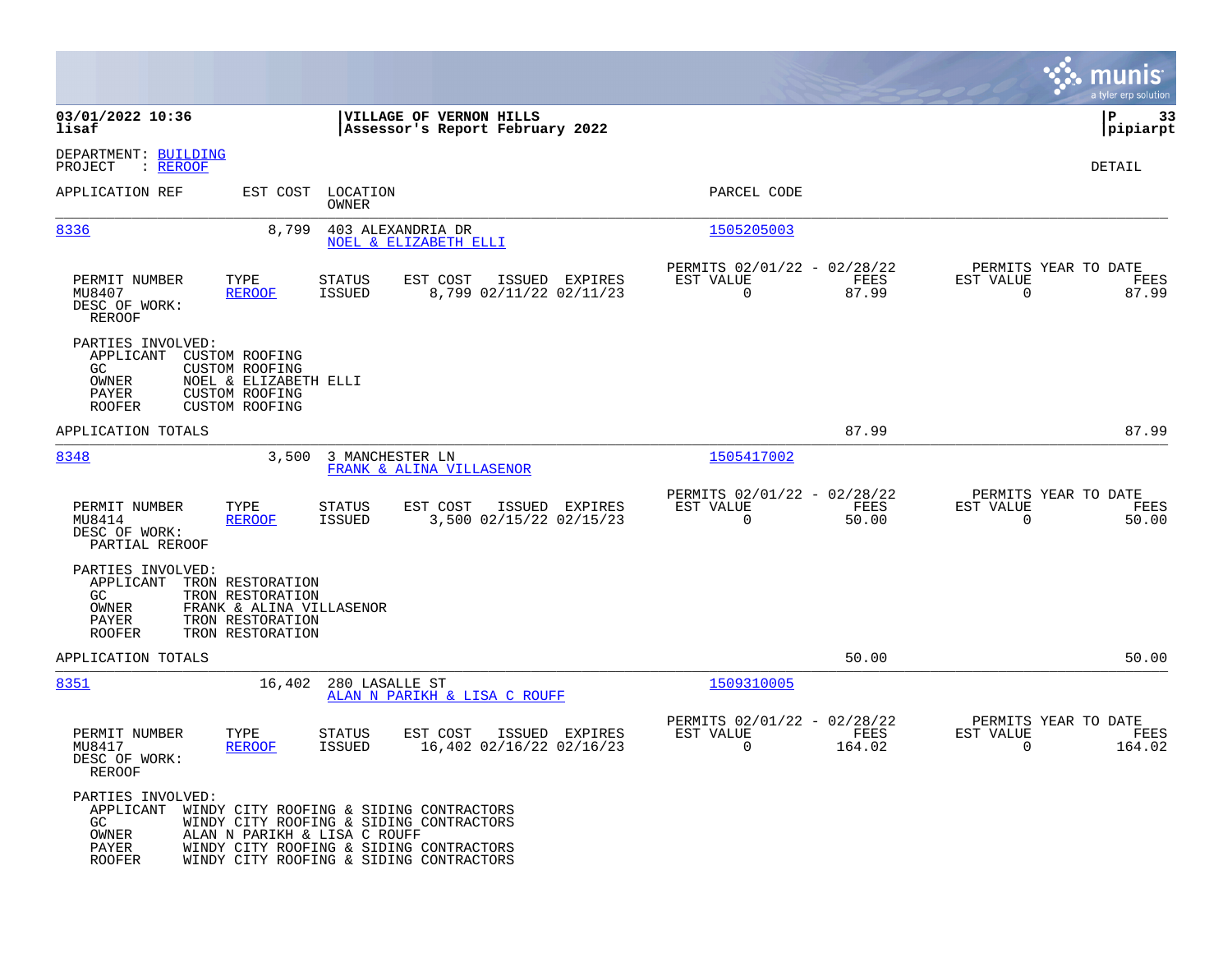|                                                                                                                                                                                                                        |                                                                           | a tyler erp solution                                               |
|------------------------------------------------------------------------------------------------------------------------------------------------------------------------------------------------------------------------|---------------------------------------------------------------------------|--------------------------------------------------------------------|
| 03/01/2022 10:36<br>VILLAGE OF VERNON HILLS<br>lisaf<br>Assessor's Report February 2022                                                                                                                                |                                                                           | ΙP<br>34<br> pipiarpt                                              |
| DEPARTMENT: BUILDING<br>: REROOF<br>PROJECT                                                                                                                                                                            |                                                                           | DETAIL                                                             |
| APPLICATION REF<br>LOCATION<br>EST COST<br>OWNER                                                                                                                                                                       | PARCEL CODE                                                               |                                                                    |
| APPLICATION TOTALS                                                                                                                                                                                                     | 164.02                                                                    | 164.02                                                             |
| 8360<br>7,490 1547 HAIG POINT LANE<br>NAVIN ERIC                                                                                                                                                                       | 1133116011                                                                |                                                                    |
| PERMIT NUMBER<br>TYPE<br>STATUS<br>EST COST<br>ISSUED EXPIRES<br>7,490 02/21/22 02/21/23<br>MU8427<br><b>REROOF</b><br><b>ISSUED</b><br>DESC OF WORK:<br><b>REROOF</b>                                                 | PERMITS 02/01/22 - 02/28/22<br>EST VALUE<br>FEES<br>74.90<br>$\Omega$     | PERMITS YEAR TO DATE<br>EST VALUE<br>FEES<br>$\Omega$<br>74.90     |
| PARTIES INVOLVED:<br>APPLICANT<br>ACE MANAGEMENT AND CONSTRUCTION LLC<br>GC.<br>ACE MANAGEMENT AND CONSTRUCTION LLC<br>OWNER<br>NAVIN ERIC<br>ACE MANAGEMENT AND CONSTRUCTION LLC<br>PAYER                             |                                                                           |                                                                    |
| APPLICATION TOTALS                                                                                                                                                                                                     | 74.90                                                                     | 74.90                                                              |
| 8382<br>10,800<br>10 ALEXANDRIA DR<br>LAURA L BURKLIN                                                                                                                                                                  | 1505410023                                                                |                                                                    |
| PERMIT NUMBER<br>TYPE<br>STATUS<br>EST COST<br>ISSUED EXPIRES<br>10,800 02/24/22 02/24/23<br>MU8444<br><b>ISSUED</b><br>REROOF<br>DESC OF WORK:<br><b>REROOF</b>                                                       | PERMITS 02/01/22 - 02/28/22<br>EST VALUE<br>FEES<br>$\mathbf 0$<br>108.00 | PERMITS YEAR TO DATE<br>EST VALUE<br>FEES<br>$\mathbf 0$<br>108.00 |
| PARTIES INVOLVED:<br>APPLICANT<br>CITTRIX BUILDING SERVICES<br>GC.<br>CITTRIX BUILDING SERVICES<br>OWNER<br>LAURA L BURKLIN<br><b>PAYER</b><br>CITTRIX BUILDING SERVICES<br><b>ROOFER</b><br>CITTRIX BUILDING SERVICES |                                                                           |                                                                    |
| APPLICATION TOTALS<br>PROJECT TOTALS                                                                                                                                                                                   | 108.00<br>$\mathbf 0$<br>484.91                                           | 108.00<br>$\Omega$<br>484.91                                       |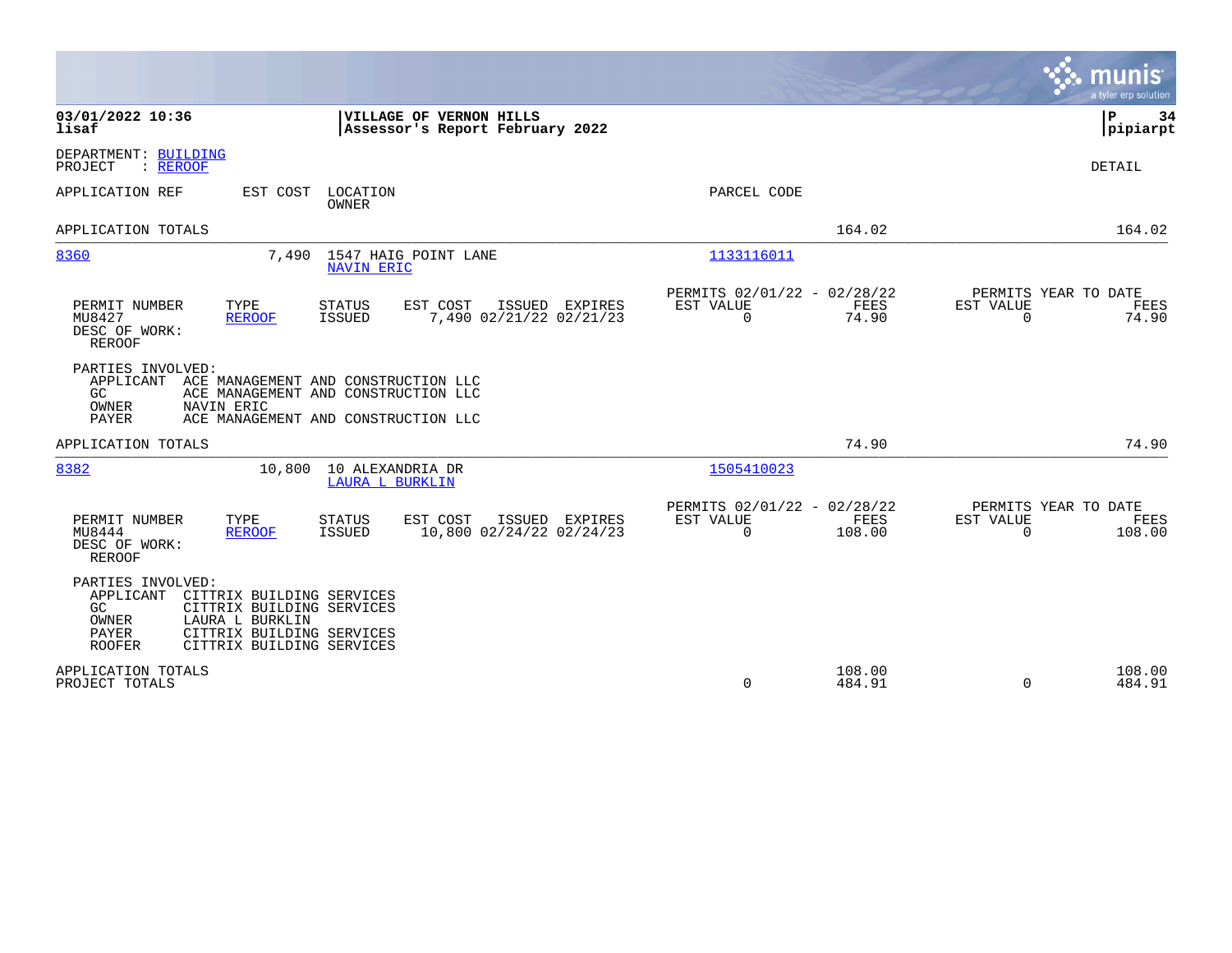|                                                                                                                                                                                                                                                           | munis<br>a tyler erp solution                                                                                                           |
|-----------------------------------------------------------------------------------------------------------------------------------------------------------------------------------------------------------------------------------------------------------|-----------------------------------------------------------------------------------------------------------------------------------------|
| 03/01/2022 10:36<br>VILLAGE OF VERNON HILLS<br>Assessor's Report February 2022<br>lisaf                                                                                                                                                                   | ÞΡ<br>35<br> pipiarpt                                                                                                                   |
| DEPARTMENT: BUILDING<br>: SECURITY SYSTEM<br>PROJECT                                                                                                                                                                                                      | DETAIL                                                                                                                                  |
| APPLICATION REF<br>EST COST<br>LOCATION<br><b>OWNER</b>                                                                                                                                                                                                   | PARCEL CODE                                                                                                                             |
| 8324<br>4,020<br>701 NORTH MILWAUKEE AVE 192<br>INLAND REAL ESTATE CORPORATION                                                                                                                                                                            | 1503102018                                                                                                                              |
| TYPE<br>EST COST<br>PERMIT NUMBER<br>STATUS<br>ISSUED EXPIRES<br>4,020 02/08/22 02/08/23<br>MU8394<br>SEC SYSTEM ISSUED<br>DESC OF WORK:<br>LOW VOLTAGE - SEC SYSTEM                                                                                      | PERMITS 02/01/22 - 02/28/22<br>PERMITS YEAR TO DATE<br>EST VALUE<br>FEES<br>EST VALUE<br>FEES<br>$\Omega$<br>75.00<br>$\Omega$<br>75.00 |
| PARTIES INVOLVED:<br>APPLICANT VISIONWORKS OF AMERICA, INC<br>GC<br>RECTENWALD BROS<br>LOW VOLTAG VISIONWORKS OF AMERICA, INC<br><b>OCCUPANT</b><br>VISIONWORKS<br>OWNER<br>INLAND REAL ESTATE CORPORATION<br><b>PAYER</b><br>VISIONWORKS OF AMERICA, INC |                                                                                                                                         |
| APPLICATION TOTALS                                                                                                                                                                                                                                        | 75.00<br>75.00                                                                                                                          |
| 8345<br>707<br>863 NORTH MILWAUKEE AVENUE 400<br>PASSCO MELODY FARM DST                                                                                                                                                                                   | 1134302008                                                                                                                              |
| PERMIT NUMBER<br>EST COST<br>TYPE<br><b>STATUS</b><br>ISSUED EXPIRES<br>SEC SYSTEM ISSUED<br>707 02/14/22 02/14/23<br>MU8412<br>DESC OF WORK:<br>SECURITY SYSTEM                                                                                          | PERMITS 02/01/22 - 02/28/22<br>PERMITS YEAR TO DATE<br>EST VALUE<br>FEES<br>EST VALUE<br>FEES<br>$\Omega$<br>75.00<br>75.00<br>$\Omega$ |
| PARTIES INVOLVED:<br>APPLICANT ADT<br>GC<br>ADT<br>LOW VOLTAG ADT<br><b>OCCUPANT</b><br><b>OVME</b><br><b>OWNER</b><br>PASSCO MELODY FARM DST<br>PAYER<br>ADT                                                                                             |                                                                                                                                         |
| APPLICATION TOTALS<br>PROJECT TOTALS                                                                                                                                                                                                                      | 75.00<br>75.00<br>$\Omega$<br>150.00<br>150.00<br>$\Omega$                                                                              |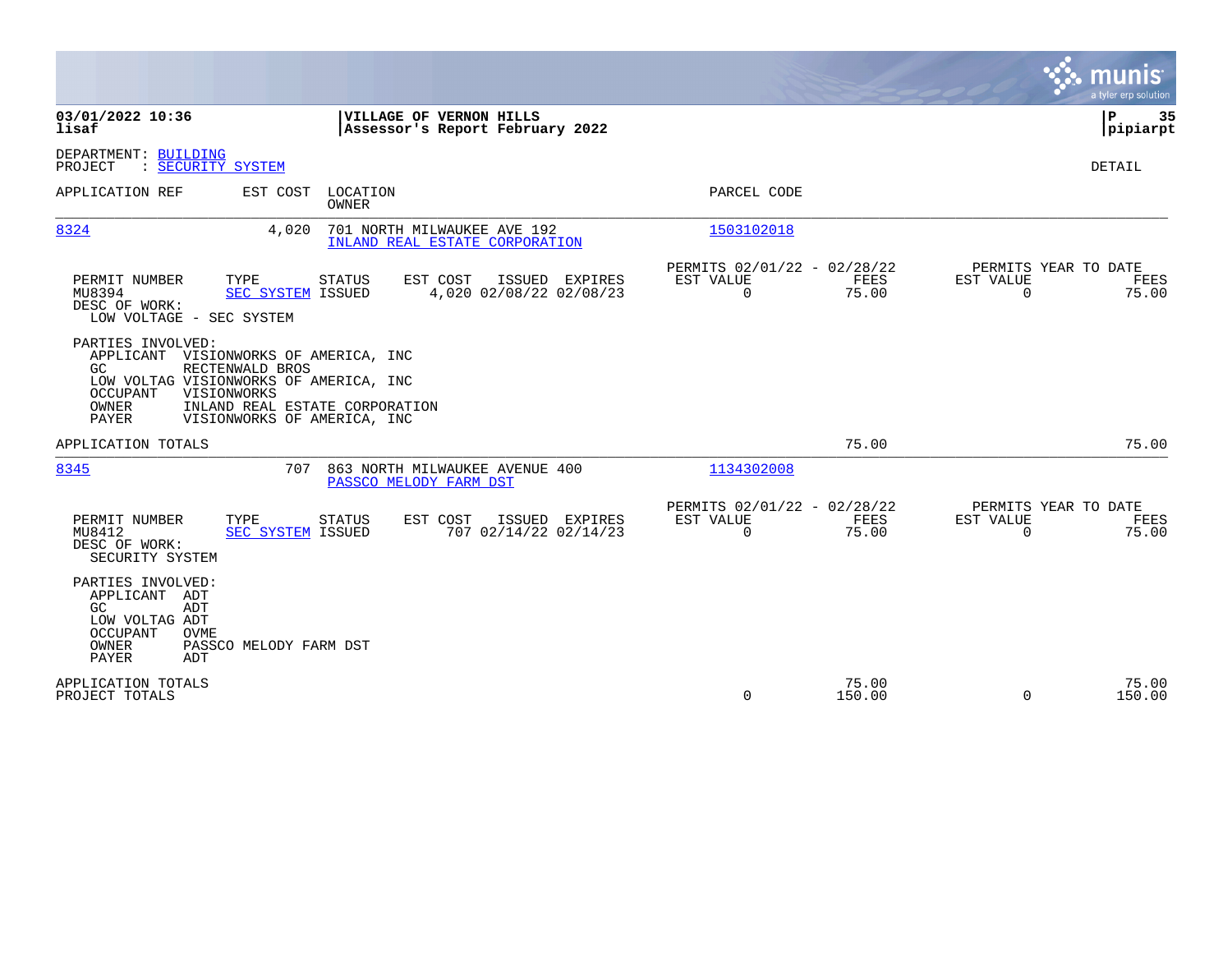|                                                                 |                                                                                                        |                                    |                                                            |                                            |                                                         |                  |                                                  | munis<br>a tyler erp solution |
|-----------------------------------------------------------------|--------------------------------------------------------------------------------------------------------|------------------------------------|------------------------------------------------------------|--------------------------------------------|---------------------------------------------------------|------------------|--------------------------------------------------|-------------------------------|
| 03/01/2022 10:36<br>lisaf                                       |                                                                                                        |                                    | VILLAGE OF VERNON HILLS<br>Assessor's Report February 2022 |                                            |                                                         |                  |                                                  | l P<br>36<br> pipiarpt        |
| DEPARTMENT: BUILDING<br>PROJECT<br>: SIDING                     |                                                                                                        |                                    |                                                            |                                            |                                                         |                  |                                                  | DETAIL                        |
| APPLICATION REF                                                 | EST COST                                                                                               | LOCATION<br>OWNER                  |                                                            |                                            | PARCEL CODE                                             |                  |                                                  |                               |
| 8319                                                            | 17,635                                                                                                 | 349 TALLY HO DR<br>DANIEL P HANSON |                                                            |                                            | 1508220008                                              |                  |                                                  |                               |
| PERMIT NUMBER<br>MU8390<br>DESC OF WORK:<br>SIDING              | TYPE<br><b>REROOF</b>                                                                                  | STATUS<br>COMPLT                   | EST COST                                                   | ISSUED EXPIRES<br>17,635 02/07/22 02/21/23 | PERMITS 02/01/22 - 02/28/22<br>EST VALUE<br>$\Omega$    | FEES<br>176.35   | PERMITS YEAR TO DATE<br>EST VALUE<br>$\Omega$    | FEES<br>176.35                |
| PARTIES INVOLVED:<br>APPLICANT<br>GC.<br>OWNER<br><b>ROOFER</b> | E&L ROOFING & WINDOWS LLC<br>E&L ROOFING & WINDOWS LLC<br>DANIEL P HANSON<br>E&L ROOFING & WINDOWS LLC |                                    |                                                            |                                            |                                                         |                  |                                                  |                               |
| APPLICATION TOTALS                                              |                                                                                                        |                                    |                                                            |                                            |                                                         | 176.35           |                                                  | 176.35                        |
| 8372                                                            |                                                                                                        | 29,374 1124 WARREN LN              | STEVEN E & THERESA G LOERCH                                |                                            | 1506403020                                              |                  |                                                  |                               |
| PERMIT NUMBER<br>MU8436<br>DESC OF WORK:<br>SIDING              | TYPE<br><b>SIDING</b>                                                                                  | STATUS<br>ISSUED                   | EST COST                                                   | ISSUED EXPIRES<br>29,374 02/23/22 02/23/23 | PERMITS 02/01/22 - 02/28/22<br>EST VALUE<br>$\mathbf 0$ | FEES<br>293.74   | PERMITS YEAR TO DATE<br>EST VALUE<br>$\mathbf 0$ | FEES<br>293.74                |
| PARTIES INVOLVED:<br>APPLICANT<br>GC.<br>OWNER<br>PAYER         | STAFFORD CONSTRUCTION<br>STAFFORD CONSTRUCTION<br>STEVEN E & THERESA G LOERCH<br>STAFFORD CONSTRUCTION |                                    |                                                            |                                            |                                                         |                  |                                                  |                               |
| APPLICATION TOTALS                                              |                                                                                                        |                                    |                                                            |                                            |                                                         | 293.74           |                                                  | 293.74                        |
| 8373                                                            | 29,625                                                                                                 | 175 SOUTHFIELD DR                  | JAMES J & PHYLLIS J KING                                   |                                            | 1506404025                                              |                  |                                                  |                               |
| PERMIT NUMBER<br>MU8437<br>DESC OF WORK:<br>SIDING              | TYPE<br><b>SIDING</b>                                                                                  | STATUS<br>ISSUED                   | EST COST                                                   | ISSUED EXPIRES<br>29,625 02/23/22 02/23/23 | PERMITS 02/01/22 - 02/28/22<br>EST VALUE<br>$\mathbf 0$ | FEES<br>296.25   | PERMITS YEAR TO DATE<br>EST VALUE<br>$\mathbf 0$ | FEES<br>296.25                |
| PARTIES INVOLVED:<br>APPLICANT<br>GC<br>OWNER<br>PAYER          | STAFFORD CONSTRUCTION<br>STAFFORD CONSTRUCTION<br>JAMES J & PHYLLIS J KING<br>STAFFORD CONSTRUCTION    |                                    |                                                            |                                            |                                                         |                  |                                                  |                               |
| APPLICATION TOTALS<br>PROJECT TOTALS                            |                                                                                                        |                                    |                                                            |                                            | 0                                                       | 296.25<br>766.34 | 0                                                | 296.25<br>766.34              |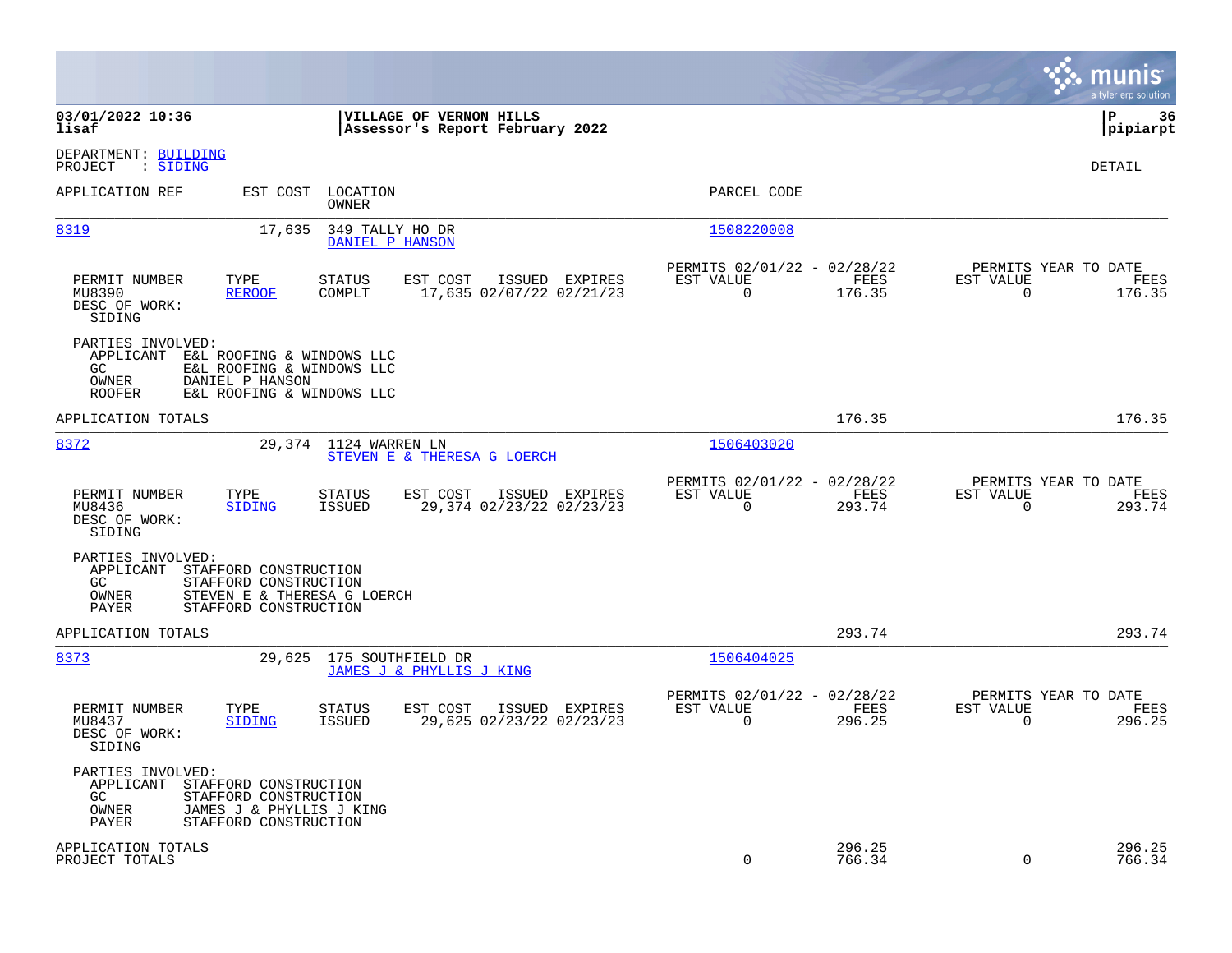**03/01/2022 10:36 |VILLAGE OF VERNON HILLS |P 37 lisaf |Assessor's Report February 2022 |pipiarpt**

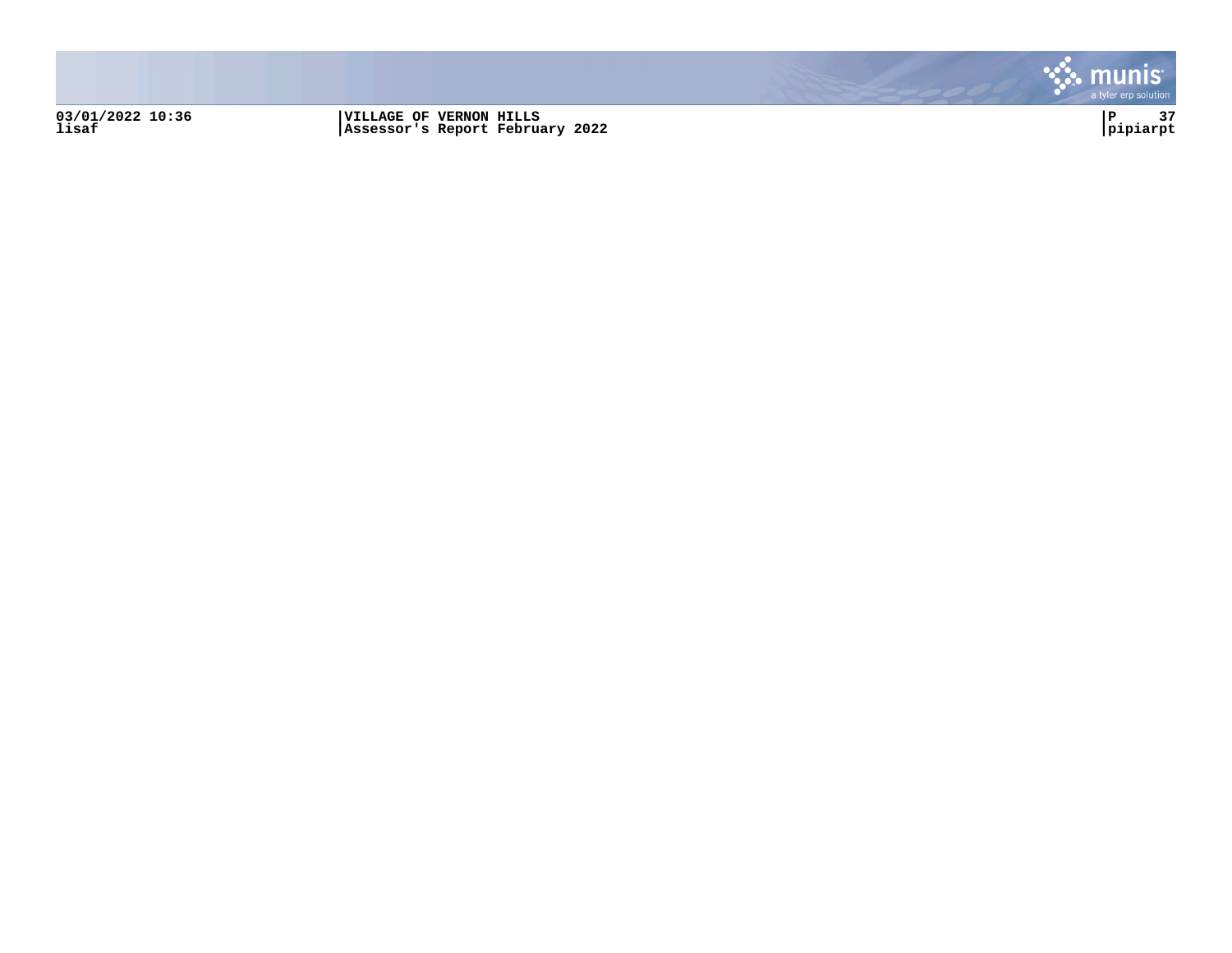|                                                                                                                                                                                                                                               |                                                                                | <b>munis</b><br>a tyler erp solution             |
|-----------------------------------------------------------------------------------------------------------------------------------------------------------------------------------------------------------------------------------------------|--------------------------------------------------------------------------------|--------------------------------------------------|
| 03/01/2022 10:36<br>VILLAGE OF VERNON HILLS<br>lisaf<br>Assessor's Report February 2022                                                                                                                                                       |                                                                                | 38<br>P<br> pipiarpt                             |
| DEPARTMENT: BUILDING<br>PROJECT<br>: SITE WORK                                                                                                                                                                                                |                                                                                | DETAIL                                           |
| APPLICATION REF<br>EST COST<br>LOCATION<br><b>OWNER</b>                                                                                                                                                                                       | PARCEL CODE                                                                    |                                                  |
| 6889<br>430 NORTH ASPEN DR<br>456,000<br>HAWTHORN SCHOOL DISTRICT 73                                                                                                                                                                          | 1505200027                                                                     |                                                  |
| PERMIT NUMBER<br>TYPE<br><b>STATUS</b><br>EST COST<br>ISSUED<br>456,000 02/28/22 02/28/23<br>MU8454<br><b>SITE WORK</b><br>ISSUED<br>DESC OF WORK:<br>SITE WORK - HAWTHORN ELEMENTARY SOUTH                                                   | PERMITS 02/01/22 - 02/28/22<br>EXPIRES<br>EST VALUE<br>FEES<br>$\Omega$<br>.00 | PERMITS YEAR TO DATE<br>EST VALUE<br>FEES<br>.00 |
| PARTIES INVOLVED:<br>APPLICANT<br>HAWTHORN SCHOOL DISTRICT 73<br>CONCRETE<br>JB CONCRETE CONTRACTOR INC<br>EXCAVATOR<br>AMERICAN GRADING<br>LAMP INC<br>GC.<br>OWNER<br>HAWTHORN SCHOOL DISTRICT 73<br><b>SEWER</b><br>KANE COUNTY EXCAVATING |                                                                                |                                                  |
| APPLICATION TOTALS<br>PROJECT TOTALS                                                                                                                                                                                                          | .00<br>$\mathbf 0$<br>.00                                                      | $.00 \,$<br>.00<br>$\Omega$                      |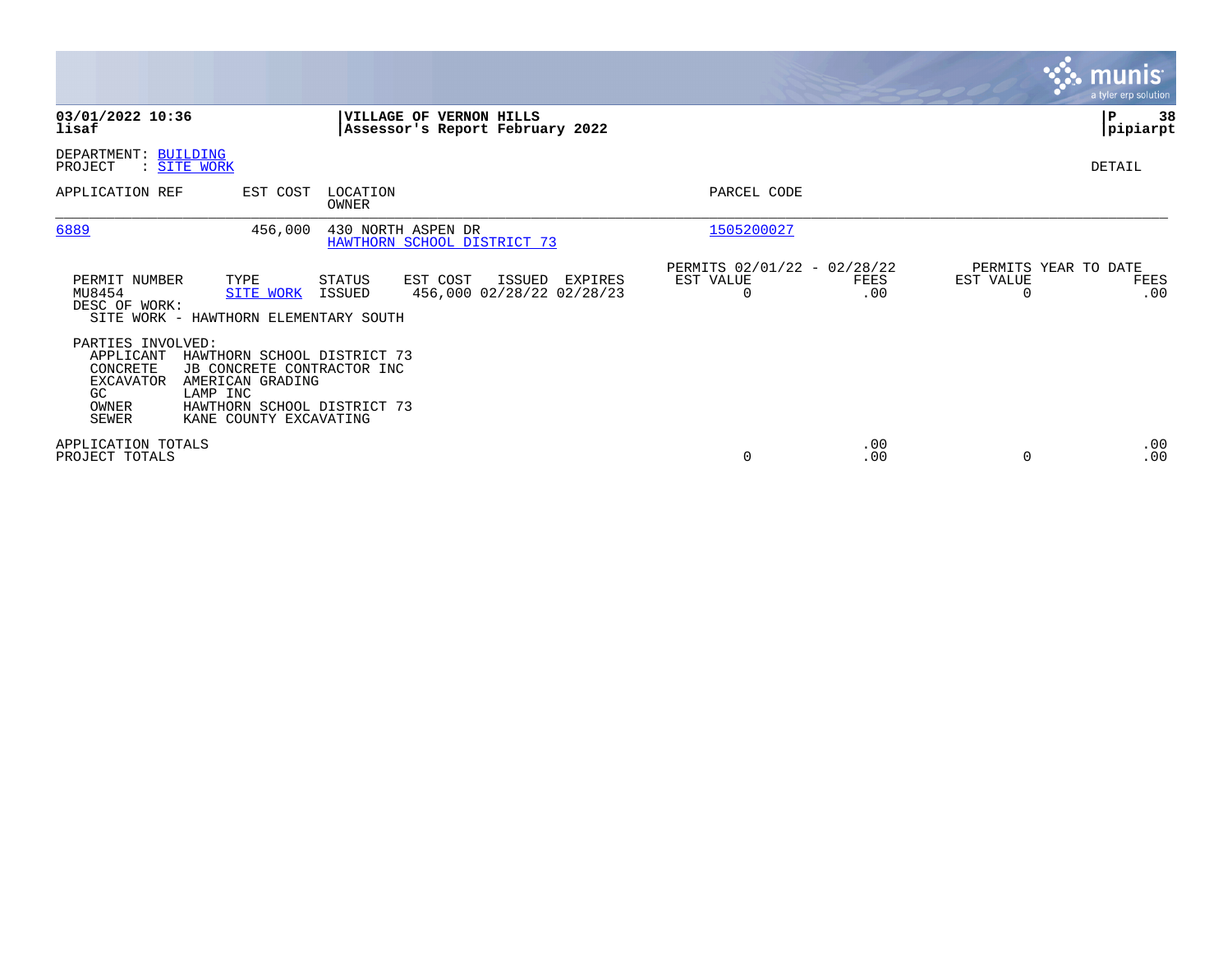|                                                                                                                                                                                                                                                                 |                                                                                                |                                                                       | <b>munis</b><br>a tyler erp solution               |
|-----------------------------------------------------------------------------------------------------------------------------------------------------------------------------------------------------------------------------------------------------------------|------------------------------------------------------------------------------------------------|-----------------------------------------------------------------------|----------------------------------------------------|
| 03/01/2022 10:36<br>lisaf                                                                                                                                                                                                                                       | VILLAGE OF VERNON HILLS<br>Assessor's Report February 2022                                     |                                                                       | -39<br>P<br> pipiarpt                              |
| DEPARTMENT: BUILDING<br>: VOICE/DATA<br>PROJECT                                                                                                                                                                                                                 |                                                                                                |                                                                       | DETAIL                                             |
| APPLICATION REF<br>EST COST                                                                                                                                                                                                                                     | LOCATION<br>OWNER                                                                              | PARCEL CODE                                                           |                                                    |
| 8357<br>5,400                                                                                                                                                                                                                                                   | 565 LAKEVIEW PKY 108<br>GLOBE PROPERTY MANAGEMENT                                              | 1504201016                                                            |                                                    |
| PERMIT NUMBER<br>TYPE<br>MU8424<br>DESC OF WORK:<br>LOW VOTAGE DATA                                                                                                                                                                                             | EST COST<br>ISSUED<br>STATUS<br>EXPIRES<br>5,400 02/17/22 02/17/23<br><b>VOICE/DATA ISSUED</b> | PERMITS 02/01/22 - 02/28/22<br>EST VALUE<br>FEES<br>$\Omega$<br>75.00 | PERMITS YEAR TO DATE<br>EST VALUE<br>FEES<br>75.00 |
| PARTIES INVOLVED:<br>TRI-TEL TECHNICAL SERVICES<br>APPLICANT<br>GC<br>TRI-TEL TECHNICAL SERVICES<br>LOW VOLTAG TRI-TEL TECHNICAL SERVICES<br>PREMIER PEDIATRICS<br>OCCUPANT<br>OWNER<br>GLOBE PROPERTY MANAGEMENT<br><b>PAYER</b><br>TRI-TEL TECHNICAL SERVICES |                                                                                                |                                                                       |                                                    |
| APPLICATION TOTALS<br>PROJECT TOTALS                                                                                                                                                                                                                            |                                                                                                | 75.00<br>0<br>75.00                                                   | 75.00<br>75.00<br>$\Omega$                         |

**Contract**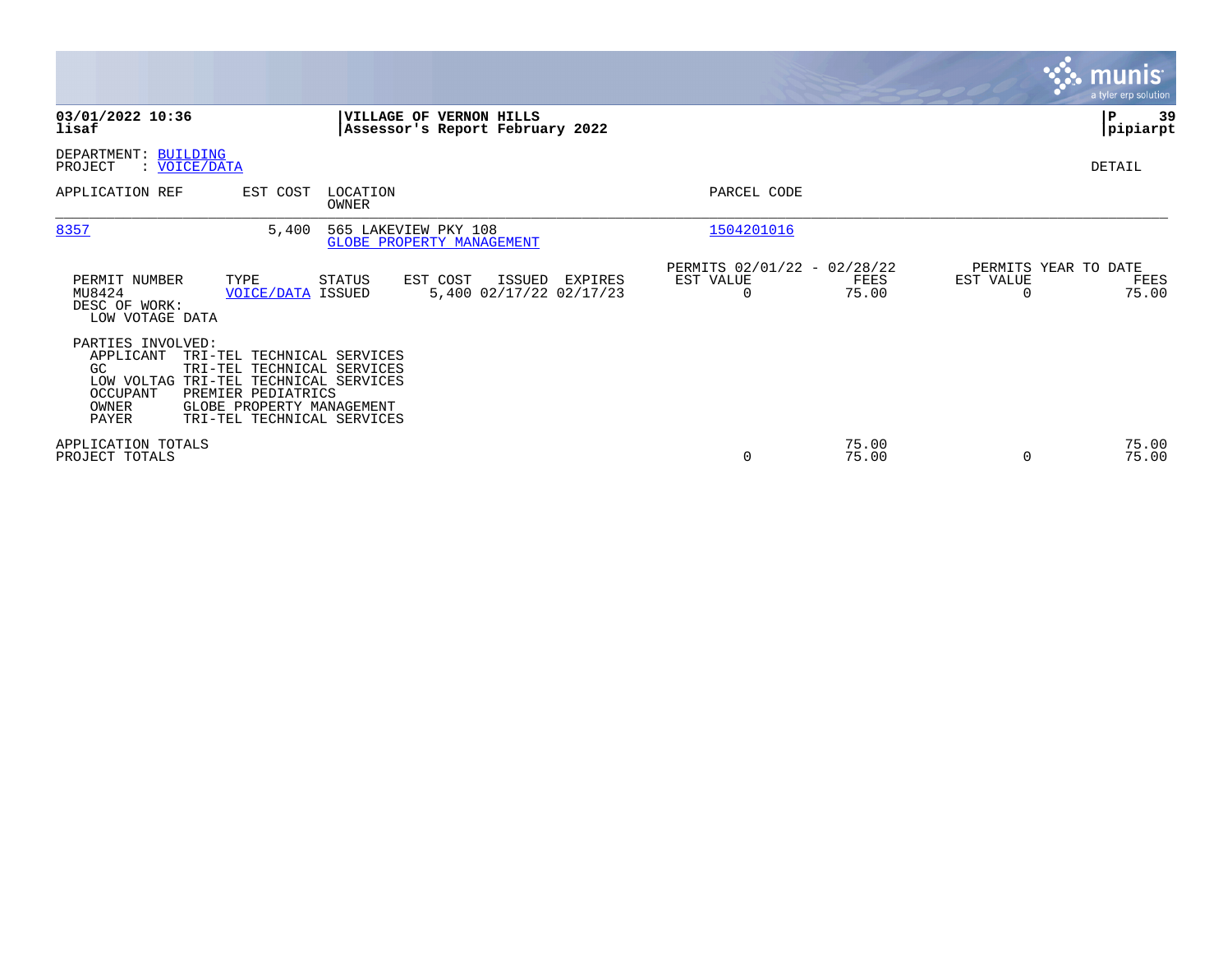|                                                                                                                                                                                                         |                                                                        | a tyler erp solution                                            |
|---------------------------------------------------------------------------------------------------------------------------------------------------------------------------------------------------------|------------------------------------------------------------------------|-----------------------------------------------------------------|
| 03/01/2022 10:36<br>VILLAGE OF VERNON HILLS<br>lisaf<br>Assessor's Report February 2022                                                                                                                 |                                                                        | ΙP<br>40<br> pipiarpt                                           |
| DEPARTMENT: BUILDING<br>: WATER HEATER<br>PROJECT                                                                                                                                                       |                                                                        | DETAIL                                                          |
| APPLICATION REF<br>EST COST<br>LOCATION<br>OWNER                                                                                                                                                        | PARCEL CODE                                                            |                                                                 |
| 205 AUGUSTA DR<br>8311<br>2,000<br>REBECCA WISNIEWSKI                                                                                                                                                   | 1505405058                                                             |                                                                 |
| PERMIT NUMBER<br>TYPE<br>ISSUED EXPIRES<br>STATUS<br>EST COST<br>MU8387<br>WATER HEAT ISSUED<br>2,000 02/04/22 02/04/23<br>DESC OF WORK:                                                                | PERMITS 02/01/22 - 02/28/22<br>EST VALUE<br>FEES<br>$\mathbf 0$<br>.00 | PERMITS YEAR TO DATE<br>EST VALUE<br>FEES<br>$\mathbf 0$<br>.00 |
| WATER HEATER<br>PARTIES INVOLVED:<br>APPLICANT<br>KWIK SERV PLUMBING<br>GC.<br>KWIK SERV PLUMBING<br>OWNER<br>REBECCA WISNIEWSKI<br>PLUMBER<br>KWIK SERV PLUMBING<br>KWIK SERV PLUMBING<br>PAYER        |                                                                        |                                                                 |
| APPLICATION TOTALS                                                                                                                                                                                      | .00                                                                    | .00                                                             |
| 8331<br>3,213<br>903 VAN BUREN CT<br>PLACEHOLDER                                                                                                                                                        | 1132303099                                                             |                                                                 |
| PERMIT NUMBER<br>EST COST<br>ISSUED EXPIRES<br>TYPE<br>STATUS<br>MU8400<br>WATER HEAT ISSUED<br>3,213 02/09/22 02/25/23<br>DESC OF WORK:<br>WATER HEATER                                                | PERMITS 02/01/22 - 02/28/22<br>EST VALUE<br>FEES<br>0<br>.00           | PERMITS YEAR TO DATE<br>EST VALUE<br>FEES<br>$\mathbf 0$<br>.00 |
| PARTIES INVOLVED:<br>APPLICANT ABC PLUMBING, HEATING, COOLING, ELECTRIC<br>GC.<br>ABC PLUMBING, HEATING, COOLING, ELECTRIC<br>OWNER<br>PLACEHOLDER<br>PAYER<br>ABC PLUMBING, HEATING, COOLING, ELECTRIC |                                                                        |                                                                 |
| APPLICATION TOTALS                                                                                                                                                                                      | .00                                                                    | .00                                                             |
| 1,436 1206 STREAMWOOD LN<br>8332<br>PLACEHOLDER                                                                                                                                                         | 1133304003                                                             |                                                                 |
| PERMIT NUMBER<br>EST COST<br>ISSUED EXPIRES<br>TYPE<br><b>STATUS</b><br>WATER HEAT COMPLT<br>1,436 02/23/22 02/23/23<br>MU8403<br>DESC OF WORK:<br>WATER HEATER                                         | PERMITS 02/01/22 - 02/28/22<br>EST VALUE<br>FEES<br>0<br>.00           | PERMITS YEAR TO DATE<br>EST VALUE<br>FEES<br>$\mathbf 0$<br>.00 |
| PARTIES INVOLVED:<br>APPLICANT<br>JAISON E & COLLEEN M WINCKLER<br>GC<br>JAISON E & COLLEEN M WINCKLER<br>OWNER<br>PLACEHOLDER<br>PLUMBER<br>ABT<br>PAYER<br>JAISON E & COLLEEN M WINCKLER              |                                                                        |                                                                 |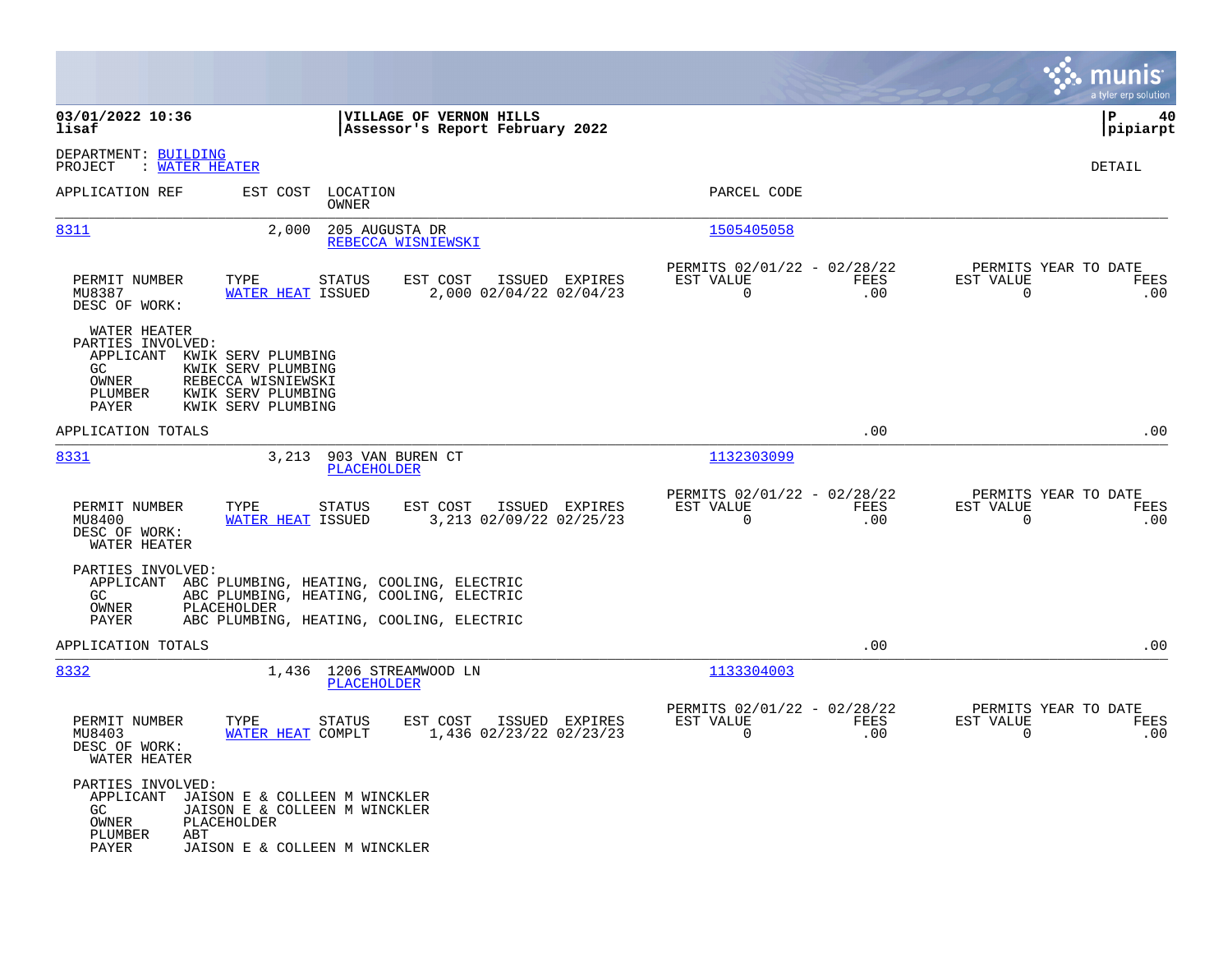|                                                   |                                                                   |             |     | $\mathbf{\ddot{.}}$ munis<br>a tyler erp solution |
|---------------------------------------------------|-------------------------------------------------------------------|-------------|-----|---------------------------------------------------|
| 03/01/2022 10:36<br>lisaf<br>APPLICATION TOTALS   | <b>VILLAGE OF VERNON HILLS</b><br>Assessor's Report February 2022 |             | .00 | 41<br>l P<br> pipiarpt<br>$.0\overline{0}$        |
| DEPARTMENT: BUILDING<br>: WATER HEATER<br>PROJECT |                                                                   |             |     | DETAIL                                            |
| EST COST<br>APPLICATION REF                       | LOCATION<br>OWNER                                                 | PARCEL CODE |     |                                                   |
| PROJECT TOTALS                                    |                                                                   | 0           | .00 | .00                                               |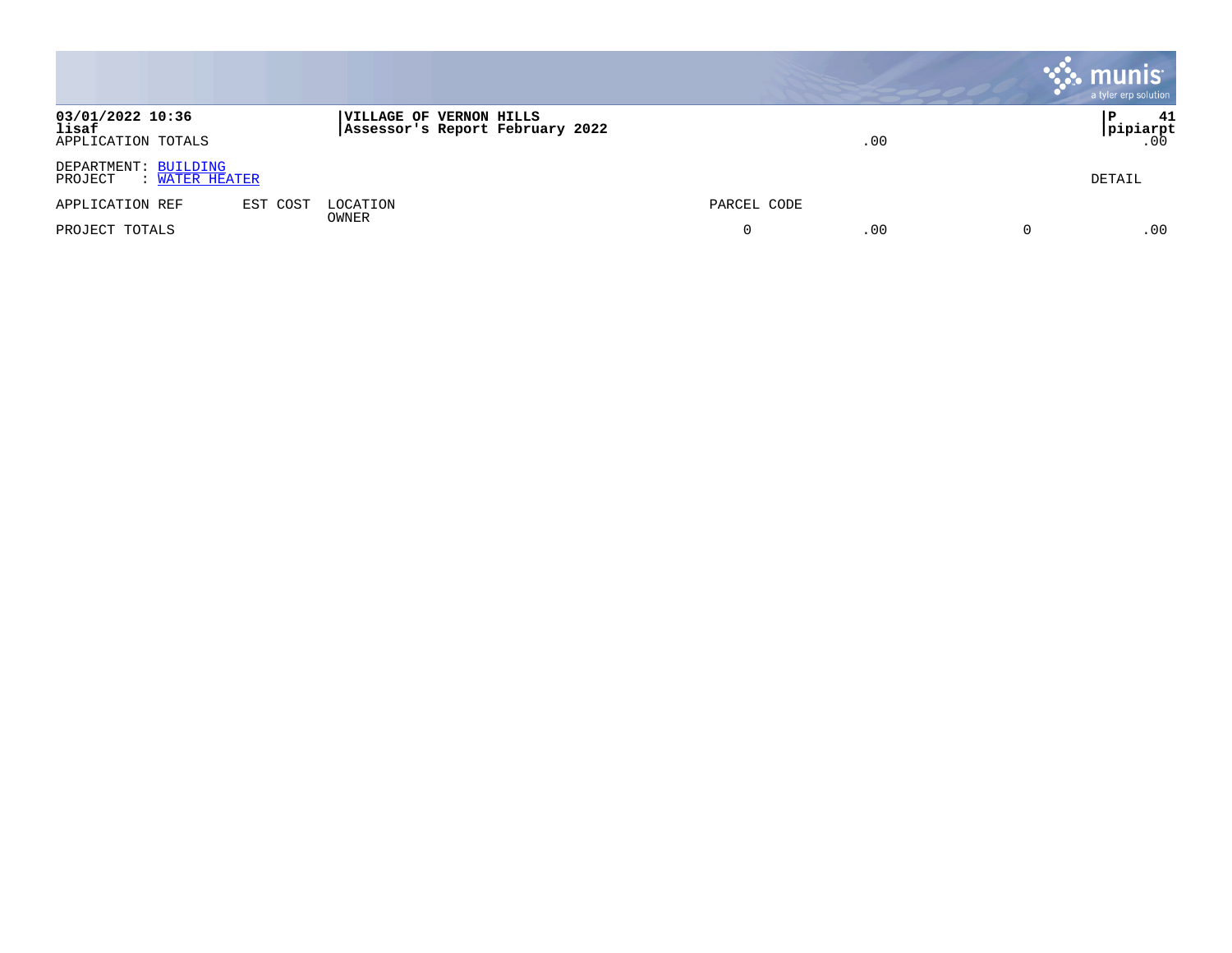|                                                                           |                                                                                                        |                                           |                                                                      |         |                                                              |                       |                       | <b>munis</b><br>a tyler erp solution          |
|---------------------------------------------------------------------------|--------------------------------------------------------------------------------------------------------|-------------------------------------------|----------------------------------------------------------------------|---------|--------------------------------------------------------------|-----------------------|-----------------------|-----------------------------------------------|
| 03/01/2022 10:36<br>lisaf                                                 |                                                                                                        |                                           | VILLAGE OF VERNON HILLS<br>Assessor's Report February 2022           |         |                                                              |                       |                       | P<br>42<br> pipiarpt                          |
| DEPARTMENT: BUILDING<br>PROJECT                                           | : CO/CART/KIOSK                                                                                        |                                           |                                                                      |         |                                                              |                       |                       | DETAIL                                        |
| APPLICATION REF                                                           | EST COST                                                                                               | LOCATION<br>OWNER                         |                                                                      |         | PARCEL CODE                                                  |                       |                       |                                               |
| 8310                                                                      | 0                                                                                                      | 1060 HAWTHORN CENTER<br><b>CENTENNIAL</b> |                                                                      |         | 1133401086                                                   |                       |                       |                                               |
| PERMIT NUMBER<br>MU8393<br>MU8386<br>DESC OF WORK:                        | TYPE<br>CO NO FEE<br>$CO-C/K$<br>CO - FOREVER ROYAL ROSES                                              | STATUS<br>COMPLT<br>COMPLT                | EST COST<br>ISSUED<br>$0$ 02/07/22 02/07/23<br>$0$ 02/04/22 02/07/23 | EXPIRES | PERMITS 02/01/22 - 02/28/22<br>EST VALUE<br>0<br>$\mathbf 0$ | FEES<br>.00<br>100.00 | EST VALUE<br>$\Omega$ | PERMITS YEAR TO DATE<br>FEES<br>.00<br>100.00 |
| PARTIES INVOLVED:<br>APPLICANT<br>GC<br>OCCUPANT<br>OWNER<br><b>PAYER</b> | FOREVER ROYAL ROSES<br>FOREVER ROYAL ROSES<br>FOREVER ROYAL ROSES<br>CENTENNIAL<br>FOREVER ROYAL ROSES |                                           |                                                                      |         |                                                              |                       |                       |                                               |
| APPLICATION TOTALS<br>PROJECT TOTALS                                      |                                                                                                        |                                           |                                                                      |         | 0                                                            | 100.00<br>100.00      | 0                     | 100.00<br>100.00                              |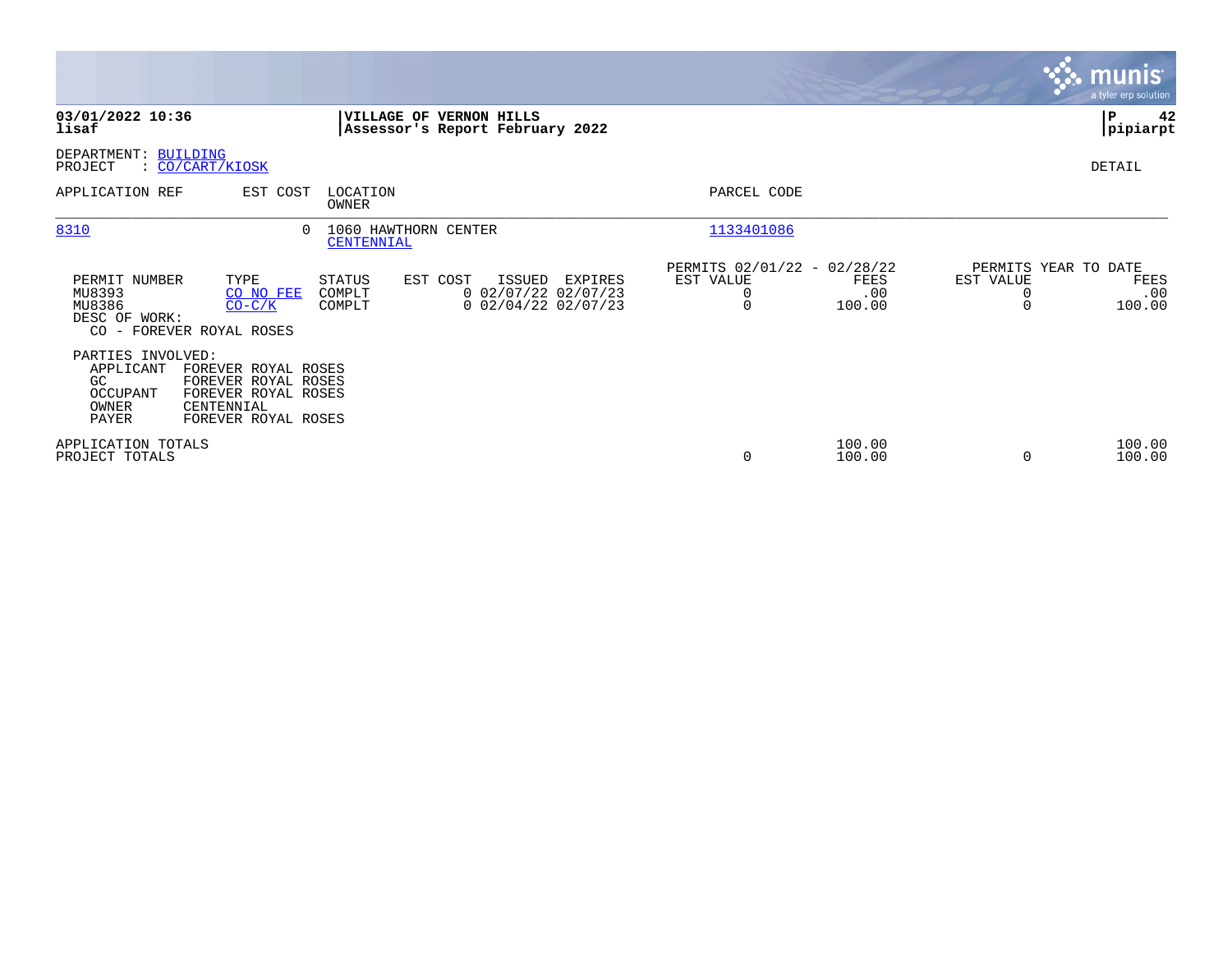|                                                                                                                                                                                                                                  |                                                                                         |                                                                 | munis<br>a tyler erp solution                                      |
|----------------------------------------------------------------------------------------------------------------------------------------------------------------------------------------------------------------------------------|-----------------------------------------------------------------------------------------|-----------------------------------------------------------------|--------------------------------------------------------------------|
| 03/01/2022 10:36<br>lisaf                                                                                                                                                                                                        | VILLAGE OF VERNON HILLS<br>Assessor's Report February 2022                              |                                                                 | l P<br>43<br> pipiarpt                                             |
| DEPARTMENT: BUILDING<br>: SIGN<br>PROJECT                                                                                                                                                                                        |                                                                                         |                                                                 | DETAIL                                                             |
| APPLICATION REF<br>EST COST                                                                                                                                                                                                      | LOCATION<br>OWNER                                                                       | PARCEL CODE                                                     |                                                                    |
| 8248<br>500                                                                                                                                                                                                                      | 601 CORPORATE WOODS PARKWAY<br>CORPORATE WOODS INVESTORS, LLC                           | 1509402010                                                      |                                                                    |
| TYPE<br>PERMIT NUMBER<br>MU8423<br><b>SIGN</b><br>DESC OF WORK:<br>SIGN - CHRISTY METALS                                                                                                                                         | EST COST<br>ISSUED EXPIRES<br>STATUS<br>ISSUED<br>500 02/17/22 02/17/23                 | PERMITS 02/01/22 - 02/28/22<br>EST VALUE<br>FEES<br>0<br>105.00 | PERMITS YEAR TO DATE<br>EST VALUE<br>FEES<br>0<br>105.00           |
| PARTIES INVOLVED:<br>APPLICANT<br>CHRISTY METALS, INC<br>GC<br>CHRISTY METALS, INC<br><b>OCCUPANT</b><br>CHRISTY METALS, INC<br>OWNER<br>CORPORATE WOODS INVESTORS, LLC<br>PAYER<br>CHRISTY METALS, INC<br>PAYER<br><b>HELMS</b> |                                                                                         |                                                                 |                                                                    |
| SIGN<br>FRANKENSTITCH PROMOTIONS LLC                                                                                                                                                                                             |                                                                                         |                                                                 |                                                                    |
| APPLICATION TOTALS                                                                                                                                                                                                               |                                                                                         | 105.00                                                          | 105.00                                                             |
| 8295<br>4,500                                                                                                                                                                                                                    | 850 CHERRY VALLEY RD 103<br>CARLA & STEVEN SAWA                                         | 1507200222                                                      |                                                                    |
| PERMIT NUMBER<br>TYPE<br>MU8392<br><b>SIGN</b><br>DESC OF WORK:<br>SIGN - SIMONMED IMAGING                                                                                                                                       | <b>STATUS</b><br>EST COST<br>ISSUED EXPIRES<br>4,500 02/07/22 02/07/23<br><b>ISSUED</b> | PERMITS 02/01/22 - 02/28/22<br>FEES<br>EST VALUE<br>0<br>112.00 | PERMITS YEAR TO DATE<br>EST VALUE<br>FEES<br>$\mathbf 0$<br>112.00 |
| PARTIES INVOLVED:<br>APPLICANT<br>MARK YOUR SPACE INC<br>MARK YOUR SPACE INC<br>GC.<br><b>OCCUPANT</b><br>SIMONMED IMAGING<br>OWNER<br>CARLA & STEVEN SAWA<br>MARK YOUR SPACE INC<br>PAYER<br>SIGN<br>CENTRAL STATES SIGNS       |                                                                                         |                                                                 |                                                                    |
| APPLICATION TOTALS                                                                                                                                                                                                               |                                                                                         | 112.00                                                          | 112.00                                                             |
| 8315<br>14,375                                                                                                                                                                                                                   | 900 SOUTH MILWAUKEE AVE<br>AMERICAN NAT'L BANK & TRUST CO/CHICAGO                       | 1515200079                                                      |                                                                    |
| PERMIT NUMBER<br>TYPE<br>MU8440<br><b>SIGN</b><br>DESC OF WORK:<br>SIGN PANEL REPLACEMENT                                                                                                                                        | <b>STATUS</b><br>EST COST<br>ISSUED EXPIRES<br>14,375 02/23/22 02/23/23<br>ISSUED       | PERMITS 02/01/22 - 02/28/22<br>EST VALUE<br>FEES<br>0<br>293.75 | PERMITS YEAR TO DATE<br>EST VALUE<br>FEES<br>$\mathbf 0$<br>293.75 |
| PARTIES INVOLVED:<br>APPLICANT APEX SIGN & GRAPHICS INC<br>ELECTRICIA CENTRAL STATES SIGNS                                                                                                                                       |                                                                                         |                                                                 |                                                                    |